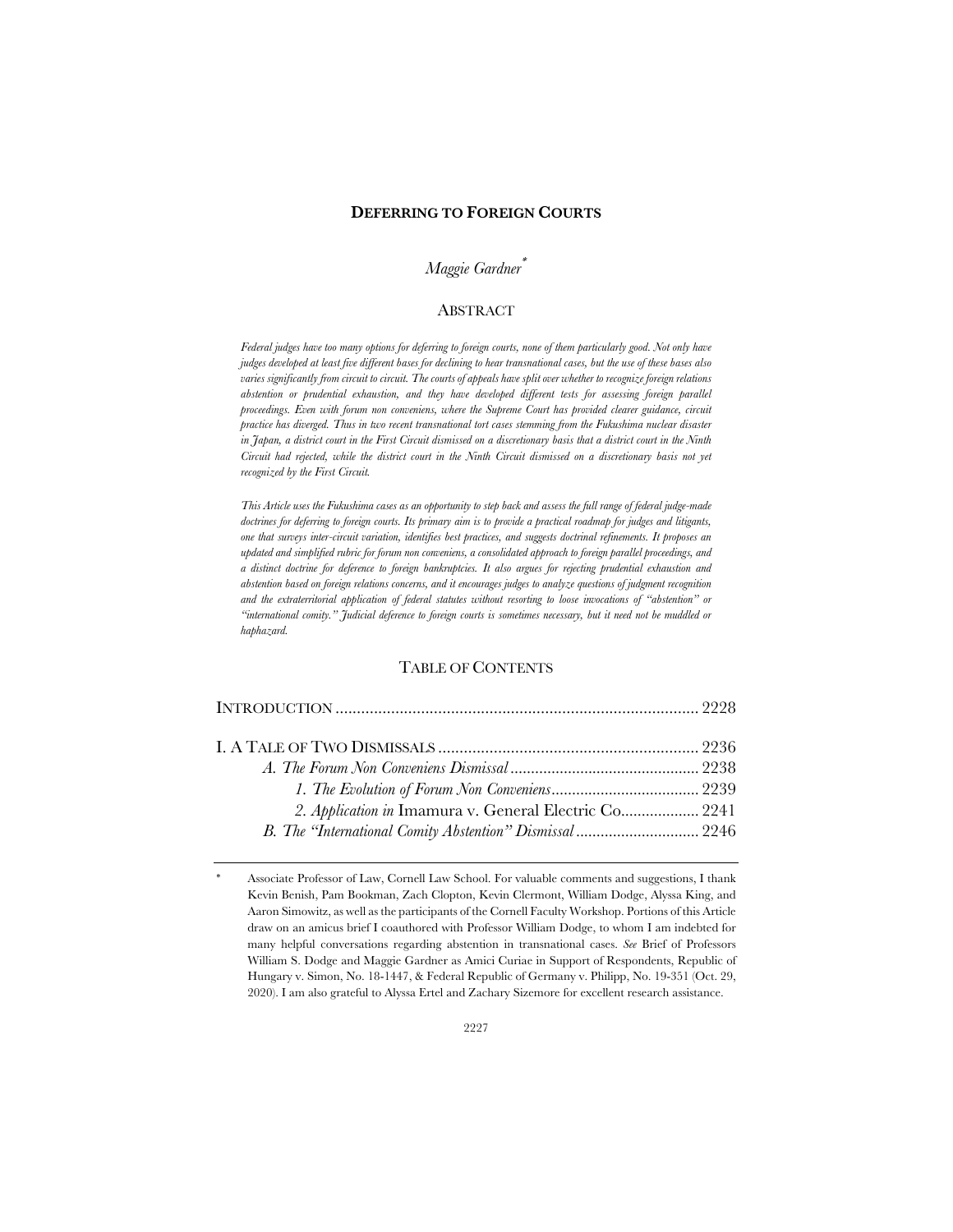| 1. The Many Doctrines of "International Comity Abstention" 2247 |      |
|-----------------------------------------------------------------|------|
|                                                                 |      |
|                                                                 |      |
|                                                                 |      |
|                                                                 |      |
|                                                                 |      |
|                                                                 |      |
|                                                                 |      |
|                                                                 |      |
|                                                                 |      |
|                                                                 |      |
| D. Inappropriate Bases for Transnational Abstention 2280        |      |
|                                                                 |      |
|                                                                 |      |
| 3. Distinguishing Preclusion and Statutory Interpretation 2283  |      |
|                                                                 | 2287 |

#### **INTRODUCTION**

In the spring of 2020, both the First Circuit and the Ninth Circuit affirmed dismissals of tort cases arising out of the 2011 Fukushima Daiichi Nuclear Power Plant disaster in Japan. Though the outcome was the same, the courts got there by invoking different, highly discretionary doctrines. In the First Circuit case, *Imamura v. General Electric Co.*, Japanese plaintiffs who lived near the Fukushima power plant sued General Electric, which had designed, constructed, and helped maintain the plant's boiling water reactors, in General Electric's home state of Massachusetts.1 That case was dismissed for forum non conveniens, a doctrine focused on "considerations of [party] convenience and judicial efficiency."2 In the Ninth Circuit case, *Cooper v. Tokyo Electric Power Co. Holdings*, U.S. servicemembers who were serving in a humanitarian mission at the time of the meltdown sued Tokyo Electric Power Company (TEPCO), the operator of the plant.<sup>3</sup> That case, brought in California where many of the plaintiffs were stationed, was dismissed for "[i]nternational comity . . . abstention," a new Ninth Circuit doctrine that

<sup>1</sup> Imamura v. Gen. Elec. Co. (*Imamura II*), 957 F.3d 98, 101 (1st Cir. 2020).

<sup>2</sup> Imamura v. Gen. Elec. Co. (*Imamura I*), 371 F. Supp. 3d 1, 15 (D. Mass. 2019) (quoting Iragorri v. Int'l Elevator, Inc., 203 F.3d 8, 12 (1st Cir. 2000)).

<sup>3</sup> Cooper v. Tokyo Elec. Power Co. (*Cooper V*), 960 F.3d 549, 554 (9th Cir. 2020).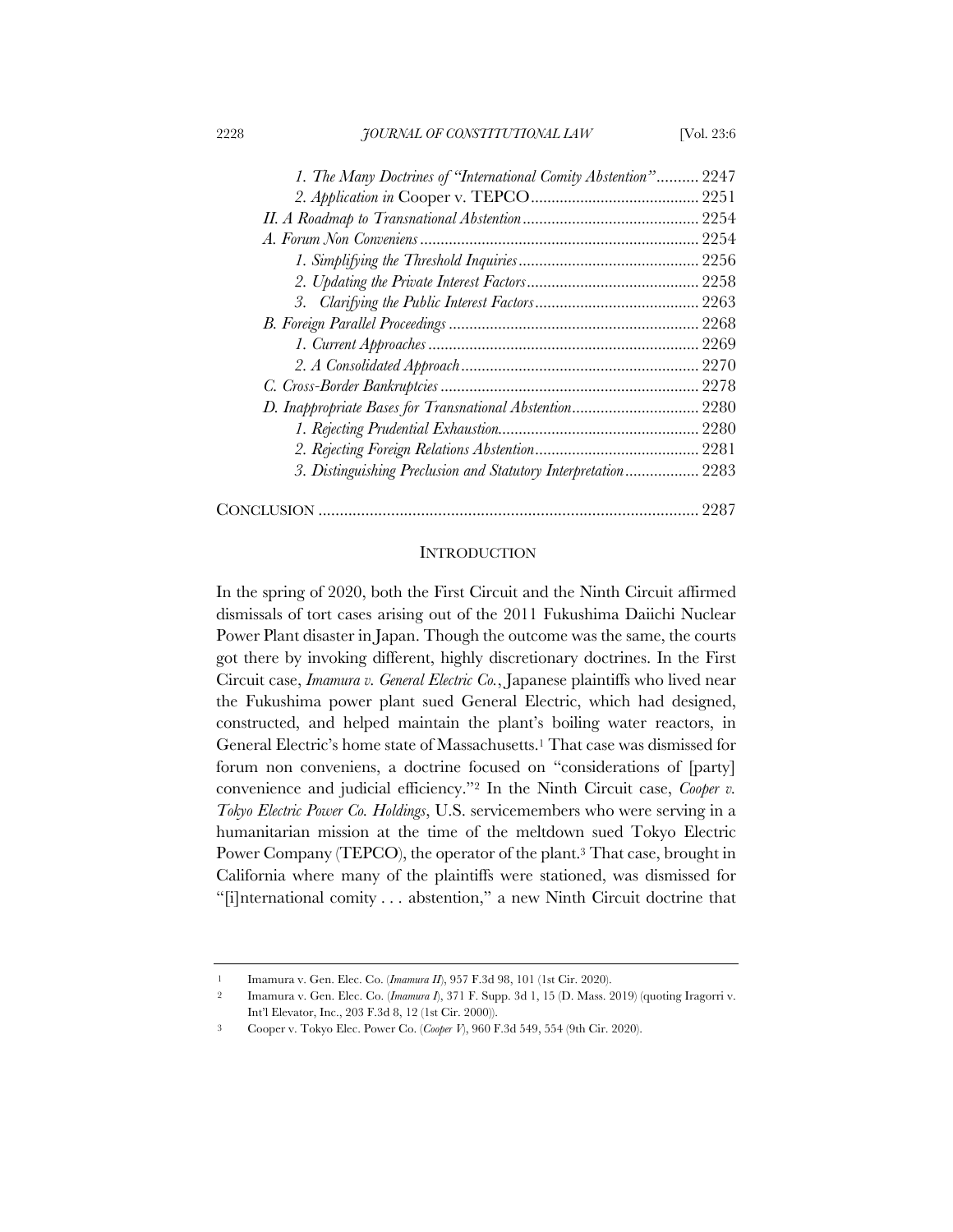permits abstention "where the issues to be resolved are 'entangled in international relations.'"4

But these dismissals were not really about defendant inconvenience or international relations: General Electric was sued in its home forum in *Imamura*,5 while *Cooper* was dismissed despite the Executive Branch's preference for retaining jurisdiction.6 Rather, what appeared to motivate the judges in both cases was Japan's decision to channel all liability to a single defendant (TEPCO), which it had made strictly liable for the disaster and for which it was largely footing the bill.<sup>7</sup> In other words, Japan had particularly strong interests in adjudicating these cases: not only was the disaster a matter of major national importance, implicating government decisionmakers and primarily impacting Japanese citizens, and not only would Japanese law apply even if the cases were heard in California or Massachusetts,<sup>8</sup> but Japan was also bankrolling an effort to resolve millions of claims as part of a tradeoff it had made decades earlier to further a particular governmental policy (that of promoting nuclear power).9 The framing of both forum non conveniens and international comity abstention forced the U.S. judges to address these valid adjudicatory interests indirectly, channeled through factors that shifted emphasis to convenience or politics and required some creative justifications.

This Article uses the Fukushima cases as an opportunity to step back and take stock of the grounds on which federal courts may decline their jurisdiction in transnational cases.10 For simplicity, I refer to these doctrines

<sup>4</sup> Cooper v. Tokyo Elec. Power Co. (*Cooper IV*), No. 12cv3032, 2019 WL 1017266, at \*13 (S.D. Cal. Mar. 4, 2019) (quoting Ungaro-Benages v. Dresdner Bank AG, 379 F.3d 1227, 1237 (11th Cir. 2004)).

<sup>5</sup> *See Imamura II*, 957 F.3d at 104 ("GE maintains its corporate headquarters and principal place of business in Boston, Massachusetts.").

<sup>6</sup> *See Cooper IV*, 2019 WL 1017266, at \*14 (noting the U.S. State Department submitted an amicus brief supporting the U.S. court retaining jurisdiction).

<sup>7</sup> *See, e.g.*, *Imamura II*, 957 F.3d at 102–03 (explaining Japan's Act on Compensation for Nuclear Damage and the channels of relief for victims of the Fukushima disaster). As of early 2019, TEPCO—with the significant assistance of the Japanese Government—had already paid more than \$75 billion to resolve claims through mediation, settlement, and litigation. *See id.* at 103 (noting TEPCO paid out ¥8.721 trillion to victims).

<sup>8</sup> *Cooper IV*, 2019 WL 1017266, at \*12; *Imamura I*, 371 F. Supp. 3d at 14; *see also infra* note 103 (discussing Massachusetts choice of law).

<sup>9</sup> *Imamura I*, 371 F. Supp. 3d 1, 14 (D. Mass. 2019) (noting this plan was "key for ensuring that companies are willing to enter the nuclear power business in Japan and citizens are adequately compensated when something goes wrong").

<sup>10</sup> My focus is entirely on the federal courts. My arguments draw on the limited scope of the Article III judicial power, as well as federal interests in providing forums for foreign parties and promoting international cooperation. State courts have developed their own doctrines regarding the management of transnational cases. *See, e.g.*, William S. Dodge, *Presumptions Against Extraterritoriality*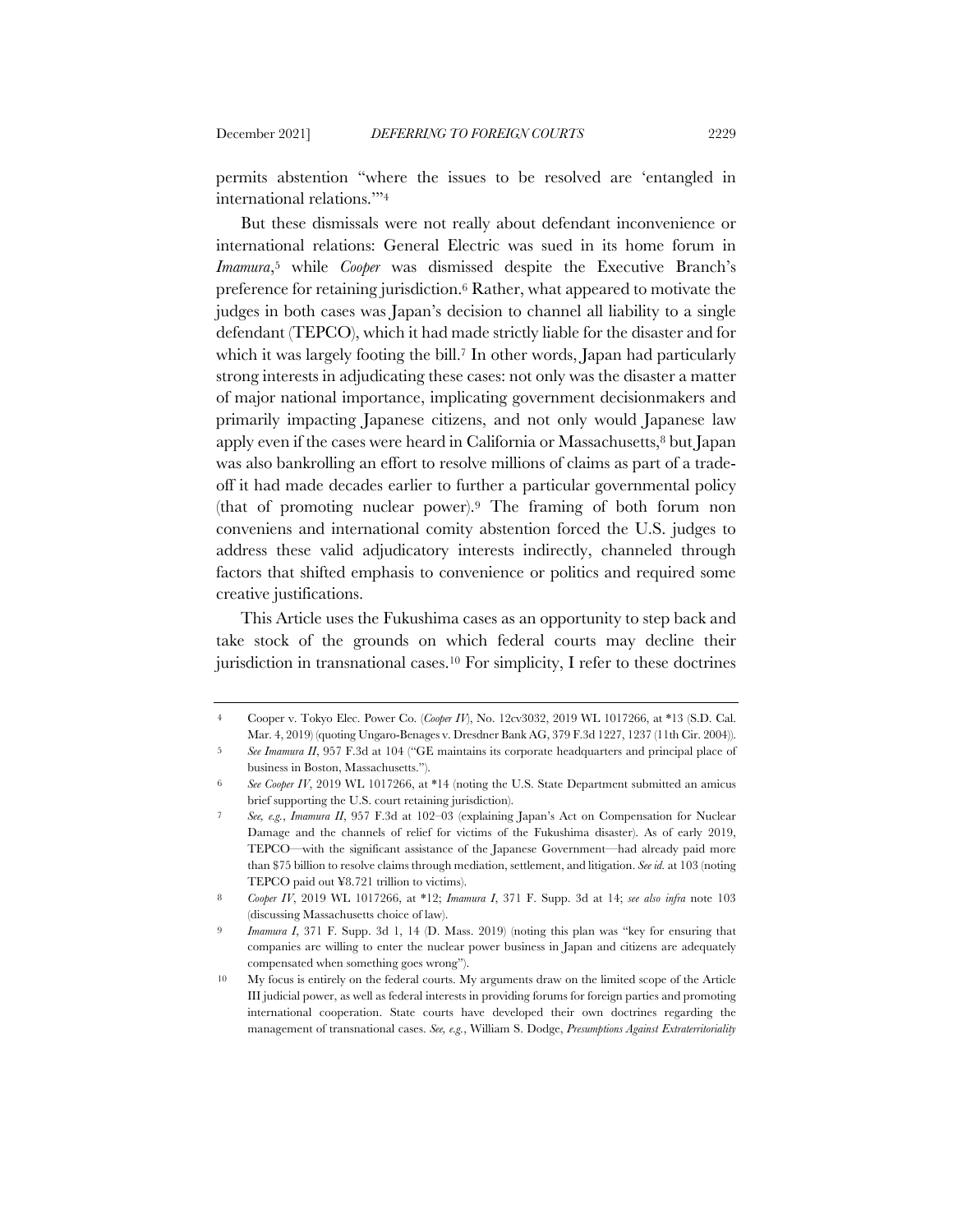of negative adjudicative comity as forms of transnational abstention given that they are all "judicially created doctrines under which federal courts may choose to decline to exercise their jurisdiction over cases otherwise appropriately before them."11 This category includes the doctrine of forum non conveniens, the various tests employed by the federal circuits to defer to foreign parallel proceedings,<sup>12</sup> deference to foreign bankruptcy proceedings, prudential exhaustion requirements, and foreign relations abstention. The use of these abstention doctrines varies significantly across the federal circuits, which have developed different tests for forum non conveniens and foreign parallel proceedings, as well as different understandings of what exactly "international comity abstention" means.13 The version of international comity abstention applied in *Cooper*, for example, has only been recognized by the Ninth and Eleventh Circuits, while the Third Circuit has rejected it;14 the Supreme Court seemed poised to resolve that circuit split last Term, but then managed to avoid the question (again).<sup>15</sup>

*in State Law*, 53 U.C. DAVIS L. REV. 1389, 1401–13 (2020) (charting differences in how states address extraterritorial application of state law).

<sup>11</sup> William P. Marshall, *Abstention, Separation of Powers, and Recasting the Meaning of Judicial Restraint*, 107 NW. U. L. REV. 881, 883 (2013).

<sup>12</sup> The Supreme Court has at times suggested that the label of "abstention" is limited to just a handful of domestic doctrines (which does not include *Colorado River*). *See* Quackenbush v. Allstate Ins. Co., 517 U.S. 706, 722–23 (1996) (distinguishing forum non conveniens from the formal abstention doctrines even though they share the "similar premise" of federal courts "relinquish[ing] their jurisdiction in favor of another forum"). I am purposefully invoking "abstention" to refer more broadly to a type of procedural move—the "relinquish[ing]" of the federal courts' otherwise valid jurisdiction "in favor of another forum"—that is common across the formal abstention doctrines, *Colorado River* deference, and the transnational doctrines gathered here. I do so because the separation of powers concern that underlays *Quackenbush* and motivates this Article's reform proposals applies whenever federal courts voluntarily abdicate their jurisdiction, regardless of the lines of precedent on which they rely.

<sup>13</sup> *See* Martin Davies, *Time to Change the Federal Forum Non Conveniens Analysis*, 77 TUL. L. REV. 309, 312 (2002) (noting variation across federal courts in their treatment of forum non conveniens); Maggie Gardner, *Abstention at the Border*, 105 VA. L. REV. 63, 96–108 (2019) (discussing variation in how the federal circuits define international comity abstention and address foreign parallel proceedings); *see also infra* Part II (discussing intercircuit variation).

<sup>14</sup> *Compare* Mujica v. Airscan Inc., 771 F.3d 580, 615 (9th Cir. 2014) (abstaining in a suit brought against two U.S. corporations over civilian bombings in Columbia), *and* Ungaro-Benages v. Dresdner Bank AG, 379 F.3d 1227, 1240 (11th Cir. 2004) (abstaining in a Holocaust restitution case), *with* Gross v. German Found. Indus. Initiative, 456 F.3d 363, 394 (3d Cir. 2006) (declining to follow *Ungardo-Benages* in another Holocaust restitution case).

<sup>15</sup> *See* Federal Republic of Germany v. Philipp, No. 19-351, slip op. at 15–16 (Feb. 3, 2021) ("We do not address Germany's argument that the District Court was obligated to abstain from deciding the case on international comity grounds."). This was not the first time the Court has avoided addressing the existence (much less the contours) of international comity abstention. *See* Gardner, *supra* note 13, at 65 & n.2 (discussing Animal Sci. Prods., Inc. v. Hebei Welcome Pharm. Co., 138 S. Ct. 1865 (2018), and Hartford Fire Ins. Co. v. California, 509 U.S. 764 (1993)).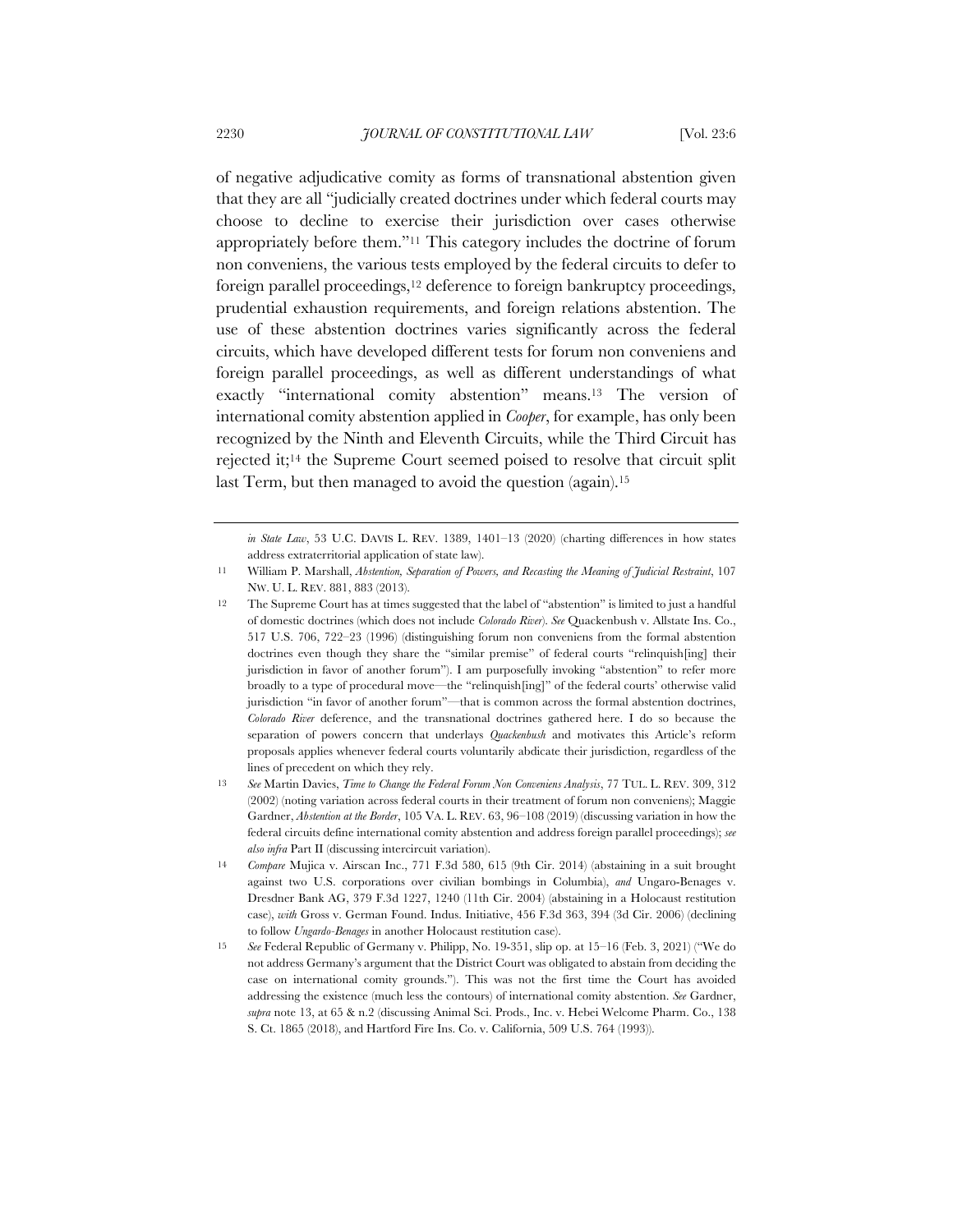In short, federal doctrines of transnational abstention remain uncertain and undertheorized twenty years after Professor Stephen Burbank published the article on which this *festschrift* contribution builds. In *Jurisdictional Equilibration, the Proposed Hague Convention and Progress in International Law*, Professor Burbank used the ill-fated negotiations over a judgments-andjurisdiction treaty to propose domestic reforms for forum non conveniens, *lis alibi pendens*, and antisuit injunctions.16 Particularly given the context of treaty negotiations, his focus was on legislative reform. But Congress continues to show little interest in legislating transnational procedure, perhaps dissuaded by cries of state prerogatives or distracted by the more exciting business of unilaterally undermining sovereign immunity for a select set of transnational cases.17 And while a judgments convention has now been achieved, paving the way for renewed negotiations regarding a jurisdictional addendum,18 it is hard to imagine Congress turning to such relatively low-profile issues in the near term. For now, any salvation (to borrow Professor Kevin Clermont's contemporaneous turn of phrase) will have to come from the courts themselves, working through the fragmented, gradual and imperfect process of common law decisionmaking.19 In updating Professor Burbank's prescriptions for doctrines of jurisdictional equilibration, then, this Article focuses on what the lower federal courts can and are doing on their own. It treats the federal circuits as true laboratories of innovation, with some experiments that have failed, but also some that have worked. Its practical

<sup>16</sup> Stephen B. Burbank, *Jurisdictional Equilibration, the Proposed Hague Convention and Progress in National Law*, 49 AM.J. COMPAR. L. 203 (2001) [hereinafter Burbank, *Jurisdictional Equilibration*]. This Article also draws on Stephen B. Burbank, *Jurisdictional Conflict and Jurisdictional Equilibration: Paths to a Via Media?*, 26 HOUS. J. INT'L L. 385 (2004) [hereinafter Burbank, *Paths to a Via Media*], and owes a significant debt to Kevin M. Clermont, *Jurisdictional Salvation and the Hague Treaty*, 85 CORNELL L. REV. 89 (1999) (arguing that negotiations over the original judgments convention could inspire much-needed reform within domestic U.S. procedure).

<sup>17</sup> On Congress's support of terrorism-related transnational litigation, see Aaron D. Simowitz, *Defining*  Daimler*'s Domain: Consent, Jurisdiction, and the Regulation of Terrorism*, 55 WILLAMETTE L. REV. 576, 586–88 (2020). On misdirected invocations of federalism as blocking national legislation, see Stephen B. Burbank, *A Tea Party at The Hague?*, 18 SW. J. INT'L L. 629, 642–43 (2012) and Stephen B. Burbank, *Federalism and Private International Law: Implementing the Hague Choice of Court Convention in the United States*, 2 J. PRIV.INT'L L. 287, 287 (2006) (discussing possible implementation of the Hague Choice of Courts Convention).

<sup>18</sup> A judgments treaty was achieved in part by setting aside the jurisdictional questions, which would include Professor Burbank's doctrines of jurisdictional equilibration. Those questions are now the subject of renewed negotiations. *See generally* Eva Jueptner, *The Hague Jurisdiction Project—What Options for The Hague Conference?*, 16 J. PRIV. INT'L L. 247 (2020).

<sup>19</sup> Indeed, the one piece of jurisdictional salvation to emerge from the last round of negotiations in the Hague was arguably Justice Ginsburg's opinion in *Daimler AG v. Bauman*, 571 U.S. 117, 137–38 (2014), in which the Court laid to rest the U.S. practice of "doing business" jurisdiction.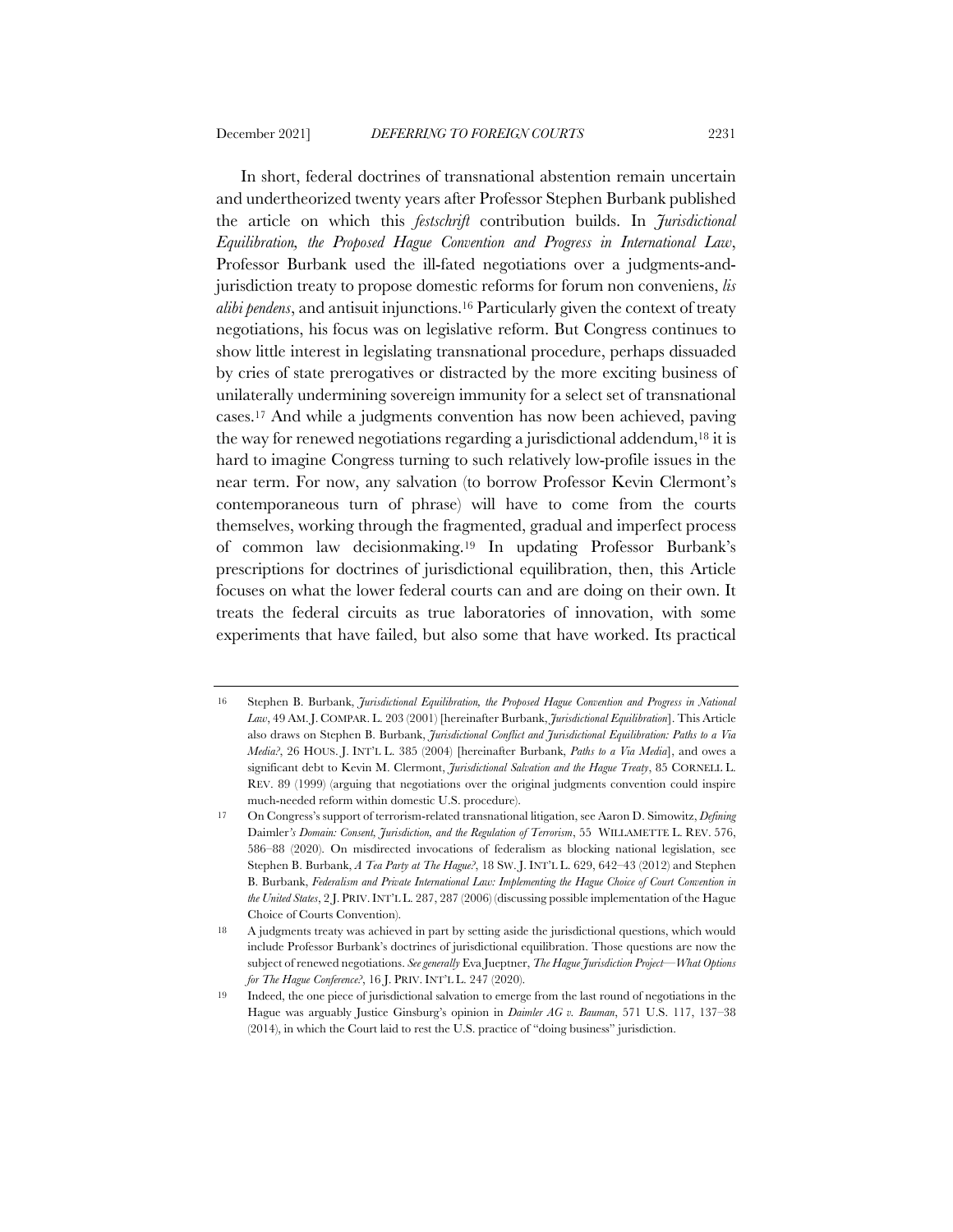goal is to help identify the successful experiments and to defend the wider adoption of those experiments in lieu of more problematic ones.

In building that roadmap, I start from the understanding that abstention is generally disfavored because it impinges on Congress's authority to define the jurisdiction of the federal courts.20 That initial presumption is critical because the judicial power to decline jurisdiction, if widely invoked or loosely applied, can impede Congress's efforts to provide forums for certain litigants or to provide relief for particular wrongs. In an era of judge-led procedural retrenchment,21 federal judges should be wary of further restricting Congress's powers via discretionary judge-made doctrines. Yet instead of narrowing those safety valves, the lower federal courts have been creating new bases for abstention in transnational cases. From the perspective of Congress and state legislators, this expanding discretion in the lower courts further displaces their ability to decide what rights can be vindicated and by whom.22

To the extent that forum non conveniens reflects abstention from personal jurisdiction rather than (or in addition to) subject matter jurisdiction,23 the need for such equilibration has decreased significantly since *Gulf Oil Co. v. Gilbert*.24 Since it first recognized the doctrine of forum non conveniens in *Gulf Oil*, the Supreme Court has curtailed the use of attachment jurisdiction25 and "doing business" jurisdiction.26 It has also added reasonableness factors to the personal jurisdiction analysis<sup>27</sup> and

<sup>20</sup> *See, e.g.*, Quackenbush v. Allstate Ins. Co., 517 U.S. 706, 716 (1996) (noting the federal courts' "strict duty to exercise the jurisdiction that is conferred upon them by Congress"); New Orleans Pub. Serv., Inc. v. Council of the City of New Orleans, 491 U.S. 350, 358 (1989) ("Our cases have long supported the proposition that federal courts lack the authority to abstain from the exercise of jurisdiction that has been conferred."); Cohens v. Virginia, 19 U.S. (6 Wheat.) 264, 404 (1821) ("We have no more right to decline the exercise of jurisdiction which is given, than to usurp that which is not given.").

<sup>21</sup> *See, e.g.*, Stephen B. Burbank & Sean Farhang, *Litigation Reform: An Institutional Approach*, 162 U. PA. L. REV. 1543, 1580 (2014) (observing the Supreme Court has had "greater success in the enterprise of litigation reform" than Congress).

<sup>22</sup> Congress has shown recent interest, for example, in encouraging transnational litigation. *See, e.g.*, Aaron D. Simowitz, *The Private Law of Terror*, 125 PENN ST. L. REV. 159, 194–96 (2021) (describing several congressional statutes adopted over the last five years aimed at enabling terrorism-related lawsuits brought by private parties).

<sup>23</sup> Professor William Dodge has brought this possible distinction to my attention.

<sup>24</sup> 330 U.S. 501 (1947).

<sup>25</sup> Shaffer v. Heitner, 433 U.S. 186, 207 (1977).

<sup>26</sup> Daimler AG v. Bauman, 571 U.S. 117, 138–39 (2014) (limiting general, or all-purpose, jurisdiction to the forum in which the defendant is "at home").

<sup>27</sup> Burger King Corp. v. Rudzewicz, 471 U.S. 462, 476–77 (1985).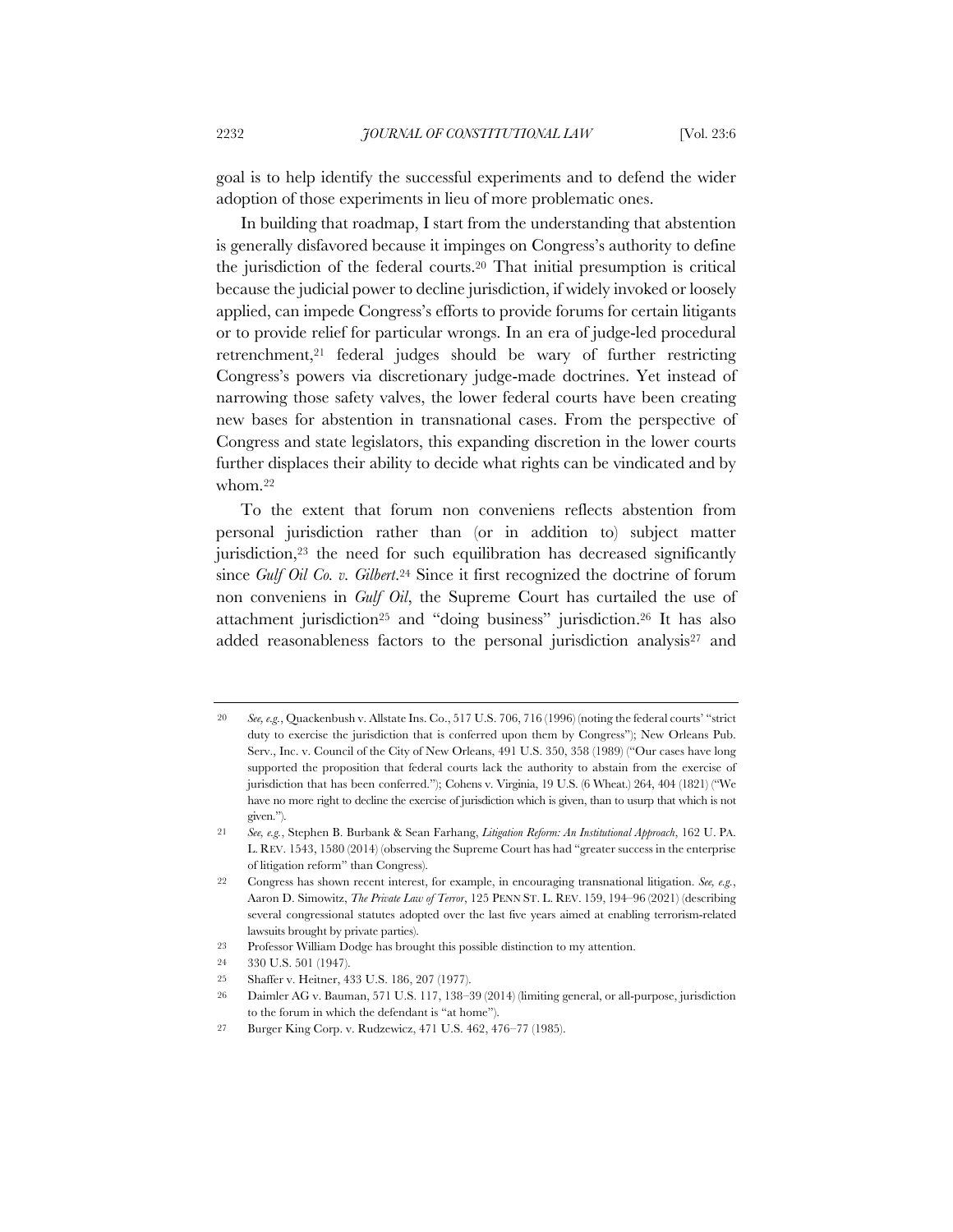signaled in recent years an interest in cabining specific jurisdiction.28 As the Court narrows the constitutionally permissible scope of personal jurisdiction (for better or for worse), there should be less need for jurisdictional safety valves like forum non conveniens that enable case-by-case correction for exorbitant jurisdictional claims.29

In gathering best practices and potential reforms, I also favor simpler tests for two reasons. First, in practical terms, unnecessarily complex tests can make the work of judging harder as judges strain to interpret and apply unhelpful or repetitive factors. Second, that practical difficulty in applying needlessly complex or outdated tests can encourage heuristics to accumulate within a doctrine, leading to distortions in the doctrine and thus in case outcomes over time.30 Favoring simpler tests means excising redundant factors, updating anachronistic factors, specifying vague factors, and clarifying (or dropping) ill-fitting factors.

Tests are also easier to apply when they address directly the questions that judges are struggling to answer. The Fukushima cases illustrate that current doctrines of transnational abstention inadequately address the problem of competing adjudicatory interests.31 I purposefully use the term "adjudicatory interests" in contrast to the more familiar term of "regulatory interests." Regulatory (or prescriptive) interests relate to a sovereign's interest in having its law applied to the parties' conduct. Regulatory interests are already addressed through choice of law and various related doctrines (including the presumption against extraterritoriality, $32$  the admittedly vague

<sup>28</sup> *See, e.g.*, Bristol-Myers Squibb Co. v. Superior Ct. of Cal., 137 S. Ct. 1773, 1781 (2017) (rejecting a sliding scale approach to determining minimum contacts).

<sup>29</sup> *See, e.g.*, Maggie Gardner, *Retiring Forum Non Conveniens*, 92 N.Y.U. L. REV. 390, 431 (2017) ("Eliminate exorbitant bases of jurisdiction, and the need for forum non conveniens . . . is largely eliminated as well."); *see also* Clermont, *supra* note 16, at 120 ("The main function of forum non conveniens is to mitigate the abuses of exorbitant jurisdiction . . . ."). For a fuller discussion of exorbitant jurisdiction, see generally Kevin M. Clermont & John R. B. Palmer, *Exorbitant Jurisdiction*, 58 ME. L. REV. 474, 474–82 (2006).

<sup>30</sup> *Cf.* Maggie Gardner, *Parochial Procedure*, 69 STAN. L. REV. 941, 958–67 (2017) (describing process by which heuristics can develop in and distort procedural doctrines).

<sup>31</sup> *Cf.* CAMPBELL MCLACHLAN, LIS PENDENS IN INTERNATIONAL LITIGATION 89 (2009) (arguing for greater attention to "conflict of litigation" as distinct from "conflict of laws"); Elizabeth T. Lear, *National Interests, Foreign Injuries, and Federal Forum Non Conveniens*, 41 U.C. DAVIS L. REV. 559, 569 (2007) (arguing that forum non conveniens should "focus on adjudicatory rather than regulatory interests").

<sup>32</sup> *See generally* William S. Dodge, *The New Presumption Against Extraterritoriality*, 133 HARV.L.REV. 1582 (2020) (describing recent developments in the Supreme Court's treatment of the presumption).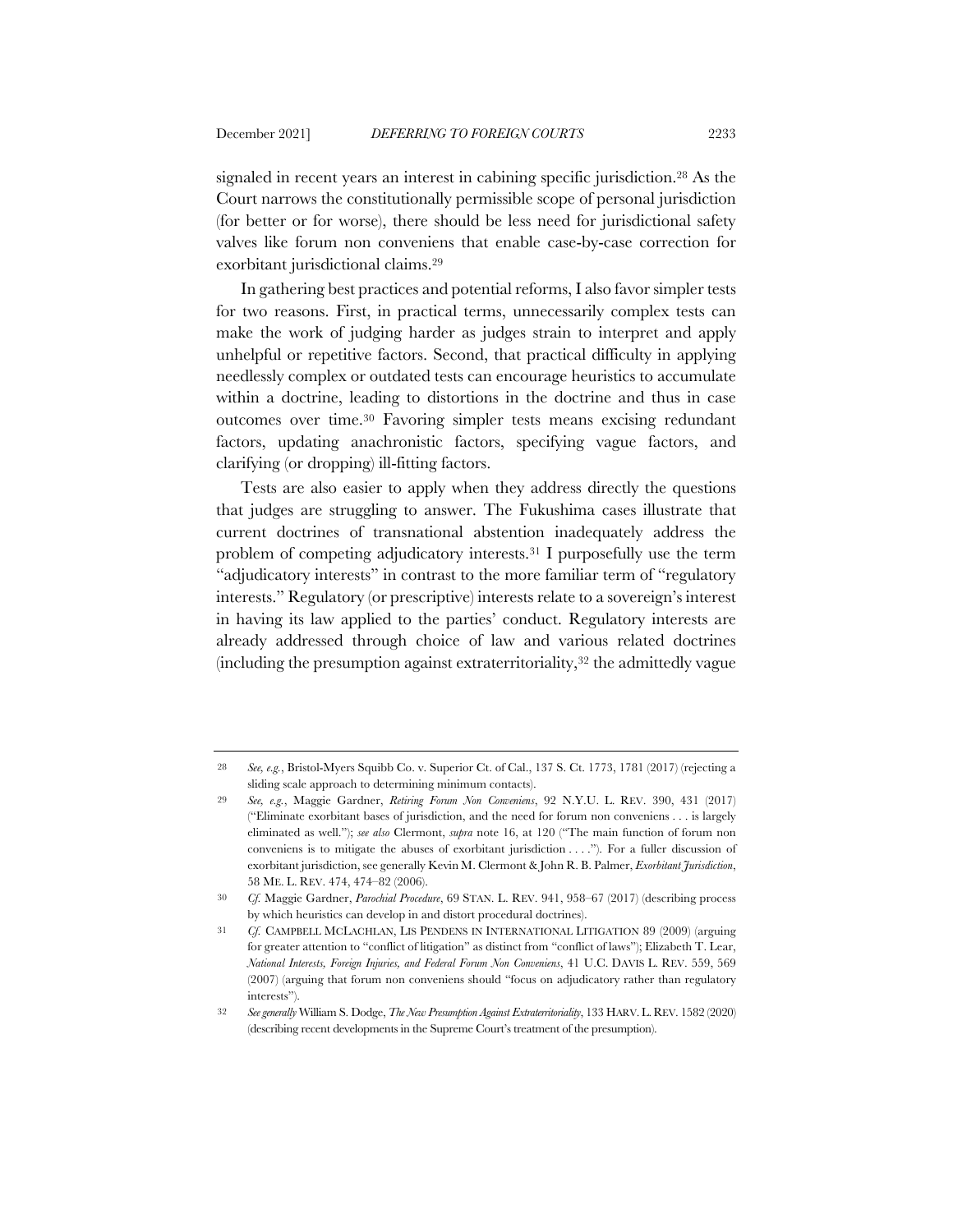concept of "unreasonable interference,"33 and the now-outdated Section 403 factors,<sup>34</sup> which were based on the *Timberlane* factors<sup>35</sup>). But just because a sovereign has a greater interest in regulating conduct or having its law applied to a dispute does not always mean it has a greater interest in itself doing the applying.36 Because federal courts are able and willing to apply foreign law when appropriate, they should abstain in favor of foreign courts primarily when the foreign sovereign has a greater interest in itself *adjudicating* the dispute. Thus this Article's roadmap to transnational abstention highlights potential reforms that would help shift the focus of these doctrines away from party or judicial convenience and towards the evaluation of specific adjudicatory interests.

What, then, are specific adjudicatory interests? All else being equal, sovereigns have adjudicatory interests in resolving disputes involving their citizens or residents and in applying their own laws. If those connections are entirely absent in the United States but exist for another sovereign, that sovereign most likely has a greater interest in adjudicating the dispute. Sovereigns also have an adjudicatory interest in protecting the exercise of jurisdiction by their courts. This protective interest might arise in a range of circumstances: in maintaining exclusive jurisdiction over a particular *res*, for example, or in avoiding duplicative litigation in other forums, or in consolidating interrelated claims (like in bankruptcy) before one decisionmaker. This protective interest might also arise when a sovereign is attempting to resolve many similar claims consistently if that effort would be

<sup>33</sup> *See* F. Hoffmann-La Roche Ltd. v. Empagran S. A., 542 U.S. 155, 164 (2004) ("[T]his Court ordinarily construes ambiguous statutes to avoid unreasonable interference with the sovereign authority of other nations.").

<sup>34</sup> *See* RESTATEMENT (THIRD) OF THE FOREIGN RELATIONS LAW OF THE UNITED STATES § 403 (AM. L. INST. 1987) (listing eight factors to consider when determining whether a state's exercise of jurisdiction over a person or activity is unreasonable). The new *Restatement (Fourth) of the Foreign Relations Law of the United States* has retired § 403. *See* RESTATEMENT (FOURTH) OF THE FOREIGN RELATIONS LAW OF THE UNITED STATES § 405 rep. n.6 (AM. L. INST. 2018) (noting that § 403 has been replaced with the concept of "unreasonable inference" as a tool of statutory interpretation).

<sup>35</sup> *See* Timberlane Lumber Co. v. Bank of Am., N.T. & S.A., 549 F.2d 597, 614–15 (9th Cir. 1976) (identifying seven factors for evaluating when "the contacts and interests of the United States are sufficient to support" the extraterritorial application of U.S. law).

<sup>36</sup> Nevertheless, courts and commentators have at times elided the difference between the two ideas. *See, e.g.*, *In re* Vitamin C Antitrust Litig., 837 F.3d 175, 184–85 (2d Cir. 2016) (invoking "abstention" to consider whether Chinese and U.S. law conflict), *vacated on other grounds sub nom.* Animal Sci. Prods., Inc. v. Hebei Welcome Pharm. Co., 138 S. Ct. 1865 (2018); Donald Earl Childress III, *Comity as Conflict: Resituating International Comity as Conflict of Laws*, 44 U.C. DAVIS L. REV. 11, 16 & n.18 (2010) (arguing for resituating abstention in transnational cases around conflicts of law principles). But Professor Childress agrees that adjudicative comity analysis should focus on governmental interests and should start with a strong presumption in favor of U.S. adjudication. *Id.* at 66.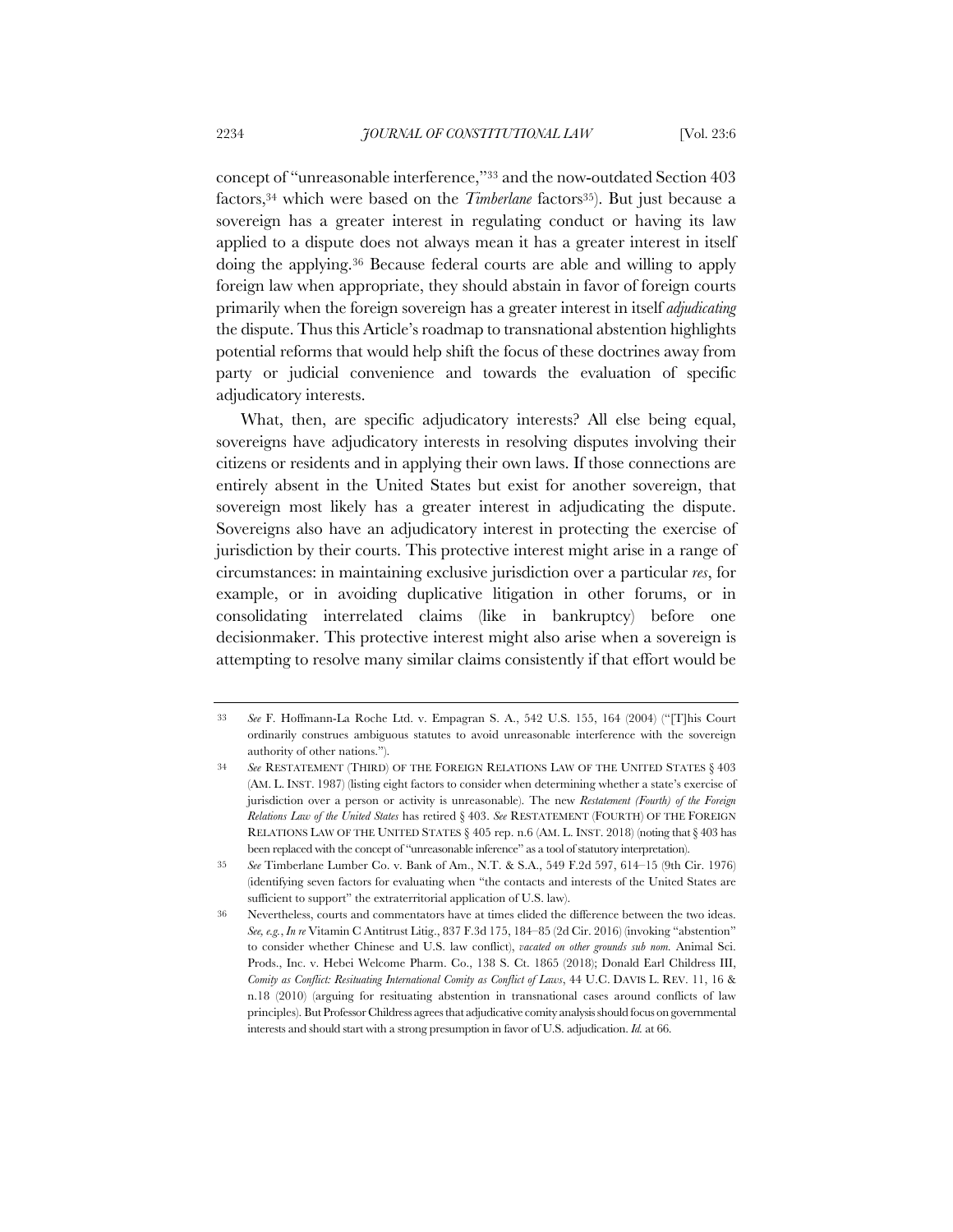undermined by piecemeal litigation in other forums. This was the animating concern in the Fukushima cases, and perhaps also in other transnational cases in which federal courts have struggled to explain their abstention decisions under current doctrine.37

Part I uses the dismissals in *Imamura* and *Cooper* to illustrate how two doctrines of transnational abstention—forum non conveniens and international comity abstention—are not asking the right questions. As a result, judges are tempted to expand the scope of these doctrines to accommodate the cases they are confronting, an expansion that is in tension with the courts' "virtually unflagging obligation" to exercise their jurisdiction. Turning from critique to prescription, Part II provides a practical roadmap to transnational abstention for judges and litigants. It draws on the work of the lower federal courts to highlight best practices while also proposing some additional reforms. In particular, it maps an updated and refined doctrine of forum non conveniens38 and articulates a uniform doctrine for deferring to foreign parallel proceedings. It also recommends rejecting abstention based on foreign relations concerns or prudential exhaustion, and it warns against invoking "abstention" to address issues of preclusion or statutory interpretation. The roadmap also describes the use of abstention to defer to foreign insolvency proceedings but notes that such use has been largely displaced by Congress's adoption of a multilateral model law.

Such multilateral coordination, implemented through national legislation, should continue to be the end goal for other doctrines of transnational abstention. In the meantime, the federal courts can lay the groundwork for future treaties and legislative compromises by working to rationalize and simplify the many judge-made doctrines of transnational abstention. In doing so, they will also demonstrate greater fealty to the choices Congress makes regarding the work assigned to the federal courts.

<sup>37</sup> *See infra* subsection II.A.3 (discussing cases). Note there is some overlap between these protective factors and the factors federal judges consider when weighing antisuit injunctions. *See* GARY B. BORN & PETER B. RUTLEDGE, INTERNATIONAL CIVIL LITIGATION IN UNITED STATES COURTS 561–71 (6th ed. 2018) (summarizing federal caselaw on antisuit injunctions). In other words, if federal courts might need to enjoin foreign litigation in order to protect their own jurisdiction, they may wish to recognize—and defer to—the similar interests of foreign tribunals.

<sup>38</sup> I have previously argued for forum non conveniens to be retired. *See* Gardner, *supra* note 29. As I acknowledged there, however, that option is not a feasible one for the lower courts. *See id.* at 444– 60 (describing intermediate reforms). Updating the doctrine's focus and factors would make the doctrine much more useful. *Cf.* Burbank, *Jurisdictional Equilibration*, *supra* note 16, at 236 (acknowledging the need for a doctrine like forum non conveniens but arguing for an updated and simplified version).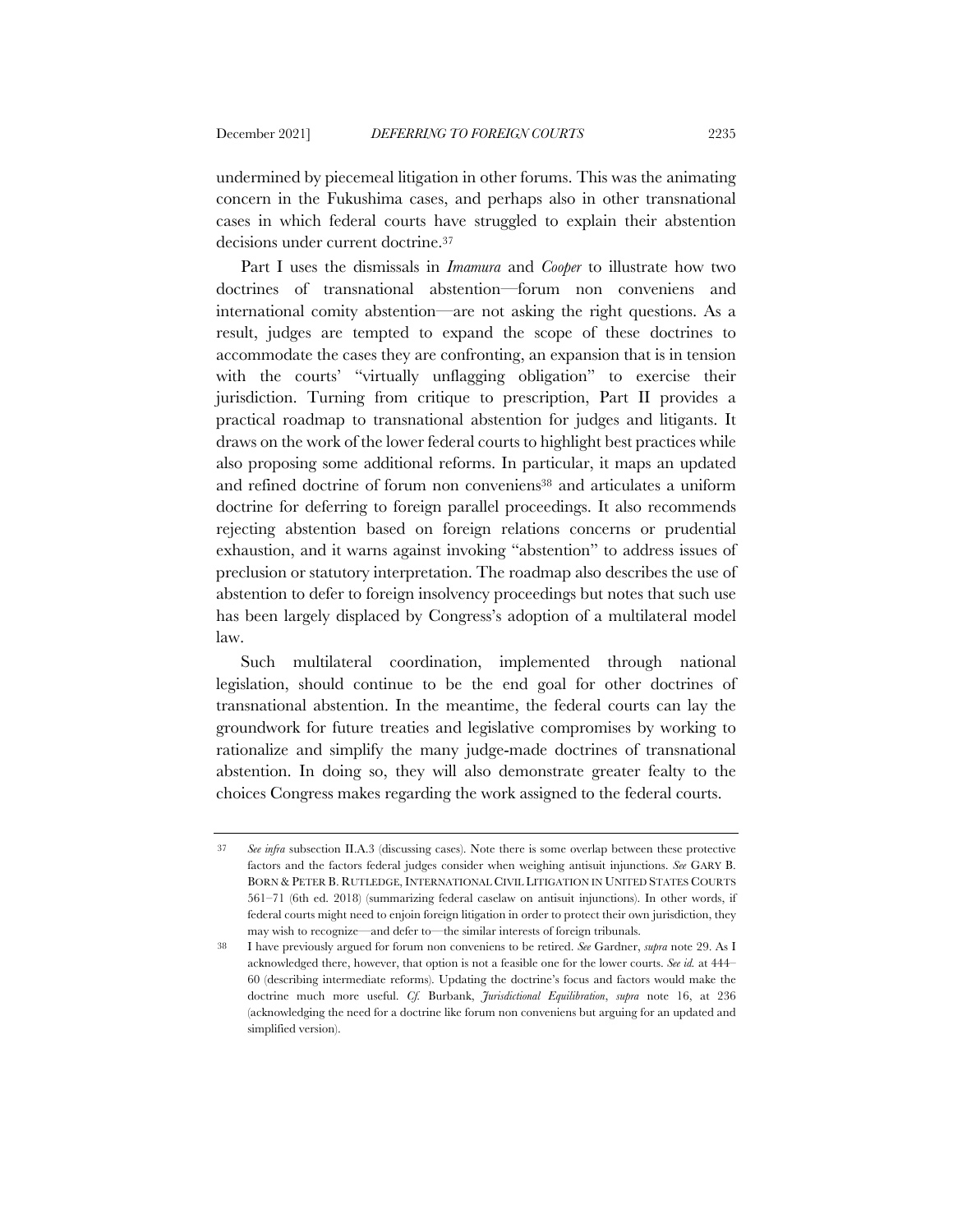#### I. A TALE OF TWO DISMISSALS

On March 11, 2011, a 9.0-magnitude earthquake struck Japan, triggering a 45-foot tsunami and a humanitarian disaster.39 The tsunami "flooded the [Fukushima Daiichi] plant, disabled the generators, and destroyed the emergency cooling pumps," such that the plant's cooling systems could no longer work properly.<sup>40</sup> The plant started leaking radiation that same day;<sup>41</sup> four days after the tsunami, the plant's nuclear reactors exploded.<sup>42</sup> Although the Japanese Government had evacuated those near the plant, the nuclear disaster made the surrounding communities uninhabitable, forcing more than 1700 businesses to close and contaminating the soil and fish stock of the region.43 A commission investigating the meltdown on behalf of the Japanese Government "determined that the meltdown was foreseeable in light of the known tsunami risks in the region," making it a "manmade" disaster.<sup>44</sup>

Japan's 1961 Act on Compensation for Nuclear Damage limits liability to just the plant's operator (in this case, TEPCO), but it also makes the operator strictly liable for all damages proximately caused by the disaster, with no upper limit.<sup>45</sup> Claimants may choose among three avenues of redress: seeking reimbursement for loss directly from TEPCO, for which payment is based on uniform guidelines; mediating claims through the Nuclear Damage Claim Dispute Resolution Center; or filing a lawsuit against TEPCO in the Japanese courts.<sup>46</sup> These avenues are not mutually exclusive; a claimant might submit a direct claim to TEPCO and request mediation at the same

<sup>39</sup> *Imamura I*, 371 F. Supp. 3d 1, 4 (D. Mass. 2019). More than 15,000 people died from the initial earthquake and tsunami. Cooper v. Tokyo Elec. Power Co. (*Cooper III*), 860 F.3d 1193, 1197 (9th Cir. 2017). The account that follows is drawn from the judicial decisions, which were themselves careful to note that they were relying on the allegations in the plaintiffs' complaints, which must be taken as true at the motion to dismiss stage. *See, e.g.*, *Cooper III*, 860 F.3d at 1197 n.1; *Imamura I*, 371 F. Supp. 3d at 3. As I have myself argued, one should tread carefully when relying on judicial opinions to establish facts, Maggie Gardner, *Dangerous Citations*, 95 N.Y.U. L. REV. 1619, 1638–45 (2020), especially when those judicial opinions did not themselves purport to determine those facts. *See* Jonathan S. Masur & Lisa Larrimore Ouellette, *Deference Mistakes*, 82 U. CHI. L. REV. 643, 652– 57 (2015) (urging attention to the standards of review employed in judicial opinions). The following account, however, is generally not in dispute, and the analysis that follows does not turn on factual circumstances other than the parameters of the dispute resolution procedures in Japan, which are set by Japanese law.

<sup>40</sup> *Imamura I*, 371 F. Supp. 3d at 4.

<sup>41</sup> *Cooper III*, 860 F.3d at 1197.

<sup>42</sup> *Imamura II*, 957 F.3d 98, 102 (1st Cir. 2020).

<sup>43</sup> *Imamura I*, 371 F. Supp. 3d at 4–5.

<sup>44</sup> *Cooper III*, 860 F.3d at 1198.

<sup>45</sup> *Imamura II*, 957 F.3d at 102. There is a ten-year statute of limitations, however, which ran in 2021. *Id.*

<sup>46</sup> *Imamura I*, 371 F. Supp. 3d at 5; *Imamura II*, 957 F.3d at 102.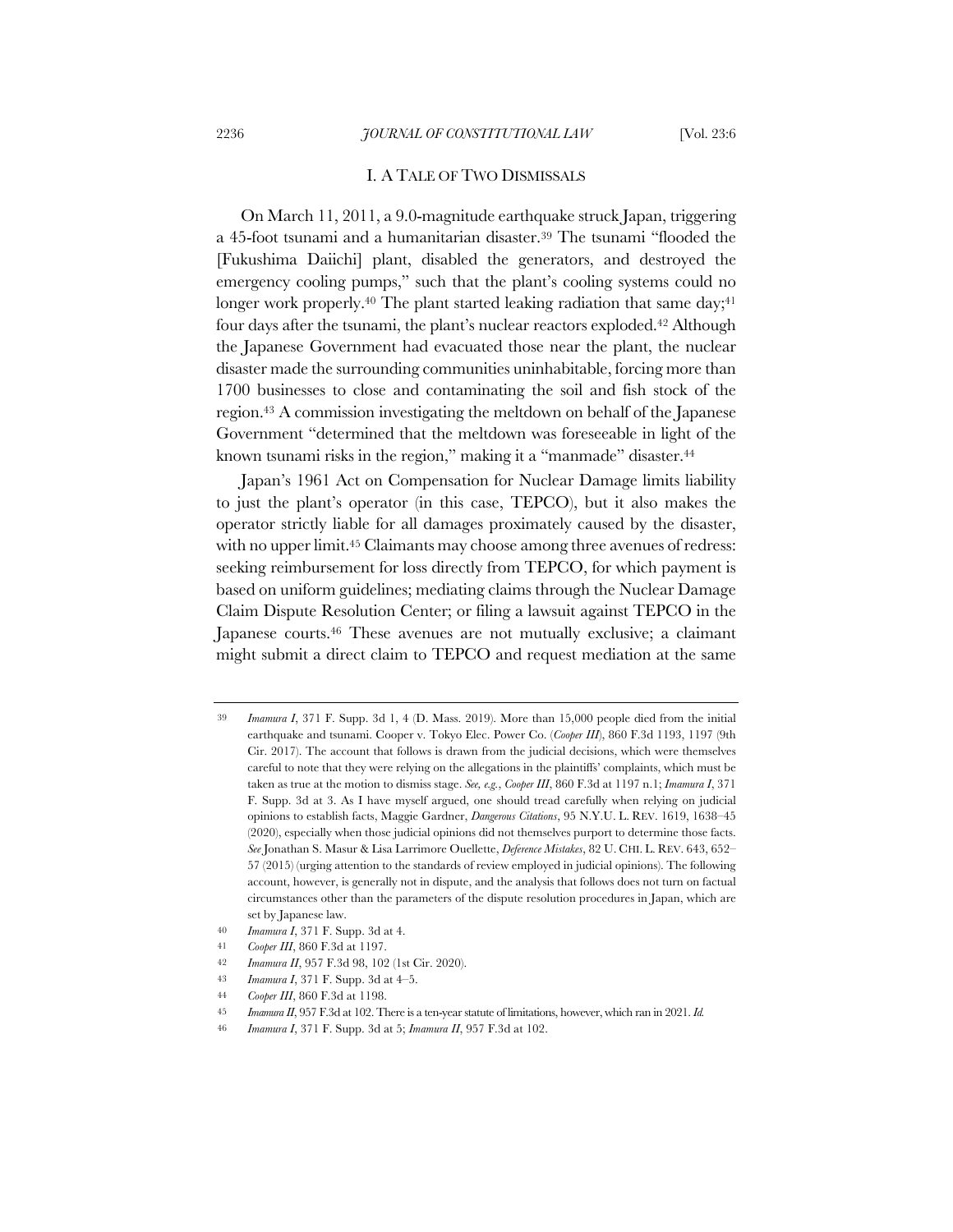time, or might pursue a direct claim first and, if unsatisfied with the result, pursue litigation after.47 By early 2019, TEPCO had paid approximately ¥8.721 trillion (or roughly \$83.5 billion) to claimants, dwarfing its mandated ¥120 billion insurance policy.48 The Japanese Government, through direct aid and government bonds, has already provided TEPCO with more than ¥8 trillion to pay claims.49 More than 400 lawsuits, 24,000 mediations, and 2,000,000 direct claims were filed in Japan by 2019.50 Some individuals and businesses harmed by the disaster, however, brought their claims in U.S. courts instead.

In *Imamura*, Japanese individuals and businesses from Fukushima Prefecture sought to represent "classes include inglesion as  $150,000$ citizens and hundreds of businesses" that suffered property damage and economic harm from the disaster.51 They sued General Electric in its home jurisdiction of Massachusetts, alleging negligence, property damage, and other tort claims under both Massachusetts and Japanese law.52 Judge Patti Saris of the District of Massachusetts dismissed their complaint for forum non conveniens in April 2019,53 which the First Circuit affirmed a year later in an opinion written by Judge Juan Torruella.54

In *Cooper*, hundreds of U.S. servicemembers who had participated in a humanitarian relief effort after the earthquake and tsunami sued TEPCO in the Southern District of California.55 They initially alleged that TEPCO had mislead the public and the U.S. military regarding radiation risks,<sup>56</sup> but Judge Janis Sammartino dismissed the complaint as raising a nonjusticiable political question.57 The plaintiffs then recast their claims as asserting TEPCO's negligence "in the siting, design, construction, and operation" of the plant.58 That reframing, the court concluded, avoided the political

<sup>47</sup> *Imamura I*, 371 F. Supp. 3d at 5–6.

<sup>48</sup> *Imamura II*, 957 F.3d at 103.

<sup>49</sup> *Id.*

<sup>50</sup> *Id.* In October 2020, a Japanese court awarded nearly 3,600 Japanese plaintiffs \$9.6 million in a suit against both TEPCO and the Japanese Government. Anthony Kuhn, *Landmark Court Ruling in Japan Holds Government Accountable for 2011 Nuclear Meltdown*, NPR, (Oct. 15, 2020, 4:06 PM), https://www.npr.org/transcripts/924150284 [https://perma.cc/VNV3-4ULE].

<sup>51</sup> *Imamura II*, 957 F.3d at 104. The complaint was filed in November 2017. *Id.*

<sup>52</sup> *Imamura I*, 371 F. Supp. 3d at 6.

<sup>53</sup> *Id.* at 15.

<sup>54</sup> *Imamura II*, 957 F.3d at 101. Judges Lynch and Kayatta joined the unanimous decision. *Id.*

<sup>55</sup> *Cooper V*, 960 F.3d 549, 554 (9th Cir. 2020).

<sup>56</sup> *Cooper III*, 860 F.3d 1193, 1197 (9th Cir. 2017); Cooper v. Tokyo Elec. Power Co. (*Cooper I*), 990 F. Supp. 2d 1035, 1037 (S.D. Cal. 2013)*.*

<sup>57</sup> *Cooper I*, 990 F. Supp. 2d at 1040, 1042.

<sup>58</sup> Cooper v. Tokyo Elec. Power Co. (*Cooper II*), 166 F. Supp. 3d 1103, 1114 (S.D. Cal. 2015).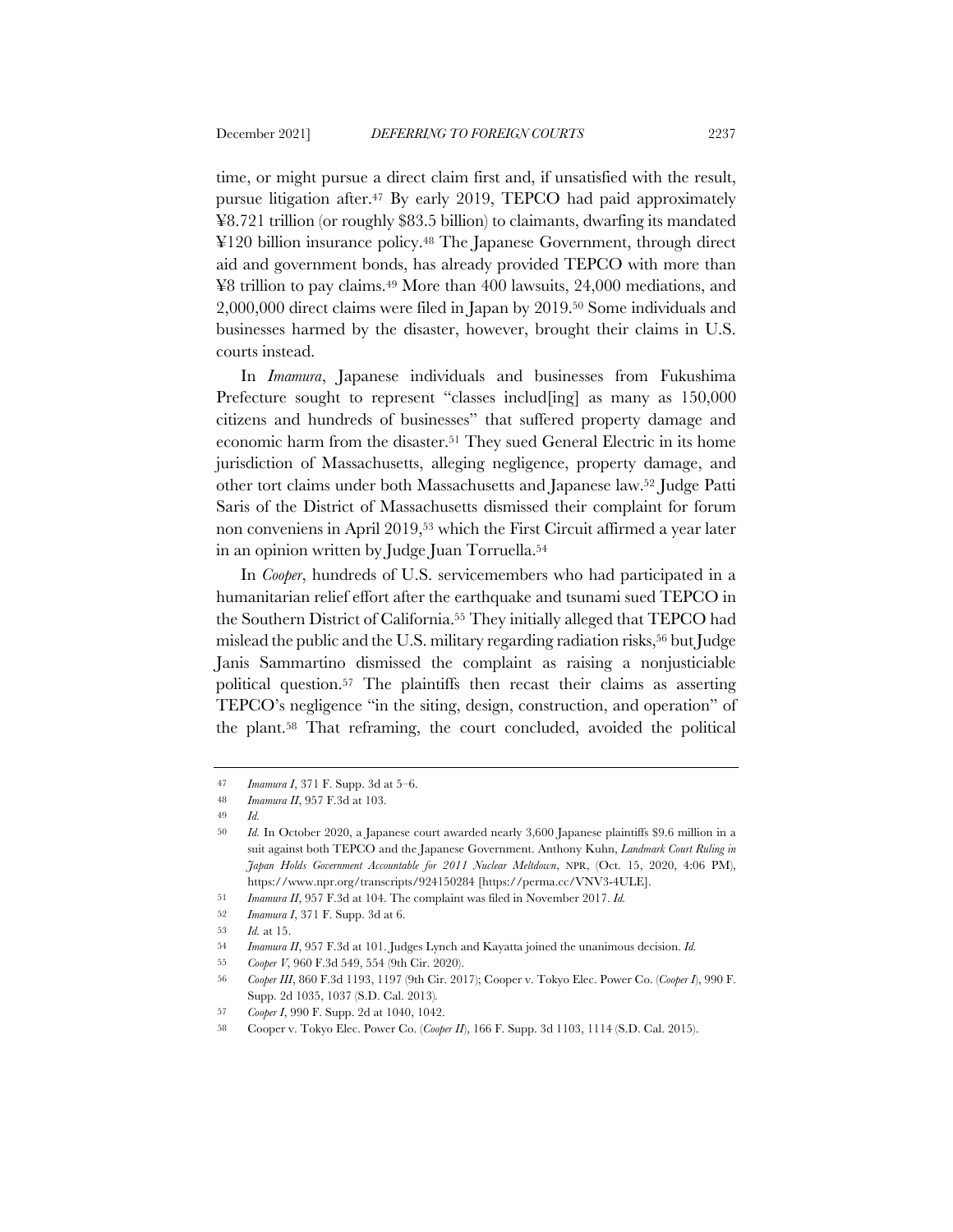question problem.59 The court also declined to dismiss the amended complaint for forum non conveniens or international comity abstention,<sup>60</sup> and the Ninth Circuit affirmed on interlocutory appeal.61 When the case returned to the district court, Judge Sammartino dismissed newly added claims against General Electric, reasoning that Japanese law applied and barred any claims against General Electric arising out of the disaster.62 She then reconsidered her prior ruling, as the Ninth Circuit had invited her to do, and ultimately dismissed the claims against TEPCO based on international comity abstention.<sup>63</sup> In May 2020, the Ninth Circuit affirmed.<sup>64</sup>

I do not take issue with the dismissals, as sympathetic as I find the plaintiffs, but I do take issue with the doctrinal tools available to the judges for reaching that outcome. This Part critiques the doctrines of forum non conveniens and international comity abstention as they are currently framed and as they were applied in these cases. While both doctrines provide judges with ample discretion to dismiss cases like these, they lack good analytical guidelines for justifying those decisions. As the next Part will argue, the lower federal courts could refine these and other doctrines for transnational cases to make them fit better the questions that judges are confronting.

#### *A. The Forum Non Conveniens Dismissal*

Forum non conveniens, as used by the federal courts, has come to focus primarily on private interests and party convenience. Between changing technology and changing personal jurisdiction doctrine, however, that focus is increasingly out-of-date.65 Instead, the public interest factors—interests that are more keyed to sovereigns' adjudicatory interests—should now be driving the analysis. Yet those public interest factors are so poorly articulated that courts have not been sure what to make of them, resulting in divergent understandings of what interests should be included. That divergence is illustrated by the contrast between the forum non conveniens analyses in *Imamura* and *Cooper*.66

<sup>59</sup> *Id.* at 1115.

<sup>60</sup> *Id.*

<sup>61</sup> *Cooper III*, 860 F.3d at 1217.

<sup>62</sup> *Cooper IV*, No. 12cv3032, 2019 WL 1017266, at \*1, 9–10 (S.D. Cal. Mar. 4, 2019).

<sup>63</sup> *Id.* at \*13–15.

<sup>64</sup> *Cooper V*, 960 F.3d 549, 569 (9th Cir. 2020).

<sup>65</sup> I sketch this argument in subsection I.A.1, but I develop it at greater length in Gardner, *supra* note 29.

<sup>66</sup> *See infra* subsection I.A.2.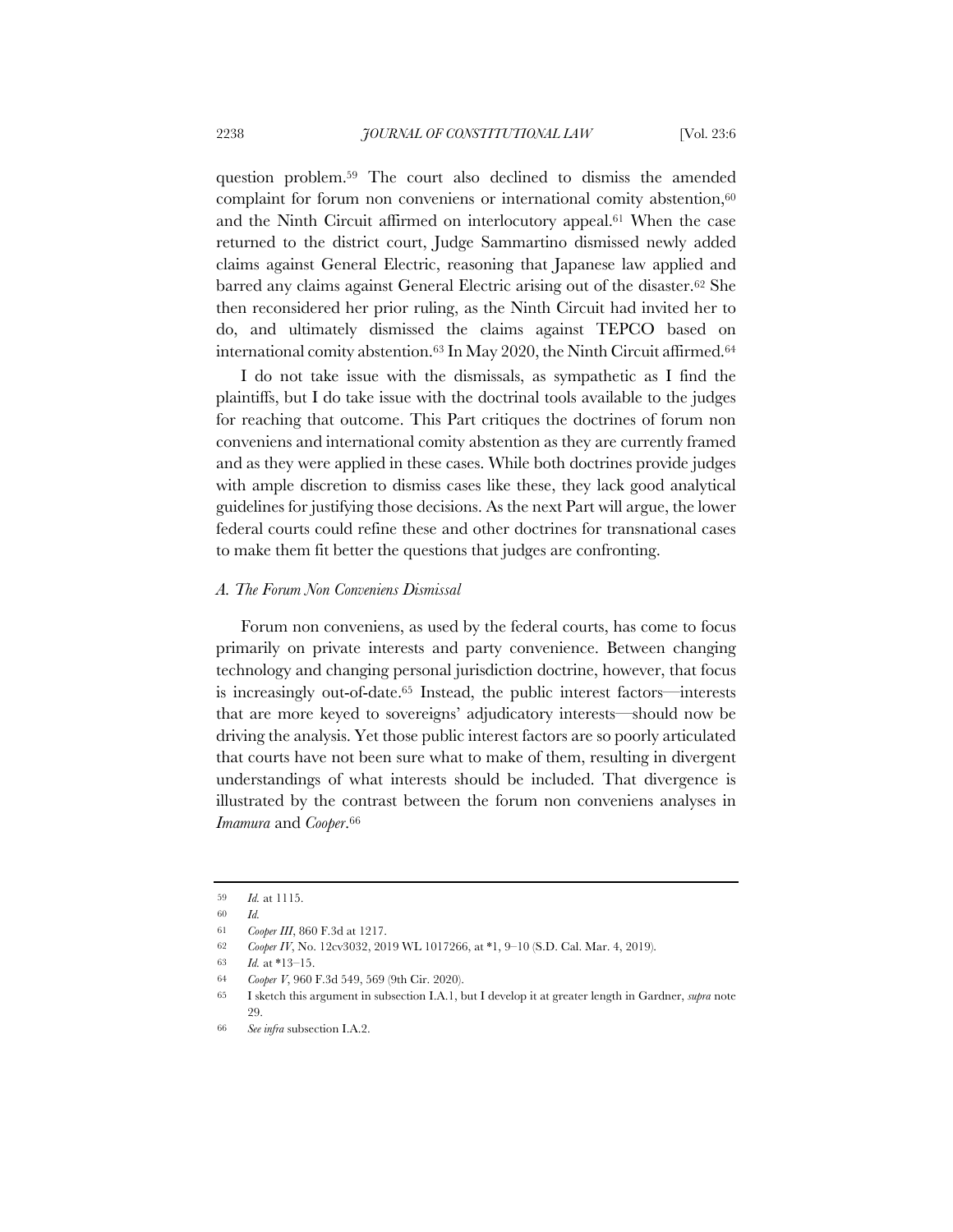### *1. The Evolution of Forum Non Conveniens*

Understanding why the federal test for forum non conveniens is out of step with its current use requires a brief review of the doctrine's evolution. The Scottish and English courts developed the doctrine in the late 1800s and early 1900s to prevent extreme hardship for defendants who were ensnared by exorbitant bases of jurisdiction, $67$  such as the attachment of property unrelated to the dispute<sup>68</sup> or the fleeting presence of a defendant who lived on the other side of the world $69$  and who would be required to travel insuperable distances in an era when they had to physically haul their evidence with them.70 When the Supreme Court adopted forum non conveniens in 1947, it was focused on a different problem: that of federal venue selection in the absence of a mechanism for transferring cases between federal courts. The Court thus articulated a test that drew on the Scottish experience but added concerns for internal judicial administration, like docket congestion and the challenge of "untangl[ing] problems in conflict of laws."71

All of these problems—exorbitant jurisdiction, the infeasibility of longdistance litigation, the need for venue transfer within the federal system have now either been solved<sup>72</sup> or significantly ameliorated.<sup>73</sup> When the Court returned to forum non conveniens in *Piper Aircraft Co. v. Reyno* in 1981, its decision was not about the vexation of distant defendants or the division of

<sup>67</sup> *See* Robert Braucher, *The Inconvenient Federal Forum*, 60 HARV. L. REV. 908, 909–11 (1947) (chronicling the development of the doctrine by Scottish courts).

<sup>68</sup> *See, e.g.*, Williamson v. Ne. Ry. Co. (1884) 11 R 596, 599 (Scot.) (opinion of Lord Young) (worrying about "actions by domiciled citizens against foreigners . . . founded on arrestments of small sums of money or articles of small value, when the circumstances out of which the action has arisen have no connection whatever with this country"); ANDREW DEWAR GIBB, THE INTERNATIONAL LAW OF JURISDICTION IN ENGLAND AND SCOTLAND 224–25 (1926) (asserting that the Scottish courts were more amenable to pleas of forum non conveniens when jurisdiction was founded on attachment).

<sup>69</sup> *See, e.g.*, Egbert v. Short [1907] 2 Ch 205 at 210, 212 (Eng.) (granting dismissal for forum non conveniens while emphasizing that defendant was served while on vacation in England, shortly before his return to India).

<sup>70</sup> *Id.* at 211–12 (worrying about the "grievous injustice" that would befall the defendant if he were required to defend in England); Logan v. Bank of Scot. (No. 2) [1906] 1 KB 141 at 152–53 (Eng.) (worrying about harassment of defendant bank if "their officials [are] dragged up to London for a lengthy trial, . . . and when together with their officials they would have to bring up here, and keep away from their business, numerous other witnesses with a mass of books, papers and documents"). 71 *See* Gulf Oil Co. v. Gilbert, 330 U.S. 501, 508–09 (1947).

<sup>72</sup> *See* 28 USC § 1404 (providing for venue transfer).

<sup>73</sup> *See supra* text accompanying notes 25–29 (discussing *Shaffer* and *Daimler* as curtailing exorbitant jurisdiction); *see also, e.g.*, Davies, *supra* note 13, at 324–51 (noting how advances in technology have reduced the difficulties of international litigation); Gardner, *supra* note 29, at 408–15 (noting the same).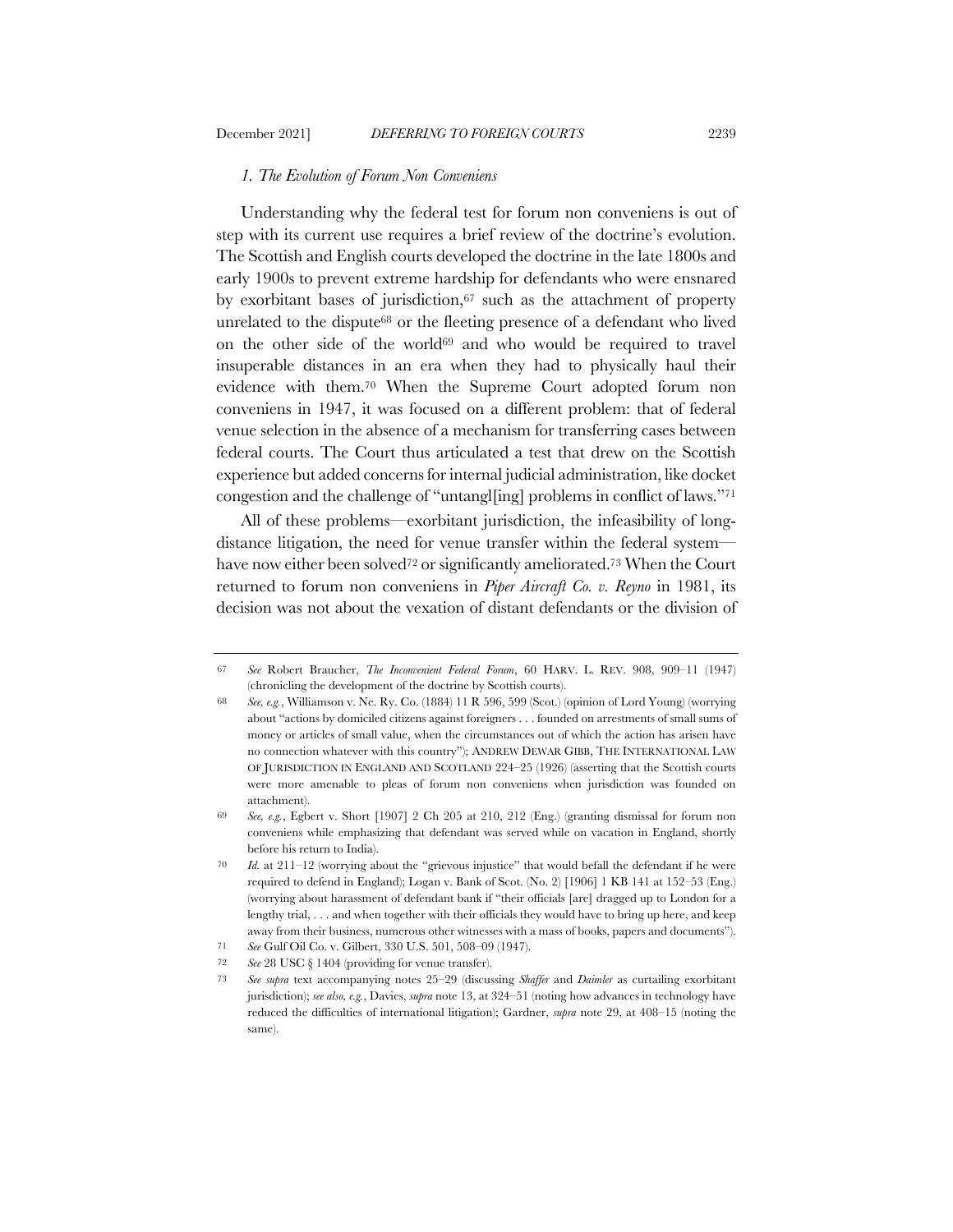labor among the federal courts; to the contrary, the case had already been transferred under 28 U.S.C. § 1404 to one of the defendants' home forum.74

Rather, *Piper* used forum non conveniens as a tool for policing plaintiffside forum shopping.75 In doing so, it broke from the original understanding of forum non conveniens in two important ways: first, the Scottish courts had used the doctrine to prevent injustice, not just to make litigation easier.76 "Forum non conveniens" does not translate to "inconvenient forum," but to "'inappropriate' or 'unsuitable' forum."77 *Piper*, however, leaned into the *faux ami* by identifying "the central purpose" of forum non conveniens as "ensur[ing] that the trial is convenient."78 Second, the original doctrine of forum non conveniens—whether applied by Scottish or English courts, U.S. state courts, or federal courts sitting in admiralty—was limited to cases involving nonresident defendants.79 That again reflected the early use of the doctrine as a safety valve for exorbitant bases of personal jurisdiction, a concern that does not arise with local residents. Yet *Piper* applied forum non conveniens to dismiss a case involving just such a local defendant.80

I am not a fan of *Piper*'s framing of forum non conveniens. But even accepting that framing, there is a mismatch between the doctrine's current use to police plaintiff-side forum shopping in transnational cases, on the one hand, and the *Gulf Oil* factors that federal courts still dutifully recite, on the other.

<sup>74</sup> 454 U.S. 235, 240–41 (1981); *cf. id.* at 262 (Stevens, J., dissenting) (characterizing the question as "whether the District Court correctly decided that Pennsylvania was not a convenient forum in which to litigate a claim against a Pennsylvania company that a plane was defectively designed and manufactured in Pennsylvania").

<sup>75</sup> *See id.* at 252 n.18 (majority opinion) (listing reasons why foreign plaintiffs would prefer to litigate in U.S. courts). The Court was explicit that its concern about forum-shopping applied only to plaintiffs. *See id.* at 252 n.19 ("We recognize, of course, that [defendants] Piper and Hartzell may be engaged in reverse forum-shopping. However, this possibility ordinarily should not enter into a trial court's analysis of the private interests.").

<sup>76</sup> *See, e.g.*, La Société du Gaz de Paris v. La Société Anonyme de Navigation "Les Armateurs Français" [1926] SC 13 (HL) 19 (appeal taken from Scot.) (opinion of Lord Shaw of Dunmerline) (stressing that "the mere balance of convenience is not enough" to justify dismissal). Just the year before it decided *Gulf Oil*, the Supreme Court had rejected the application of forum non conveniens in another diversity jurisdiction case because the case was not "vexatious or oppressive" in the sense emphasized by the English and Scottish authorities. *See* Williams v. Green Bay & W.R. Co., 326 U.S. 549, 554 & n.4, 559 (1946).

<sup>77</sup> Gardner, *supra* note 29, at 414.

<sup>78</sup> *Piper*, 454 U.S. at 256. On the dangers posed by *faux amis*, see Bodum USA, Inc., v. La Cafetière, Inc., 621 F.3d 624, 638–39 (7th Cir. 2010) (Wood, J., concurring).

<sup>79</sup> *See* Gardner, *supra* note 29, at 415–16. In rejecting an application of forum non conveniens shortly before *Gulf Oil*, the Court linked the necessary vexation and oppression to "[m]aintenance of a suit away from the domicile of the defendant . . . ." *Williams*, 326 U.S. at 554.

<sup>80</sup> *Piper*, 454 U.S. at 239.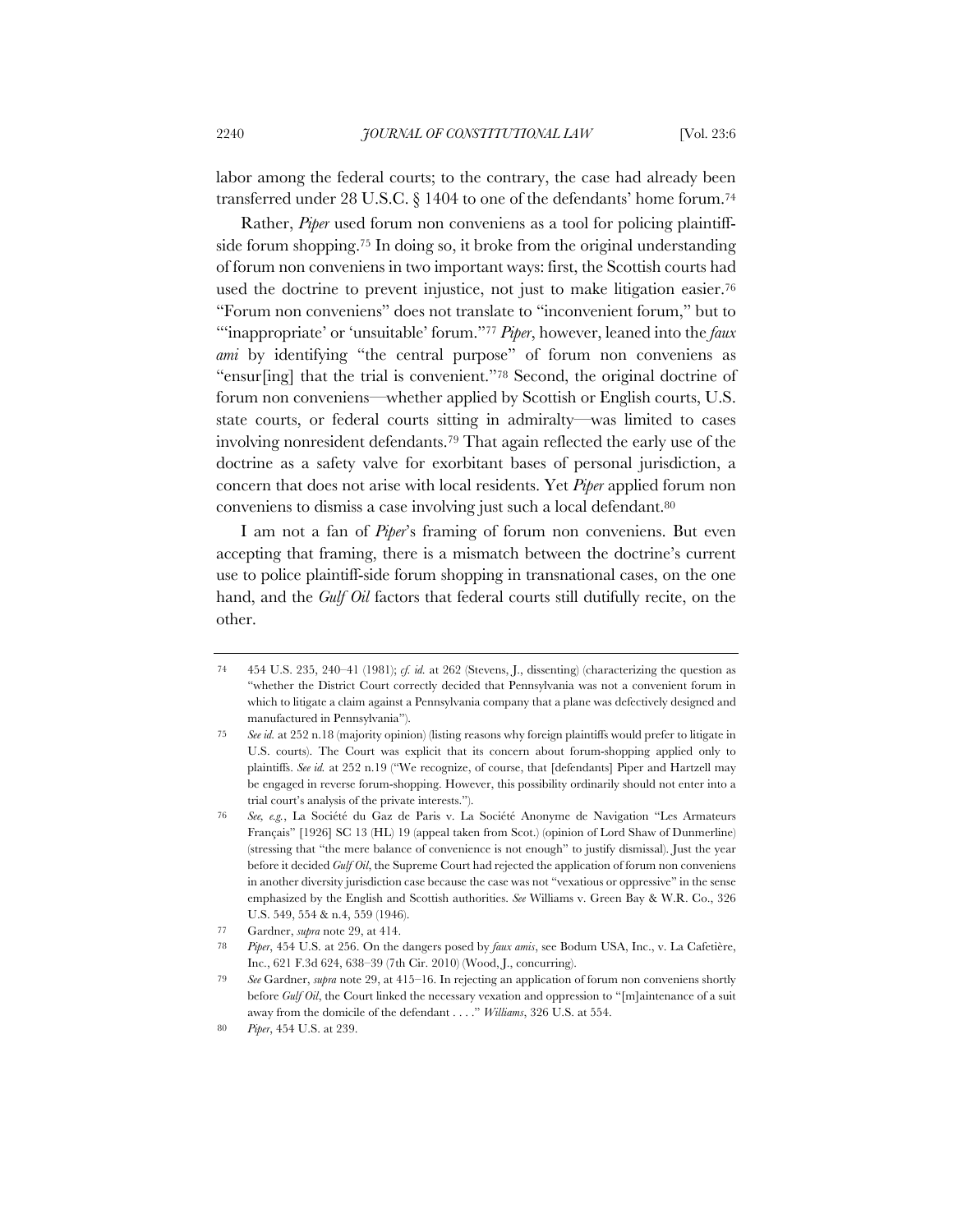#### *2. Application in* Imamura v. General Electric Co.

The need to update the *Gulf Oil* test is illustrated by the contrast between the forum non conveniens analyses in *Imamura* and *Cooper*. That *Imamura* was dismissed for forum non conveniens while *Cooper* was not is not in itself surprising, given the current state of the doctrine. First, the Supreme Court in *Piper* approved a lesser degree of deference to foreign plaintiffs' choice of a U.S. forum.81 That made it easier to dismiss *Imamura*, which was brought by foreign plaintiffs, than *Cooper*, which was brought by U.S. residents.<sup>82</sup> Second, while *Gulf Oil*'s private interest factors are not particularly helpful in weighing modern-day inconveniences, they will ironically place greater emphasis on the burden that such discovery imposes on U.S. defendants like General Electric as compared to foreign defendants like TEPCO. When the defendant is based in the proposed alternative forum, like TEPCO was in *Cooper*, the court can require that defendant to produce the "foreign" evidence in its possession, a requirement made less burdensome by "the prevalence of electronic documents and current technology."83 In contrast, when U.S. defendants like General Electric assert the need for transnational discovery, the evidence is less likely to be in the control of a party and thus will appear more burdensome to the court.<sup>84</sup>

But the two district courts also applied the public interest factors differently, even though the public interests should have been similar in the two cases. The problem is the test: *Gulf Oil*'s list of public interest factors were not entirely clear in their original context and were not formulated with transnational litigation in mind. They thus require a fair amount of adaption to fit today's cases, leading to variation among lower courts. The factors

<sup>81</sup> *Gulf Oil* starts from the premise that "unless the balance [of interests] is strongly in favor of the defendant, the plaintiff's choice of forum should rarely be disturbed." Gulf Oil Co. v. Gilbert, 330 U.S. 501, 508 (1947). *Piper* suggested "that the presumption applies with less force when the plaintiff or real parties in interest are foreign." *Piper*, 454 U.S. at 255.

<sup>82</sup> As the Ninth Circuit declared when affirming *Cooper II*, "Plaintiffs are U.S. citizens, and their decision to sue in the United States must be respected." *Cooper III*, 860 F.3d 1193, 1211 (9th Cir. 2017). That statement may sacrifice some accuracy for rhetorical flair: the relevant distinction is typically residency, not citizenship, *see* Maggie Gardner, "*Foreignness"*, 69 DEPAUL L. REV. 469, 477 (2020), and the deference due U.S. residents is strong but not absolute, see *Piper*, 454 U.S. at 255 n.23.

<sup>83</sup> *Cooper II*, 166 F. Supp. 3d 1103, 1133–34 (S.D. Cal. 2015).

<sup>84</sup> *See, e.g.*, *Imamura I*, 371 F. Supp. 3d 1, 12 (D. Mass. 2019) (finding the private interest factors favor granting General Electric's motion to dismiss because "many important documents relating to TEPCO's maintenance of the plant and the Japanese government's response to the disaster are not in the control of either party and are outside the reach of the Court" and because "[m]ost witnesses would be current and former TEPCO employees and officers, Japanese government officials, and Plaintiffs and their associates").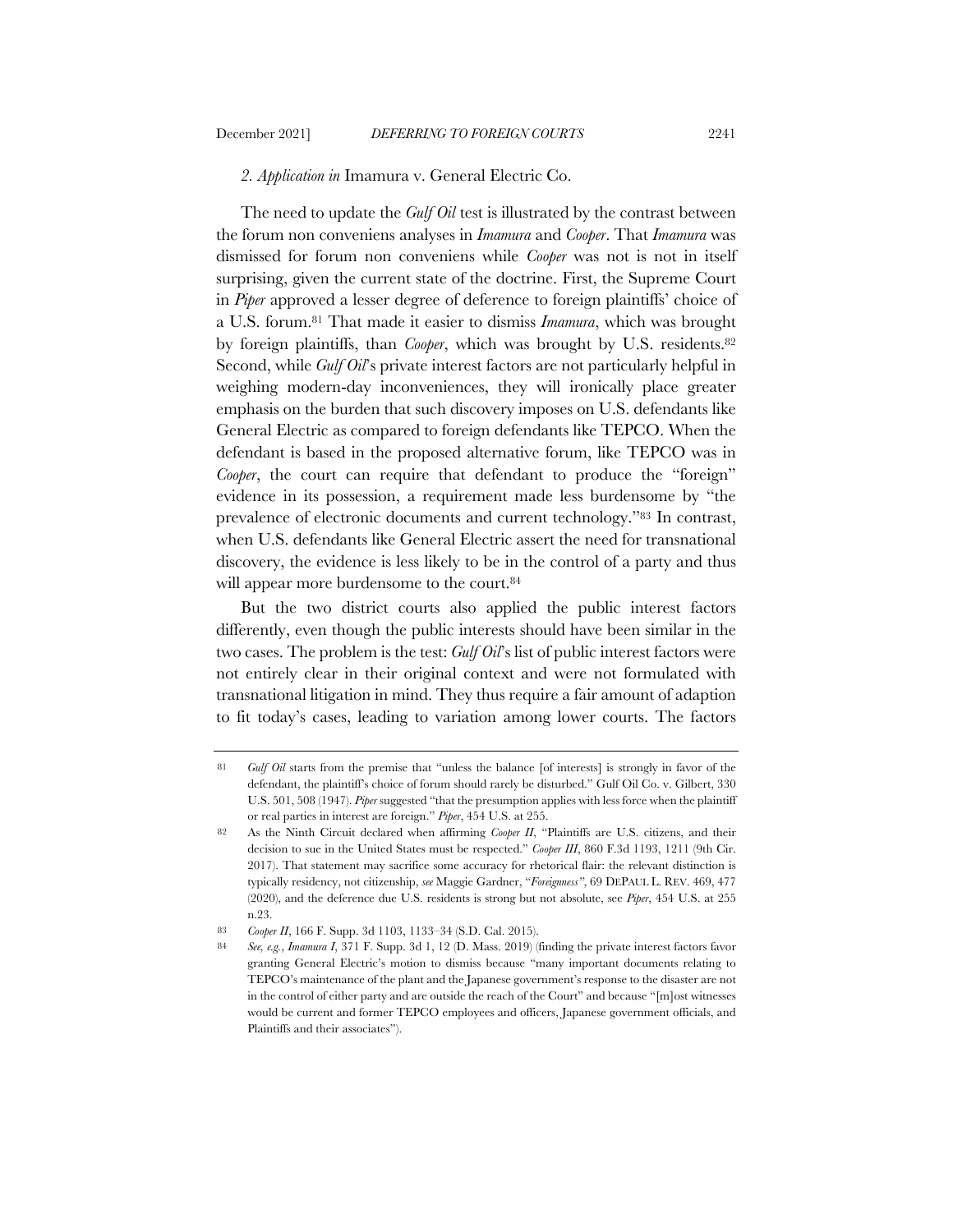break down into three sets of considerations: administrative difficulties, choice of law, and local interest.85 Taking those considerations in turn, *Imamura* applied the administrative difficulties factors fairly literally, focusing on "court congestion and burden" and finding that the proposed transnational class action would impose a "heavy burden" on the U.S. court.86 *Cooper* instead found these factors to be "neutral" in part because it took a more comparative approach, noting that "litigating in Japan would [likewise] impose significant costs on the Japanese judicial system."87

Regarding choice of law, *Imamura* emphasized the difficulty of applying Japanese law; though it acknowledged that the "factor is not dispositive, as American courts often apply foreign law, it nevertheless points to dismissal."88 In *Cooper*, "the parties d[id] not address this factor,"89 which is not surprising given the factor's uncertain relevance in modern forum non conveniens caselaw. Reflecting that lack of attention, the court assumed that U.S. law would apply, a conclusion it would later reverse.<sup>90</sup>

Finally, the courts interpreted the "local interest" factors differently.<sup>91</sup> *Imamura* focused on what I would term the adjudicatory interests of Japan: the location of the disaster in Japan and its primary impact on Japanese citizens and businesses; Japan's extensive investigation and criminal charges against TEPCO executives; Japan's demonstrated "interest in determining how to allocate liability and compensation for [nuclear] disasters," an "allocation [that] is key for ensuring that companies are willing to enter the nuclear power business in Japan and citizens are adequately compensated when something goes wrong"; and the "international consensus that a dispute over liability from nuclear disasters should be adjudicated in the country where it occurs," as reflected in the Convention on Supplementary Compensation for Nuclear Disaster, which the United States has ratified and which Japan ratified after the Fukushima disaster.<sup>92</sup> In short, the court

<sup>85</sup> For further discussion of the public interest factors, see subsection II.A.3 below.

<sup>86</sup> *Imamura I*, 371 F. Supp. 3d at 14–15.

<sup>87</sup> *Cooper II*, 166 F. Supp. 3d at 1136.

<sup>88</sup> *Imamura I*, 371 F. Supp. 3d at 14.

<sup>89</sup> *Cooper II*, 166 F. Supp. 3d at 1136. I explore further the courts' different approaches to choice-oflaw considerations in subsection II.A.3 below.

<sup>90</sup> *See id.* ("In all likelihood, the Court would be applying some version of U.S. law, be it maritime law, federal common law, or California state law."); *see also Cooper IV*, No. 12cv3032, 2019 WL 1017266, at \*11–12 (S.D. Cal. Mar. 4, 2019) (concluding instead that Japanese law would apply to the dispute).

<sup>91</sup> *Compare Cooper II*, 166 F. Supp. 3d at 1135–36 (focusing on interests of the United States as dispositive), *with Imamura I*, 371 F. Supp. 3d at 14 (focusing on Japan's interests as dispositive).

<sup>92</sup> *Imamura I*, 371 F. Supp. 3d at 14.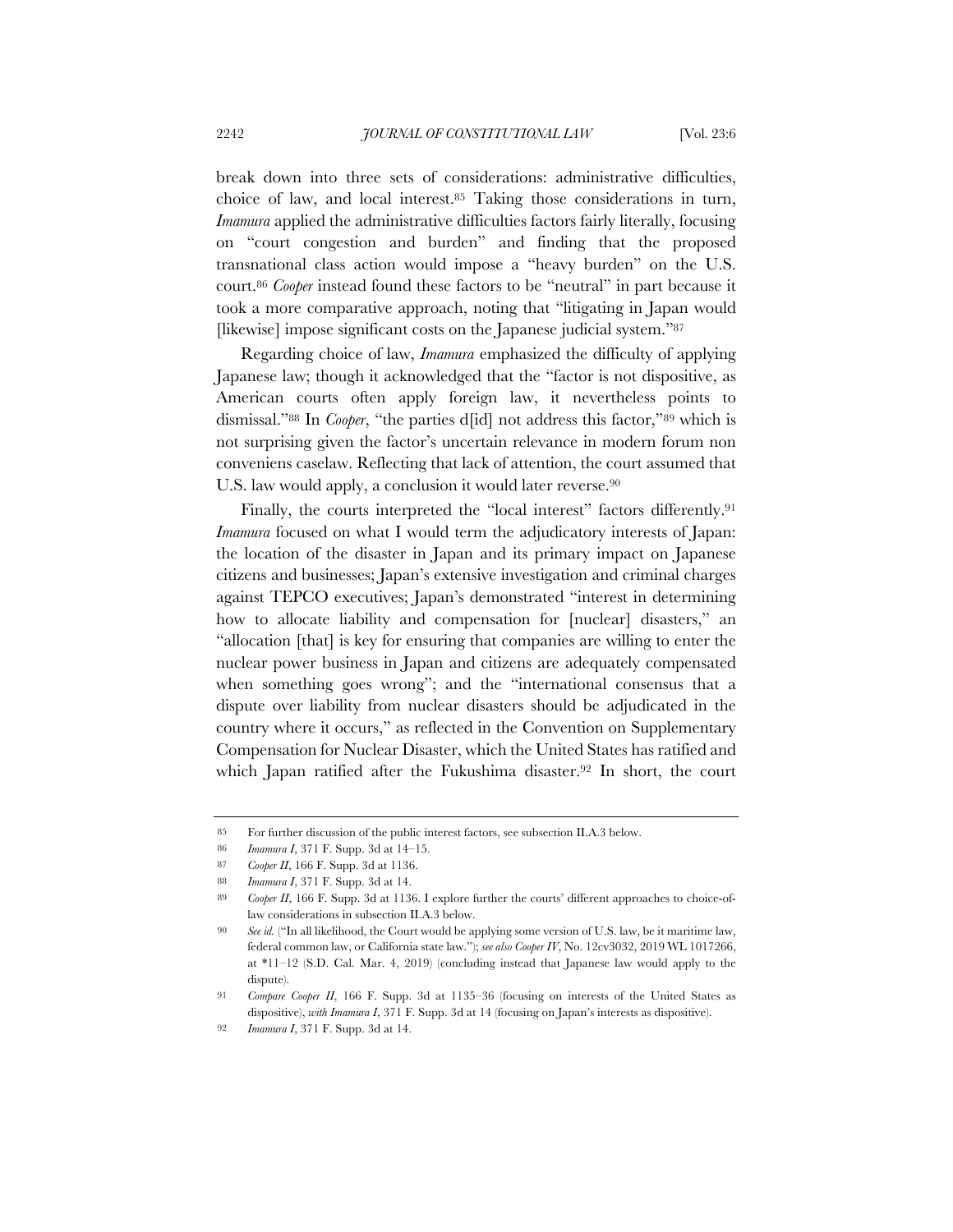recognized that "[a]djudicating this lawsuit in the United States would interfere with the system Japan has set up for handling nuclear disasters."93 In *Cooper*, by contrast, the court found Japan's interests to be offset by the U.S. interest "in seeing that its service members are compensated for their injuries," "[e]specially as it is the V.A. system and the U.S. taxpayers who will ultimately pay for the injuries to Plaintiffs."<sup>94</sup> This emphasis on U.S. interests reflects Ninth Circuit precedent, which has cast the local interest factors as asking "only if there is an identifiable local interest in the controversy, not whether another forum also has an interest."95

The difference in how these courts understood the public interest factors may well have mattered. On remand from the Ninth Circuit, the district court in *Cooper* altered two of its underlying findings: First, once its attention was focused on the choice-of-law question, it concluded that Japanese law *would* apply.96 And second, it reassessed Japan's interests in the case, placing greater weight on Japan's adjudicatory interest in corralling Fukushimarelated cases into its remedial processes.97 In particular, it noted "Japan's interest in ensuring there is consistency in how plaintiffs are treated to guarantee there are ample funds to maintain [that] system."98 Note that these two findings—the applicability of Japanese law and Japan's interest in a coordinated and consolidated response to the disaster—drove *Imamura*'s analysis of the public interest factors. Clearer guidance on how to apply the public interest factors might thus have altered *Cooper*'s forum non conveniens analysis in the first instance. Instead of revisiting that analysis, however, *Cooper* revisited its analysis of international comity abstention and ultimately dismissed the claims against TEPCO on that basis.99

<sup>93</sup> *Id.*

<sup>94</sup> *Cooper II*, 166 F. Supp. 3d at 1136.

<sup>95</sup> Tuazon v. R.J. Reynolds Tobacco Co., 433 F.3d 1163, 1182 (9th Cir. 2006).

<sup>96</sup> *Cooper IV*, No. 12cv3032, 2019 WL 1017266, at \*9 (S.D. Cal. Mar. 4, 2019). The district court applied California's governmental interest analysis and concluded that Japan and California each had a legitimate but conflicting interest in having its law applied. *Id.* at \*7. But Japan's interest would be "more impaired" if its law was not applied: California's primary interest was compensating resident victims, an interest that could still be achieved through the application of Japanese law; in contrast, Japan's interest in allocating liability for nuclear accidents depended on the "uniform applicability" of its Act on Nuclear Compensation. *Id.* at \*3–9; *see also Cooper V*, 960 F.3d 549, 560–64 (9th Cir. 2020) (affirming the district court's reasoning).

<sup>97</sup> *See Cooper IV*, 2019 WL 1017266, at \*14 (noting the Ninth Circuit's identification of Japan's "undeniably strong interest in centralizing jurisdiction over [Fukushima]-related claims" (quoting *Cooper III*, 860 F.3d 1193, 1209 (9th Cir. 2017)).

<sup>98</sup> *Id.*

<sup>99</sup> *Id.* at \*14–15 (citing these two updated considerations as now justifying international comity abstention); *see also Cooper V*, 960 F.3d at 556 & n.3 (describing procedural posture).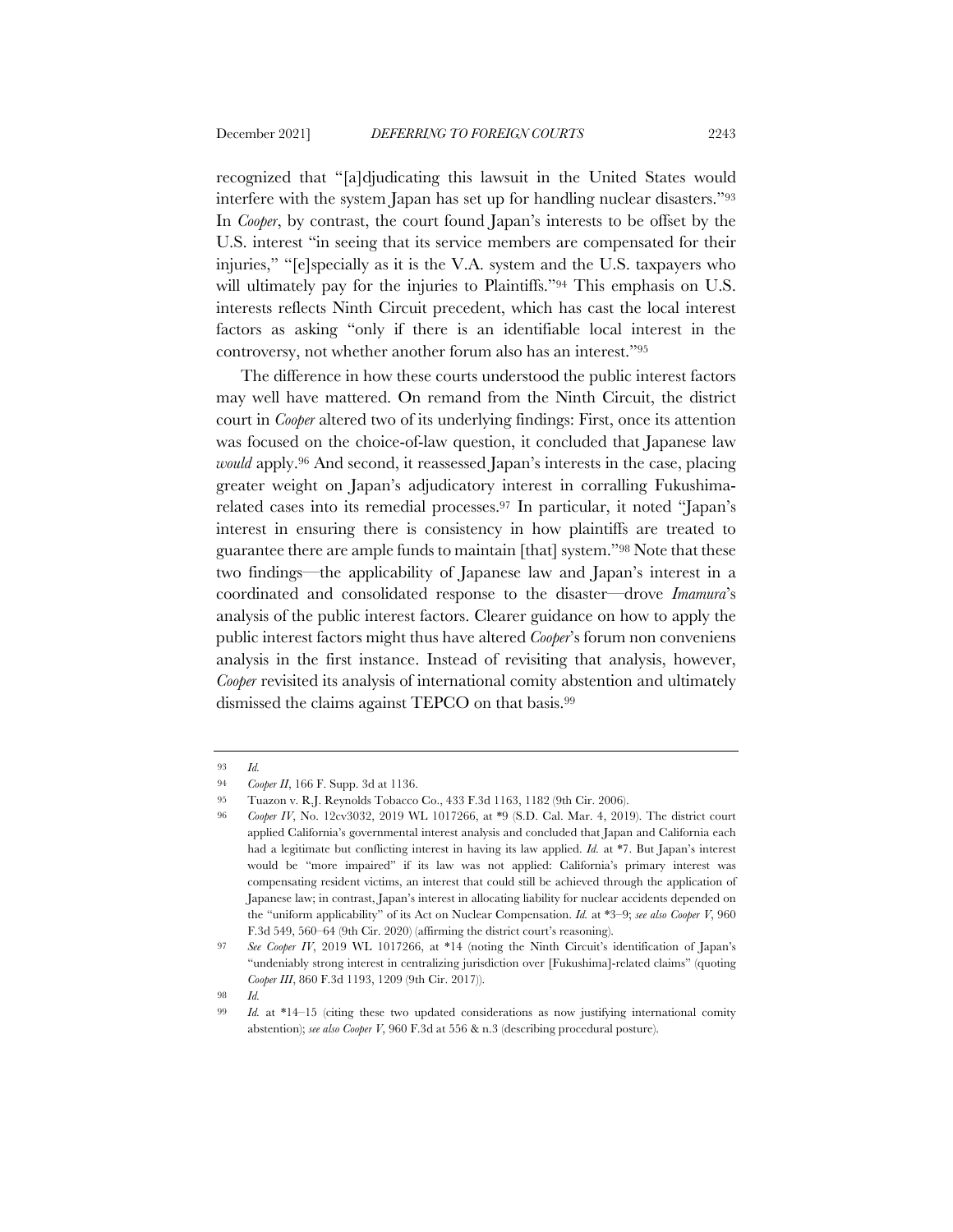I will argue shortly that *Cooper*'s reliance on international comity abstention was ill-advised; if the court were going to dismiss the case, it should have done so on the basis of forum non conveniens. But that does not necessarily mean that forum non conveniens was the best grounds on which to dismiss *Imamura*. Unlike *Cooper*, *Imamura* was not really about identifying the more appropriate forum in which the plaintiffs could sue the defendant. Rather, it was about whether the plaintiffs could sue their chosen defendant at all in light of Japanese law shielding that defendant from liability. The *Imamura* decision effectively enforced Japanese law by requiring the plaintiffs to refile in Japan, where (everyone agreed) the plaintiffs would not be able to sue General Electric.100 *Imamura* could have addressed that question of regulatory interests more directly, and better justified its conclusion, if it had instead dismissed the case under Rule 12(b)(6) for failure to state a claim upon which relief could be granted. Indeed, that was the basis on which the district court in *Cooper* dismissed similar claims against General Electric.101 General Electric had asked the district court in *Imamura* to do the same,102 and as the district court noted, Massachusetts' choice-of-law rules did point to the application of Japanese law.103

<sup>100</sup> *Imamura I*, 371 F. Supp. 3d 1, 8 (D. Mass. 2019); *see also Imamura II*, 957 F.3d 98, 110 (1st Cir. 2020) (acknowledging that Japanese law "may inevitably require the dismissal of the case from Plaintiffs' chosen forum").

<sup>101</sup> *Cooper IV*, 2019 WL 1017266, at \*9-10.

<sup>102</sup> *See Imamura I*, 371 F. Supp. at 6 (listing the grounds for dismissal asserted by General Electric). The *Imamura* court was also aware of the Rule 12(b)(6) dismissal in *Cooper*. *Id.* at 14 (citing *Cooper IV*, 2019 WL 1017266, at \*9).

<sup>103</sup> In tort cases, Massachusetts typically applies the law of the forum where the harm occurred. *Id.* at 14 (citing Cosme v. Whitin Mach. Works, Inc., 632 N.E.2d 832, 834 (1994)). Nonetheless, Massachusetts no longer recognizes a strict *lex locus delicti* rule, having adopted a more "functional" approach to choice of law. *See* Choate, Hall & Stewart v. SCA Servs., Inc., 392 N.E.2d 1045, 1048- 49 (Mass. 1979) (noting a trend toward a "functional approach" in choice of law, including for Massachusetts tort law); Pevoski v. Pevoski, 358 N.E.2d 416, 417 (Mass. 1976) ("But we recognize that there also may be particular issues on which the interests of lex loci delicti are not so strong."); *see also* Bushkin Assocs., Inc. v. Raytheon Co., 473 N.E.2d 662, 668-69 (Mass. 1985) (describing Massachusetts' approach to choice of law as not "tie[d] . . . to any specific choice-of-law doctrine" and as "respond[ing] to the interests of the parties, the States involved, and the interstate system as a whole"). When engaging in this more functional analysis, Massachusetts courts often use the considerations identified by the *Restatement (Second) of Conflict of Laws*, but other sets of factors—like Professor Leflar's five choice-influencing considerations—may also be used. *See* Joseph W. Glannon & Gabriel Teninbaum, *Conflict of Laws in Massachusetts Part I: Current Choice-of-Law Theory*, 92 MASS. L. REV. 12, 14–15 & n.28 (2009) ("As recent cases have confirmed, the current approach in Massachusetts remains a 'functional approach' that is guided by, but not limited to, the *Second Restatement*."). Such considerations would only have reinforced the district court's conclusion that Japanese law would apply to the *Imamura* plaintiffs' claims.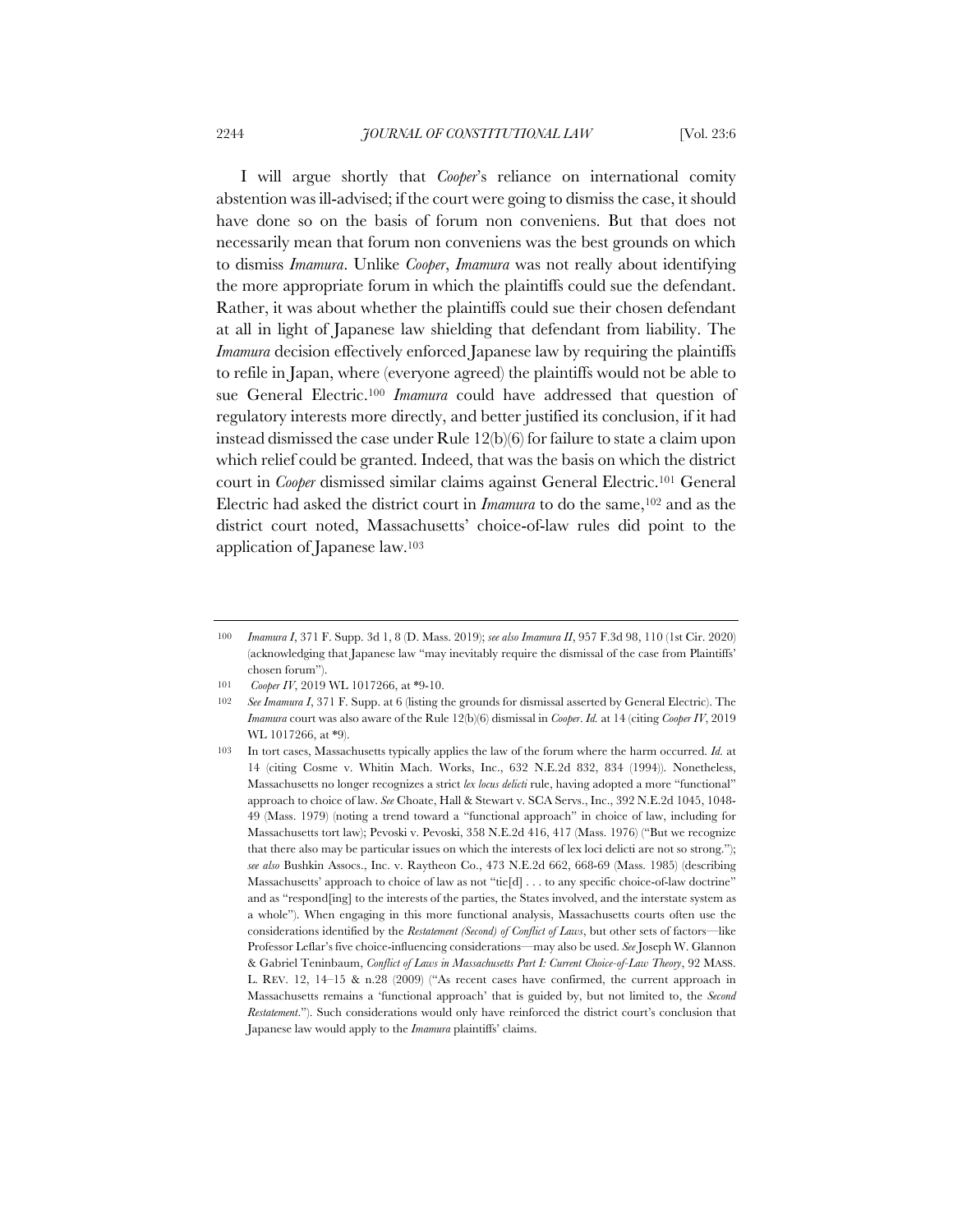Many different considerations enter into a judge's decision to resolve a dispute on one ground versus another. In *Imamura*, General Electric had raised multiple grounds for dismissal, including a subject-matter jurisdiction argument based on the Convention on Supplementary Compensation for Nuclear Damage.104 The Ninth Circuit in *Cooper III* had previously rejected the argument that the Convention, which entered into force after the Fukushima disaster, stripped U.S. courts of jurisdiction over claims regarding nuclear accidents in other countries.105 It had, however, acknowledged that the defendants' argument was "plausible."106 The district court in *Imamura* would have had to first resolve this jurisdictional question for itself in order to reach the Rule 12(b)(6) argument, which entailed a merits determination. Dismissing for forum non conveniens, in contrast, allowed the district court to avoid that jurisdictional question.107

Nonetheless, there would have been several benefits to using choice of law instead of forum non conveniens to dismiss *Imamura*. First, dismissing the case on the merits would have entailed the district court exercising its general personal jurisdiction over the defendant, in keeping with *Daimler*'s promise of providing "at least one clear and certain forum in which a corporate defendant may be sued on any and all claims."108 Second, it would also mean weighing governmental interests through the lens of state choice-of-law rules rather than through a judicially constructed doctrine. Third, it would have avoided the *Imamura* courts' strained analysis of the adequacy of the Japanese forum, which could become a problematic precedent. The *Imamura* plaintiffs argued that Japan was an inadequate forum because they would be forced in Japan to switch from suing General Electric to suing TEPCO.109 The district court and First Circuit dismissed this concern because TEPCO was both strictly liable under Japanese law and financially backed by the Japanese government.110 Thus being forced to sue TEPCO instead of GE would not

<sup>104</sup> *Imamura I*, 371 F. Supp. 3d at 6.

<sup>105</sup> *Cooper III*, 860 F.3d 1193, 1200–05 (9th Cir. 2017).

<sup>106</sup> *Id.* at 1202.

<sup>107</sup> *See Imamura I*, 371 F. Supp. 3d at 6–7 (citing Sinochem Int'l Co. v. Malay. Int'l Shipping Corp., 549 U.S. 422, 425 (2007)). Another potential benefit to dismissing on the basis of forum non conveniens rather than Rule 12(b)(6) is that the former is reviewed only for abuse of discretion and may thus be easier to sustain on appeal. But that difference only underscores the potentially problematic nature of the Supreme Court's invitation in *Sinochem* to invoke a discretionary judge-made doctrine that is shielded from meaningful appellate review in order to avoid addressing important jurisdictional questions.

<sup>108</sup> Daimler AG v. Bauman, 571 U.S. 117, 137 (2014).

<sup>109</sup> *Imamura I*, 371 F. Supp. 3d at 8.

<sup>110</sup> *See Imamura II*, 957 F.3d 98, 109 (1st Cir. 2020) (noting that the alternative forum "channels liability for [the exact same] injuries to a third party who is not the same defendant in the U.S. case");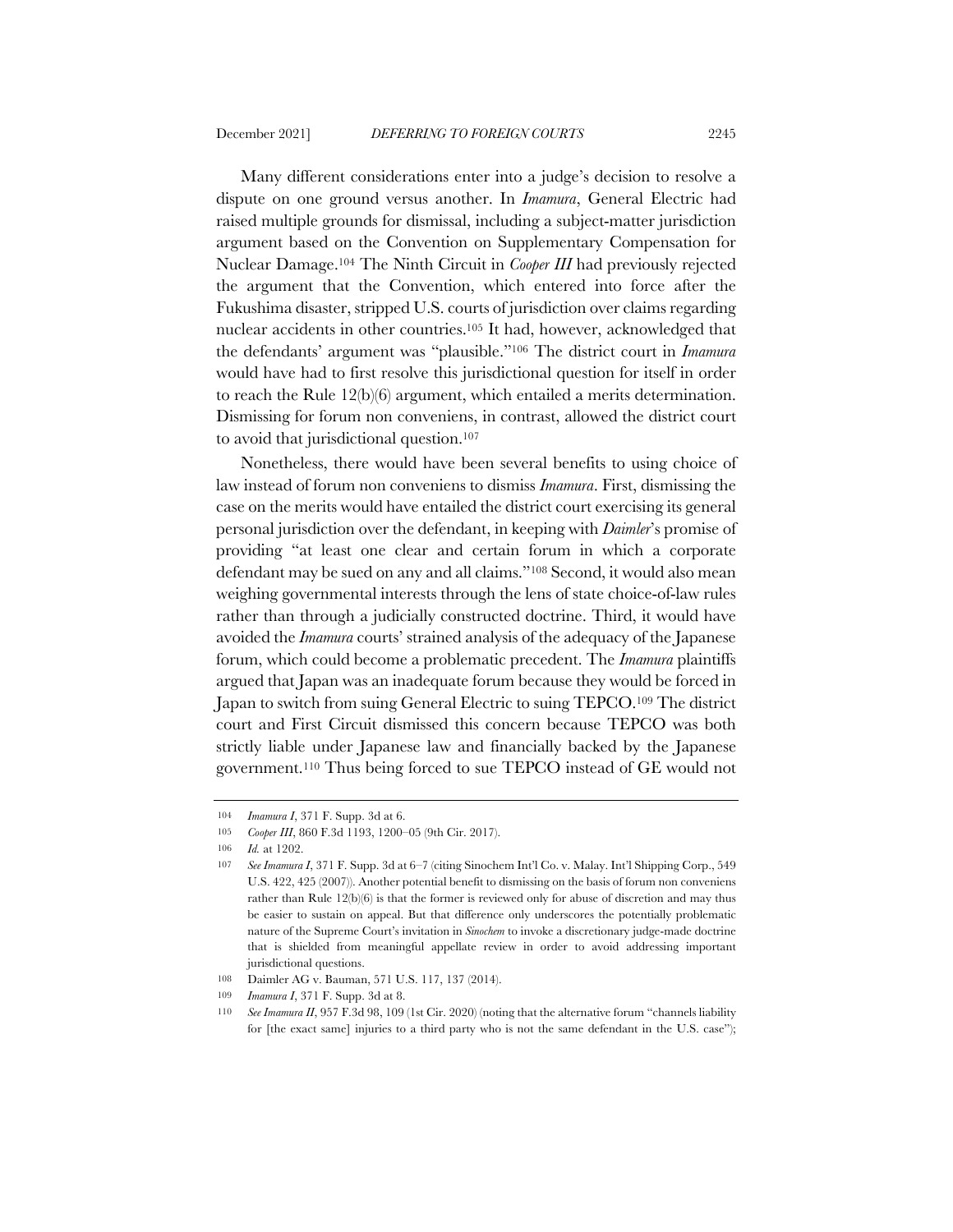alter the *Imamura* plaintiffs' ability to establish liability or obtain compensation. But the language that the courts used to explain this equivalency was at times quite broad, for example emphasizing that Japan still provided "adequate remedies for the exact same injuries," just against a different party.111 Such language is worrisome because the concept of an "adequate remedy" in the forum non conveniens context has already been set as a low bar, requiring only that the remedy is not "so clearly inadequate or unsatisfactory that it is no remedy at all."112 If the link to strict liability and financial solvency is not maintained, then future decisions might misapply *Imamura* as only requiring *some* relief to be available against *some* defendant, even if that alternative defendant is less responsible, liable for a lesser amount, or less capable of paying any resulting judgment than the plaintiff's preferred defendant.

In sum, the use of forum non conveniens in *Imamura* to address what at root was a choice-of-law problem may encourage more expansive application of forum non conveniens in future cases, while the difference in application of forum non conveniens in *Imamura* and *Cooper* illustrates the current inadequacy of the doctrine's public interest factors.

## *B. The "International Comity Abstention" Dismissal*

Instead of dismissing for forum non conveniens, the Southern District of California in *Cooper* ultimately dismissed the claims against TEPCO on the basis of international comity abstention.113 The version of international comity abstention it used is both novel and highly discretionary. This Section distinguishes that version from other versions of "international comity abstention" before arguing that its application in *Cooper* expanded even further the scope of federal judges' discretion to rid themselves of transnational cases.

*Imamura I*, 371 F. Supp. 3d at 9 ("TEPCO's unlimited liability and the financial support of the Japanese government ensure that TEPCO will continue to be able to pay compensation via judicial and administrative mechanisms.").

<sup>111</sup> *Imamura II*, 957 F.3d at 109; *see also Imamura I*, 371 F. Supp. 3d at 8–9 (suggesting that the foreign forum need not "permit a remedy against the specific defendant" chosen by the plaintiff so long as it provides "an adequate remedy from another party or entity").

<sup>112</sup> Piper Aircraft Co. v. Reyno, 454 U.S. 235, 254 (1981); *see also* Kevin M. Clermont, *The Story of*  Piper*: Forum Matters*, *in* CIVIL PROCEDURE STORIES 199, 215–16 (Kevin M. Clermont ed., 2d ed. 2008) (explaining why this language is illogical and ill-advised).

<sup>113</sup> *Cooper IV*, No. 12cv3032, 2019 WL 1017266, at \*15 (S.D. Cal. Mar. 4, 2019).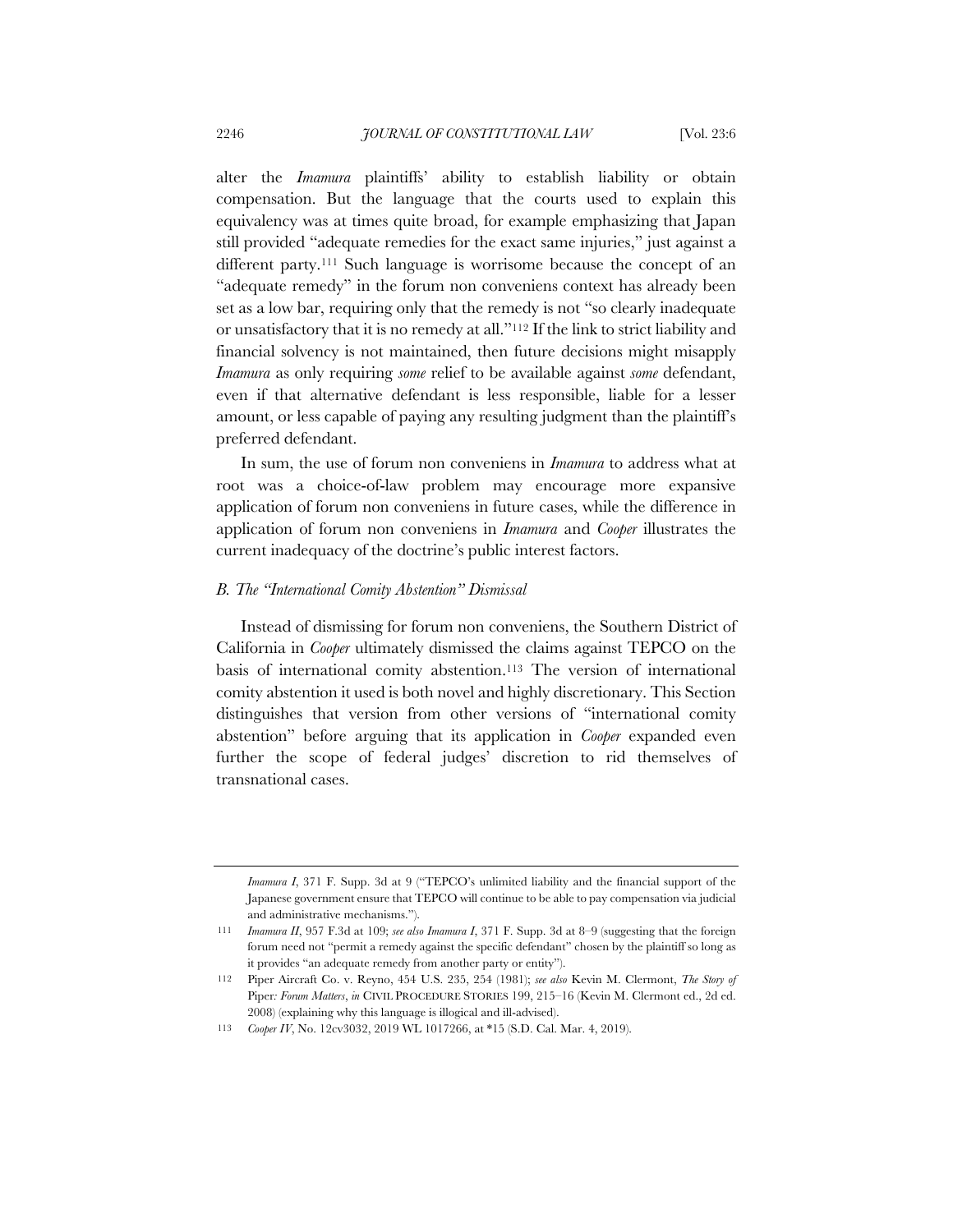## *1. The Many Doctrines of "International Comity Abstention"*

"International comity abstention" has been invoked by federal courts to address at least five different questions: whether to defer to foreign parallel proceedings, whether to defer to foreign bankruptcy proceedings, whether to recognize and enforce foreign judgments, how to interpret the geographic reach of federal statutes, and whether to abstain in light of foreign relations concerns.114 It is a problem that all of these analyses are at times referred to as international comity abstention or close variants thereof,115 as the courts do not always distinguish carefully among them. This doctrinal confusion seems to have originated with the Eleventh Circuit and its 1994 decision in *Turner Entertainment v. Degeto Film GmbH*, which coined the label of "international comity . . . abstention."116 In defining this new concept, *Turner* mixed together what had previously been two distinct lines of precedent: the enforcement of foreign judgments and deference to foreign parallel proceedings.117 After *Turner*, other circuits applied the new label to existing lines of precedent. The Second Circuit, for example, has adopted the label of "international comity abstention" when discussing deference to foreign parallel proceedings,<sup>118</sup> deference to foreign bankruptcy proceedings,<sup>119</sup> and the interpretation of statutes.120 The bulk of the federal appellate decisions discussing comity-based abstention focus on similar questions.121

Two circuits, however, have invoked "international comity abstention" to dismiss cases based on foreign relations concerns. In *Ungaro-Benages v. Dresdner Bank AG*, the Eleventh Circuit in 2004 distinguished *Turner*'s "retrospective[]" comity analysis from a concern for what it termed "prospective[]" comity.122 "When applied prospectively," the Eleventh Circuit explained, international comity abstention allows courts to stay or dismiss a case "based on the interests of our government, the foreign government and the international community in resolving the dispute in a foreign forum."123 *Ungaro-Benages* was a Holocaust restitution case brought in

<sup>114</sup> For further discussion and examples of each, see below Part II.

<sup>115</sup> *See* Gardner, *supra* note 13, at 69 n.26 (gathering variations in labels).

<sup>116</sup> 25 F.3d 1512, 1519 (11th Cir. 1994) (referring to "international comity, in the abstention context").

<sup>117</sup> *Id.* at 1519–22.

<sup>118</sup> Royal & Sun All. Ins. Co. of Can. v. Century Int'l Arms, Inc., 466 F.3d 88, 92 (2d Cir. 2006).

<sup>119</sup> JP Morgan Chase Bank v. Altos Hornos de Mex., S.A. de C.V., 412 F.3d 418, 422, 425 (2d Cir. 2005).

<sup>120</sup> *In re* Vitamin C Antitrust Litig., 837 F.3d 175, 182 (2d Cir. 2016), *vacated on other grounds sub nom.* Animal Sci. Prods., Inc. v. Hebei Welcome Pharm. Co., 138 S. Ct. 1865 (2018).

<sup>121</sup> William S. Dodge, *International Comity in American Law*, 115 COLUM. L. REV. 2071, 2112 (2015).

<sup>122</sup> 379 F.3d 1227, 1238 (11th Cir. 2004).

<sup>123</sup> *Id.* at 1238.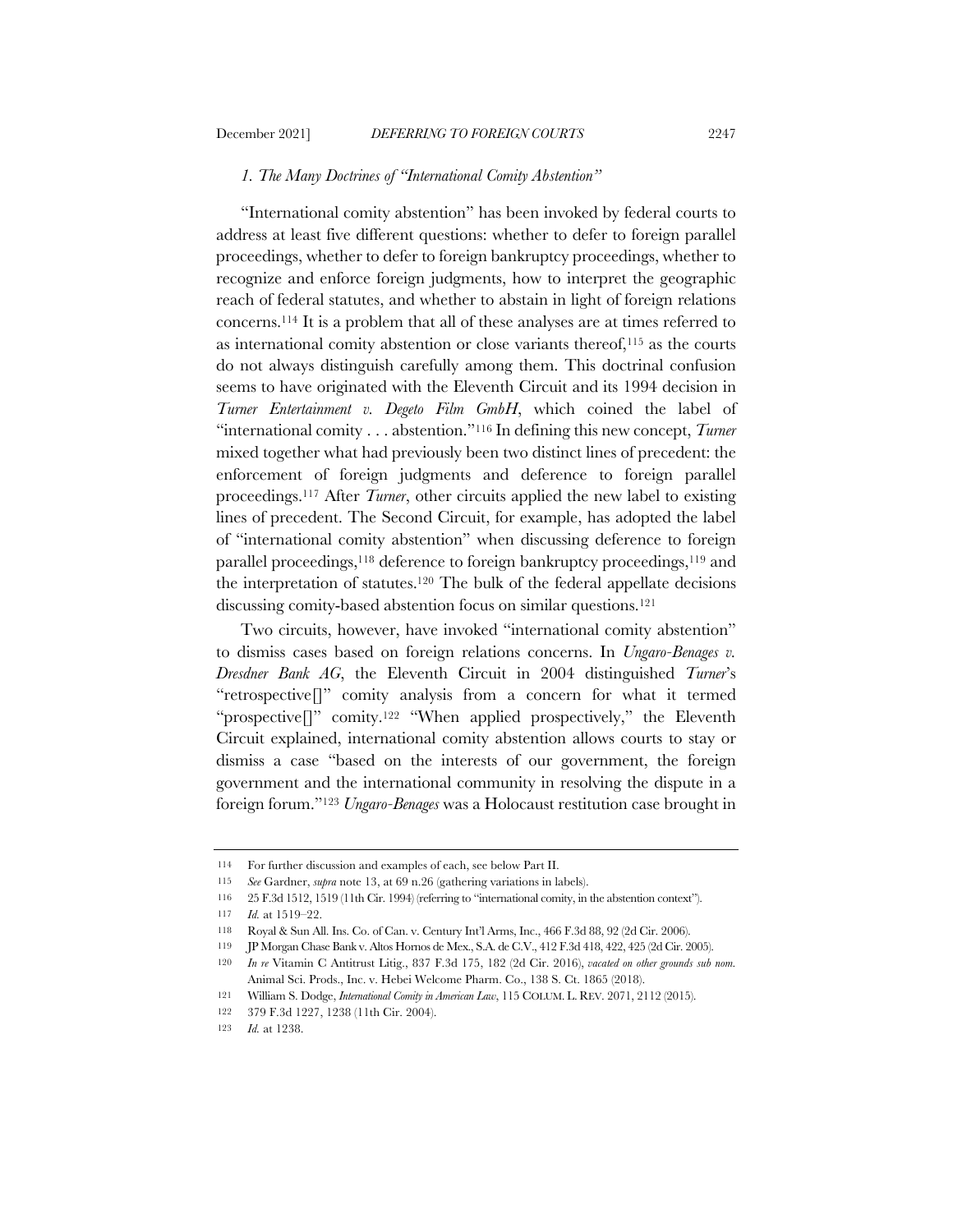a U.S. court against two German banks, despite an agreement between Germany and the United States meant to channel such claims through an alternative dispute resolution mechanism established by Germany.124 The district court held that the bilateral agreement rendered the case a nonjusticiable political question, but the Eleventh Circuit disagreed, emphasizing *Baker v. Carr*'s warning that "not all issues that could potentially have consequences to our foreign relations are political questions."125 Yet the appellate court was still uneasy about allowing the case to go forward, especially in light of the German interest in having an "exclusive forum for these claims in its efforts to achieve lasting legal peace . . . ."126 Expanding *Turner*'s conception of comity-based abstention to encompass foreign relations concerns provided the Eleventh Circuit with a way out of that conundrum.

Ten years later, the Eleventh Circuit acknowledged that *Ungaro-Benages*  was basically *sui generis*, and it "reserved prospective international comity abstention for rare (indeed often calamitous) cases in which powerful diplomatic interests of the United States and foreign sovereigns [are] aligned in supporting dismissal."127 In doing so, it stressed that none of the three Second Circuit decisions on which *Ungaro-Benages* relied had actually applied such "prospective international comity" to dismiss a case.<sup>128</sup> Meanwhile, the Third Circuit in another Holocaust restitution case specifically rejected *Ungaro-Benages*'s solution, pointing out that the federal courts' duty to exercise their congressionally granted jurisdiction "is not diminished simply because foreign relations might be involved."129 The Supreme Court recently avoided addressing that circuit split in yet another Holocaust restitution case.130

Only the Ninth Circuit has followed *Ungaro-Benages*, which it did in the 2014 case of *Mujica v. Airscan Inc*.131 As *Mujica* abstention is growing in prominence,132 it is important to chart that case's questionable procedural

<sup>124</sup> *See id.* at 1231.

<sup>125</sup> *Id.* at 1235.

<sup>126</sup> *Id.* at 1239.

<sup>127</sup> GDG Acquisitions, LLC v. Gov't of Belize, 749 F.3d 1024, 1030–31, 1034 (11th Cir. 2014).

<sup>128</sup> *Id.* at 1031.

<sup>129</sup> Gross v. German Found. Indus. Initiative, 456 F.3d 363, 394 (3d Cir. 2006).

<sup>130</sup> *See* Federal Republic of Germany v. Philipp, No. 19-351, slip op. at 15–16 (Feb. 3, 2021) ("We do not address Germany's argument that the District Court was obligated to abstain from deciding the case on international comity grounds.").

<sup>131</sup> 771 F.3d 580, 615 (9th Cir. 2014).

<sup>132</sup> It was effectively *Mujica*'s version of abstention that the Supreme Court was being asked to recognize in *Philipp*. *See* Pet. Br. at 43, Federal Republic of Germany v. Philipp, No. 19-351 (invoking *Mujica* and *Ungaro-Benages*).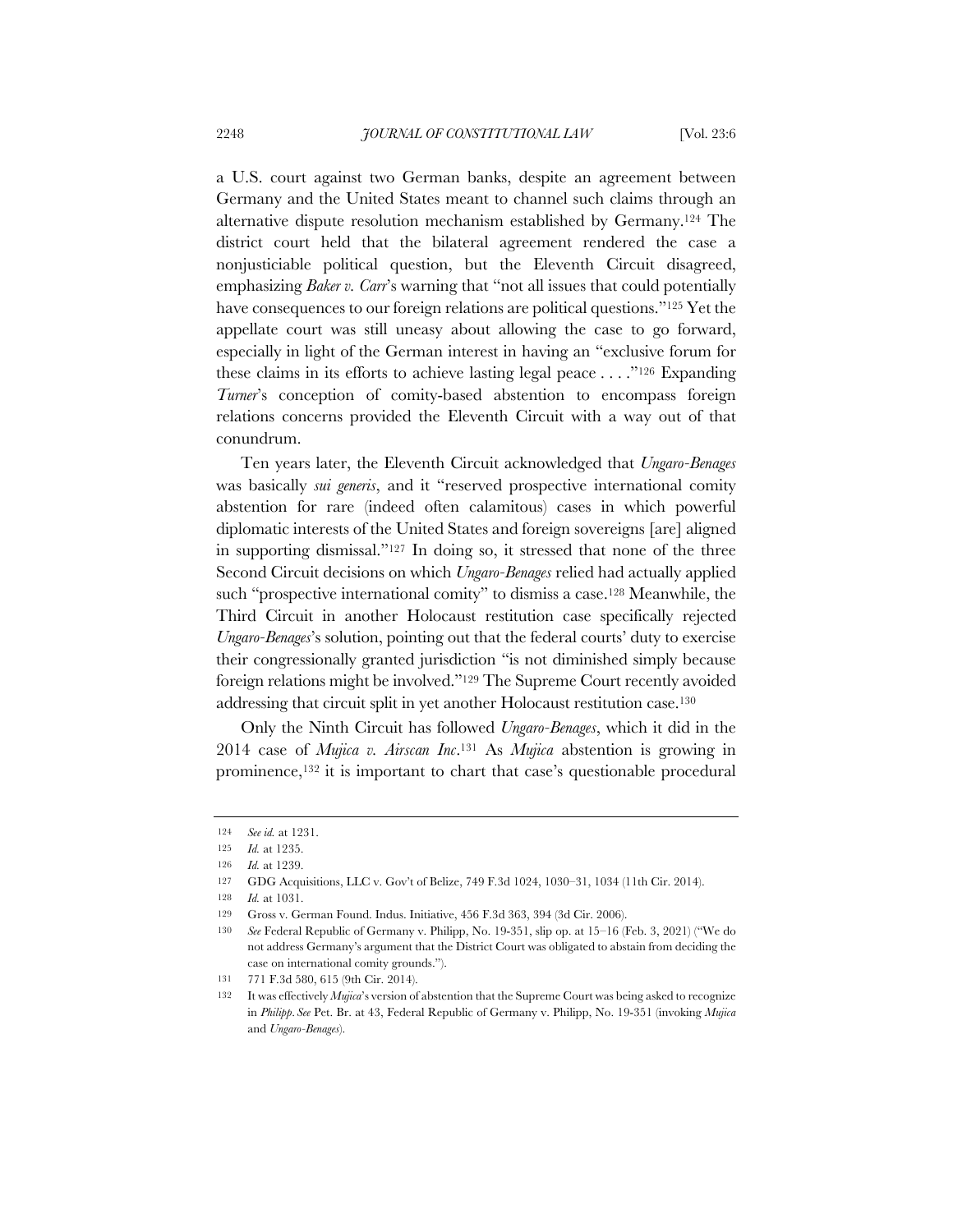progression. In *Mujica*, Colombian plaintiffs sued two American corporations over their involvement in a bombing and armed attack by government forces on the plaintiffs' town.133 The U.S. companies moved to dismiss for forum non conveniens and "[i]nternational [c]omity,"134 among other grounds. Judge William Rea of the Central District of California reasoned that Colombia was not an available alternative forum because the plaintiffs, having successfully pursued an administrative remedy against the government, would be barred from bringing a separate suit against the U.S. defendants.135 Even if Colombia could provide an adequate forum, the court also concluded that the balance of factors weighed in favor of the plaintiffs and would additionally prevent dismissal for forum non conveniens.136 The district court considered and rejected application of the Ninth Circuit's existing "international abstention" doctrine, which it correctly identified as being limited to foreign parallel proceedings.137 It even considered *Ungaro-Benages*'s three-part test for abstention and acknowledged that both the United States and Colombia had expressed an interest in the case being dismissed, but it reasoned that the availability of an adequate forum was also a prerequisite for such foreignr elations-based abstention.138 Nonetheless, the district court dismissed all of the plaintiffs' claims under the political question doctrine.139

On appeal, the Ninth Circuit initially remanded the case solely to determine whether the plaintiffs' Alien Tort Statute ("ATS") claims required exhaustion.140 Because Judge Rea had died in the interim, a new judge, Judge George Wu, was assigned the case on remand.141 While noting that the appellate court had not yet addressed the district court's ruling of nonjusticiability, Judge Wu concluded that prudential exhaustion was *not* required for the plaintiffs' ATS claims.142 But if it were, he continued doubly hypothetically, the plaintiffs had not demonstrated that pursuing local remedies would be futile.143

<sup>133</sup> Mujica v. Occidental Petroleum Corp., 381 F. Supp. 2d 1134, 1138 (C.D. Cal. 2005).

<sup>134</sup> *Id.* at 1138.

<sup>135</sup> *Id.* at 1147–48.

<sup>136</sup> *Id.* at 1154.

<sup>137</sup> *See id.* at 1157–59 (applying *Colorado River* framework).

<sup>138</sup> *Id.* at 1161–63.

<sup>139</sup> Mujica v. Occidental Petroleum Corp., 381 F. Supp. 2d 1164, 1194–95 (C.D. Cal. 2005).

<sup>140</sup> Mujica v. Airscan Inc., 564 F.3d 1190, 1192 (9th Cir. 2009).

<sup>141</sup> Mujica v. Airscan Inc., 771 F.3d 580, 588 (9th Cir. 2014).

<sup>142</sup> Mujica v. Occidental Petroleum, No. 03-2860, 2010 WL 11586833, at \*2–3, \*8 (C.D. Cal. Mar. 8, 2010).

<sup>143</sup> *Id.* at \*9–10.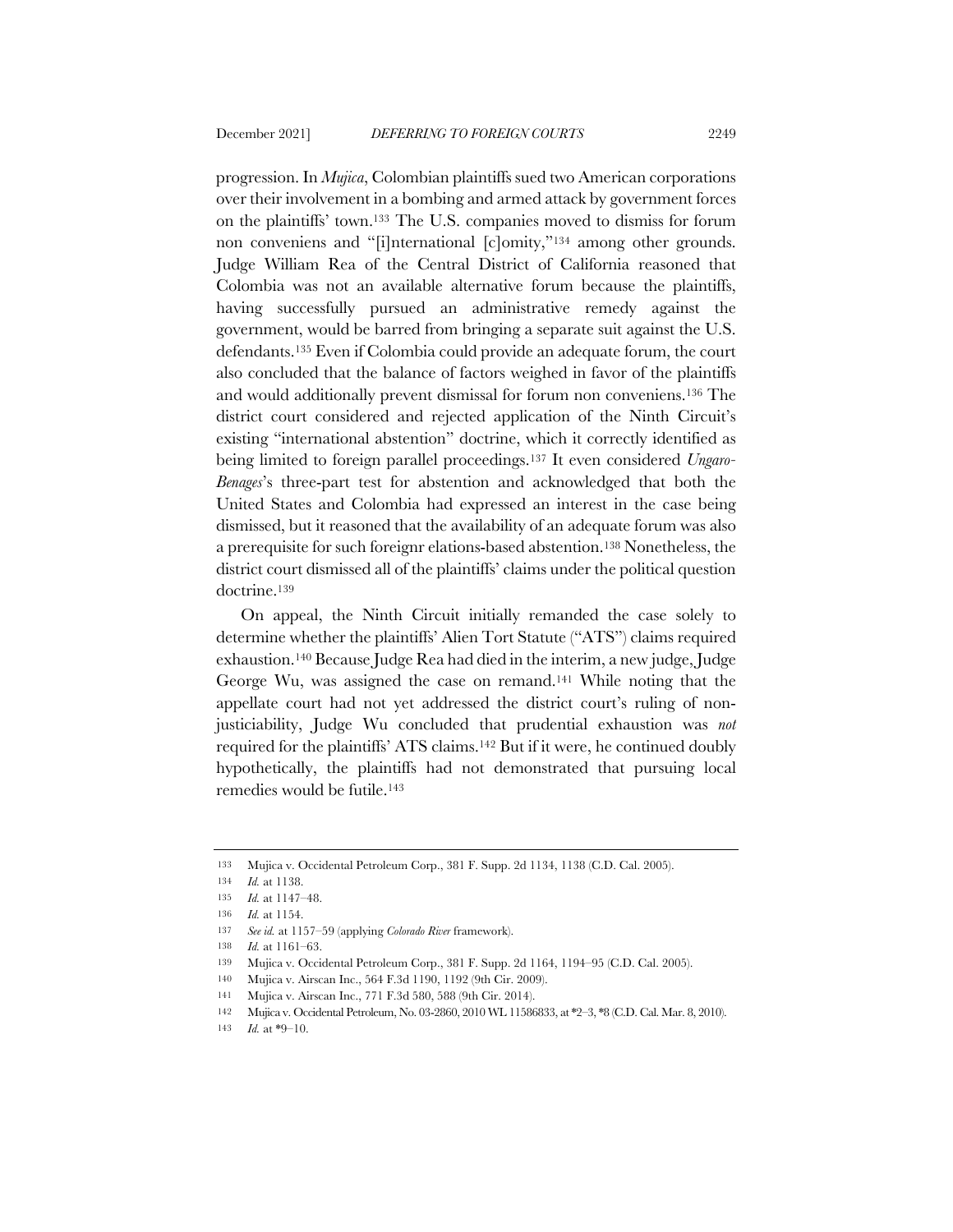The parties returned to the Ninth Circuit, which dismissed the ATS claims—regardless of any exhaustion requirement—based on its reading of the Supreme Court's intervening decision in *Kiobel v. Royal Dutch Petroleum Co*.144 It then skipped over Judge Rea's forum non conveniens and political question determinations, which is telling: given the thoroughness of Judge Rea's forum non conveniens analysis and his close adherence to Ninth Circuit precedent, the panel would have been hard-pressed to identify any abuse of discretion. But if forum non conveniens did not provide an avenue to dismissal, neither did the political question doctrine. Judge Rea based his political question determination primarily on a concern for a "lack of respect for coordinate branches," given the Executive's statement of interest that it would prefer that the court not hear the case.145 The Executive's preference, however, does not alone make the question non-justiciable.<sup>146</sup> Caught between the district court's careful exercise of discretion under an updated forum non conveniens framework and the Supreme Court's direction not to use the political question doctrine to avoid foreign relations entanglements,147 the *Mujica* majority created a new discretionary doctrine to do precisely that.

In an opinion authored by Judge Jay Bybee, the panel majority adopted *Ungaro-Benages*'s tripartite framework but expanded it to include numerous subfactors,<sup>148</sup> which it then applied to dismiss the plaintiffs' remaining statelaw claims. Notably, the appellate court did not remand to the district court to apply this expanded test in the first instance. To work around Judge Rea's prior finding that the defendants had not established an available alternative forum, the panel majority held that Judge Rea's finding of unavailability had been replaced by Judge Wu's conclusion—for purposes of a hypothetical ATS exhaustion requirement—that the plaintiffs had not demonstrated the

<sup>144</sup> *Mujica*, 771 F.3d at 591 (citing Kiobel v. Royal Dutch Petroleum Co., 569 U.S. 108 (2013)).

<sup>145</sup> *See* Mujica v. Occidental Petroleum Corp., 381 F. Supp. 2d 1164, 1194–95 (C.D. Cal. 2005) ("[T]his case involves foreign relations, an area over which the Executive has a great deal of responsibility," such that "proceeding with the litigation would indicate a 'lack of respect' for the Executive's preferred approach" to handling the incident).

<sup>146</sup> *See Mujica*, 771 F.3d at 616 n.4 (Zilly, J., concurring in part and dissenting in part) (identifying how the case implicated none of the factors of *Baker v. Carr*, 369 U.S. 186 (1962)).

<sup>147</sup> *See* Baker v. Carr, 369 U.S. 186, 211 (1962) ("[I]t is error to suppose that every case or controversy which touches foreign relations lies beyond judicial cognizance.").

<sup>148</sup> *See Mujica*, 771 F.3d at 603–08 (considering the location of the conduct; the nationality of the parties; the character of the conduct in question; the foreign policy interests of the United States; any public policy interests; U.S. state interests; the activity's effects; the interests of the foreign state; whether the judgment was rendered via fraud; whether the judgment was rendered by a competent court utilizing proceedings consistent with civilized jurisprudence; and whether the foreign judgment is prejudicial and repugnant to fundamental principles of what is decent and just).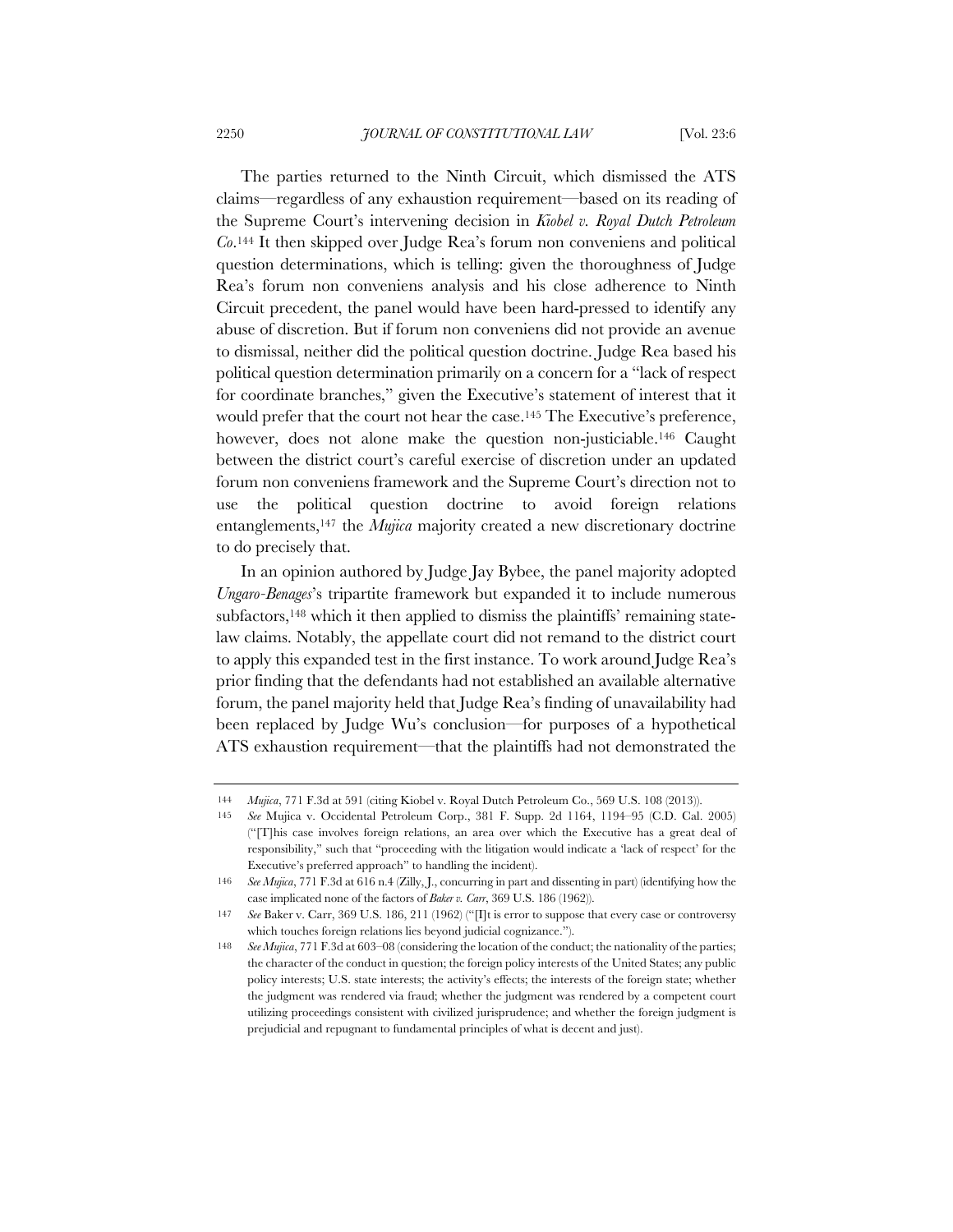futility of pursuing relief in Colombian courts.149 As the dissent pointed out, this was "dictum that was uttered for an entirely different purpose, concerning a wholly separate legal doctrine"—and applying an opposite burden of proof.150

In sum, while other circuits have rejected or moved away from foreign relations-based abstention, the Ninth Circuit alone has embraced it as a means for increasing judicial discretion to decline jurisdiction beyond that already provided by forum non conveniens and the political question doctrine. That story would repeat itself in *Cooper*.

### *2. Application in* Cooper v. TEPCO

*Cooper* provided the Ninth Circuit with its first opportunity to apply its new version of international comity abstention after *Mujica*. Initially, Judge Sammartino declined to dismiss *Cooper* for forum non conveniens or international comity abstention, noting that neither Japan nor the United States had "expressed interest in the location of this litigation."151 When that decision was appealed to the Ninth Circuit, however, Japan did weigh in, prompting the appellate court to solicit the views of the United States as well.152 As summarized by the Ninth Circuit, Japan "present[ed] a compelling case that [Fukushima]-related claims brought outside of Japan threaten the viability of Japan's [Fukushima] compensation scheme,"153 with litigation outside of Japan potentially leading to "different outcomes for similarly situated victims" and "[j]udgments . . . inconsistent with the overall administration of Japan's compensation fund."154 The United States was more ambivalent; while it supported those efforts by Japan, it also worried about discouraging additional countries from ratifying the Convention on Supplementary Compensation for Nuclear Damage,155 which guarantees that litigation will be funneled to the country in which a nuclear accident occurred. Because Japan did not join the agreement until after the Fukushima disaster, the United States questioned whether Japan should

<sup>149</sup> *Id.* at 612–13.

<sup>150</sup> *Id.* at 622 (Zilly, J., concurring in part and dissenting in part); *cf.* Simon v. Republic of Hungary, 911 F.3d 1172, 1184–85 (D.C. Cir. 2018) (concluding that the district court committed error when it applied its finding of forum availability for exhaustion purposes to its forum non conveniens analysis, given that the two questions bear opposite burdens of proof).

<sup>151</sup> *Cooper II*, 166 F. Supp. 3d 1103, 1137–40 (S.D. Cal. 2015).

<sup>152</sup> *Cooper III*, 860 F.3d 1193, 1199 (9th Cir. 2017).

<sup>153</sup> *Id.* at 1206.

<sup>154</sup> *Id.* at 1207.

<sup>155</sup> *Id.* at 1207–08.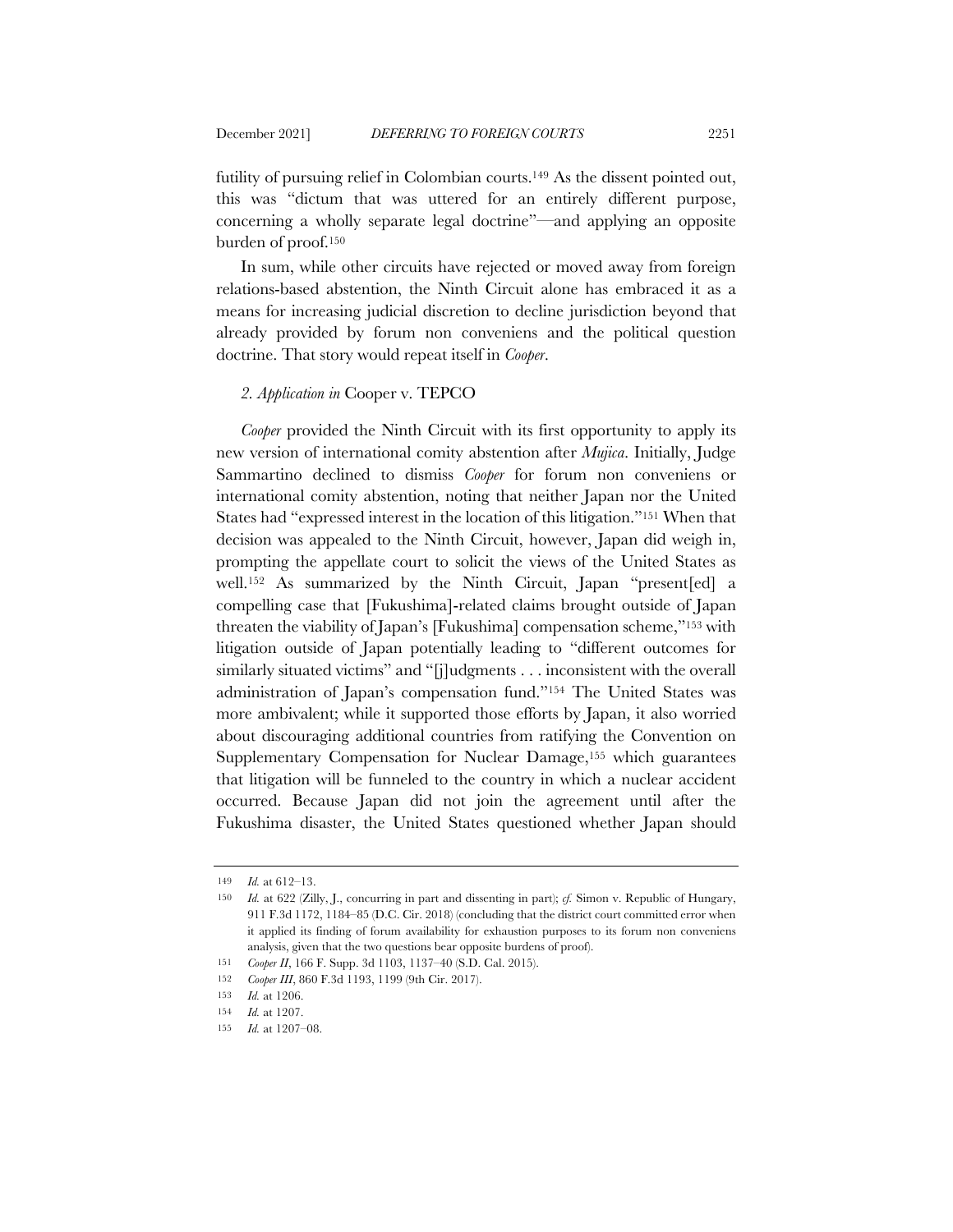receive the benefit of the agreement without having borne its costs beforehand.156

Notwithstanding these interventions, the Ninth Circuit affirmed the district court's decision not to dismiss. But in an opinion authored by Judge Bybee, it emphasized that international comity abstention "is a more fluid doctrine, one that may change in the course of the litigation."157 "Should either the facts or the interests of the governments change—particularly the interests of the United States—the district court would be free to revisit this question,"158 it encouraged. Back before the district court, TEPCO did not wait long to argue for reconsideration.159 The district court agreed that two circumstances had changed: First, it undertook a full choice-of-law analysis and concluded Japanese law would apply to the dispute.160 And second, it now had statements from both Japan and the United States regarding their interest in the litigation.161 Between the applicability of Japanese law and the strength of the newly elucidated interests of Japan, the district court determined that "the factors now weigh in favor of dismissal" on the basis of international comity abstention.162 The Ninth Circuit, in another opinion authored by Judge Bybee, affirmed.163

Two aspects of this exercise of judicial discretion are worth highlighting. First, the district court's initial analysis of forum non conveniens and international comity abstention overlapped significantly, so much so that the two grounds on which it reconsidered its international comity abstention decision applied equally to its prior analysis of the public interest factors under forum non conveniens.164 In other words, forum non conveniens is largely redundant with the Ninth Circuit's version of international comity abstention. The difference is that *Mujica*'s version of international comity abstention excises any deference to the plaintiff's choice of forum. If the

<sup>156</sup> *Id.*

<sup>157</sup> *Id.* at 1210. The panel also included Judges Tashima and Wardlaw.

<sup>158</sup> *Id.* at 1210 (footnote omitted). The Ninth Circuit repeated the message at the beginning and end of its opinion as well. *See id.* at 1197 ("Further developments, however, may require the district court to revisit some of the issues that TEPCO raised in its motion to dismiss."); *id.* at 1218 ("As the case develops more fully, . . . the district may reconsider dismissal as a matter of comity . . .").

<sup>159</sup> *Cooper IV*, No. 12cv3032, 2019 WL 1017266, at \*10 (S.D. Cal. Mar. 4, 2019).

<sup>160</sup> *See id.* at \*11–14 ("Japan has an overwhelmingly strong interest in applying its laws in this case, and because those interests would be more impaired than California's, the Court determines that Japanese law applies to the issue of TEPCO's liability.").

<sup>161</sup> *See id.* at \*14 (discussing government interventions).

<sup>162</sup> *Id.* at \*15. As previously discussed, the court also dismissed newly added claims against General Electric for failure to state a claim under Japanese law.

<sup>163</sup> *Cooper V*, 960 F.3d 549, 569 (9th Cir. 2020). The panel was the same as the first appeal.

<sup>164</sup> *See supra* text accompanying notes 91–99 (discussing *Cooper*'s analysis of the public interest factors).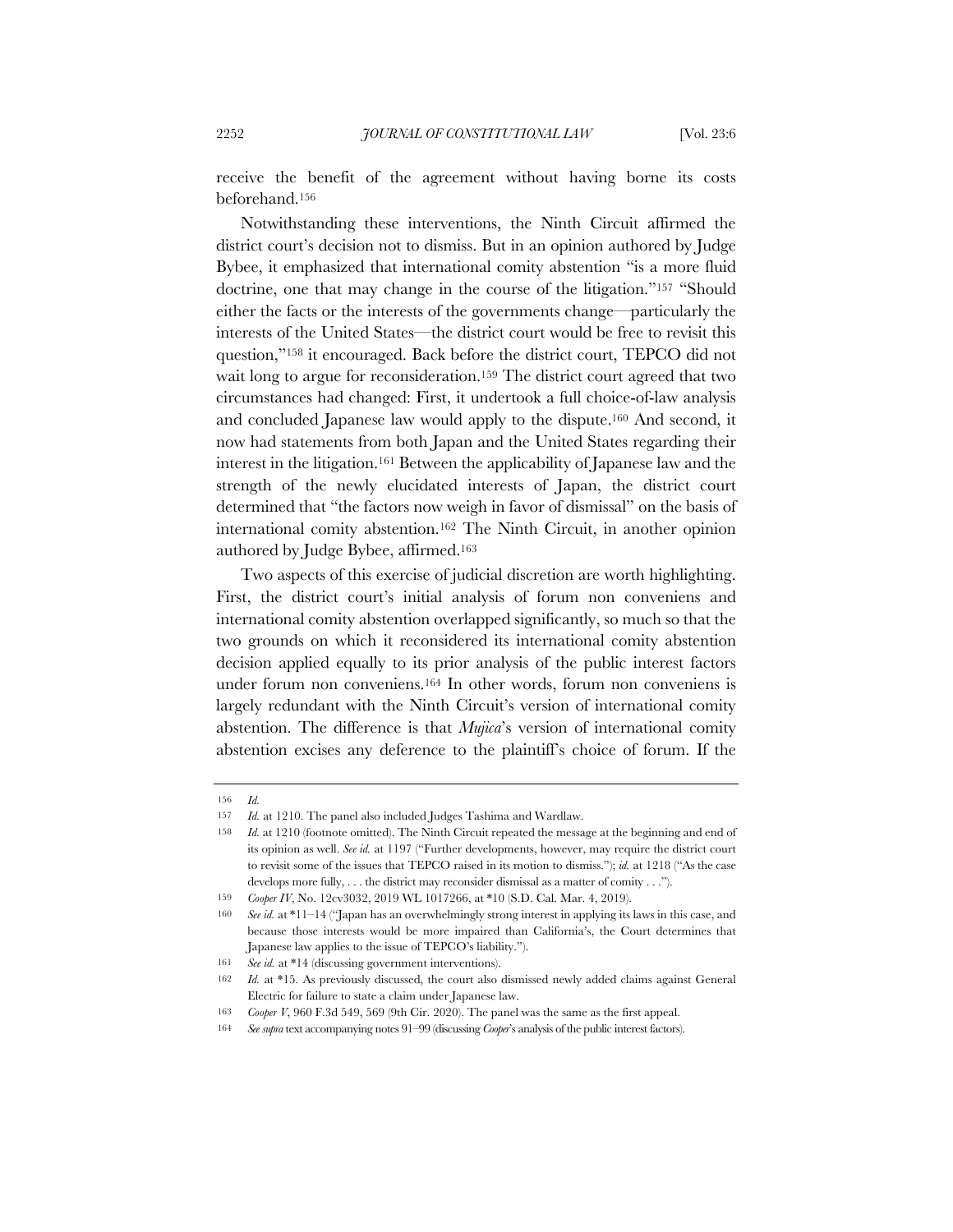district court had instead revisited its forum non conveniens holding in light of these two changed considerations, that would have forced a direct confrontation of the two major intuitions competing in *Cooper*: sympathy for local servicemembers and the strong adjudicatory interests of Japan in consolidating Fukushima-related claims.165 I think reasonable minds could differ as to which set of interests should have won out in *Cooper*, but it would have been beneficial for the court to address that trade-off directly, as forum non conveniens would have required it to do.

Second, *Cooper* appears to be the first time that a federal court has dismissed a case for foreign relations abstention absent a request from the Executive Branch.166 In contrast, both *Mujica* and *Ungaro-Benages* relied on U.S. statements of interest that urged dismissal.167 *Cooper*, then, suggests a more expansive doctrine, one that allows federal judges to dismiss cases assigned to them by Congress and against the wishes of the Executive.

*Cooper* also illustrates how the need for such expansive judicial discretion is in fact decreasing as the case could instead have been dismissed for lack of personal jurisdiction. TEPCO's contacts with California were limited to its registration to do business within the state between 2003 and 2006,168 contacts that have no obvious relationship to the management of the Fukushima plant and its 2011 meltdown. While *Cooper* was pending on interlocutory appeal in 2017, the plaintiffs' attorneys filed a new action, styled *Bartel v. Tokyo Electric Power Co., Inc.*, with different named plaintiffs.169 TEPCO moved to dismiss *Bartel* for lack of personal jurisdiction in light of the Supreme Court's recent decision in *Bristol-Myers Squibb v. Superior Court of California*.170 Judge Sammartino granted the motion, reasoning that the plaintiffs' injuries did not arise out of or relate to TEPCO's limited contacts with California.<sup>171</sup> TEPCO then raised the same personal jurisdiction defense in *Cooper*, arguing that the defense was not available before the Supreme Court's decision in *Bristol-Myers Squibb*.172 But Judge Sammartino

<sup>165</sup> It does not appear, however, that TEPCO requested reconsideration of the forum non conveniens determination. *See Cooper IV*, 2019 WL 1017266, at \*10 (describing the grounds included in TEPCO's motion to dismiss).

<sup>166</sup> *See Cooper III*, 860 F.3d 1193, 1207–09 & 1210 n.13 (9th Cir. 2017) (noting the ambivalent position of the United States).

<sup>167</sup> Mujica v. Airscan Inc., 771 F.3d 580, 609–10 (9th Cir. 2014); Ungaro-Benages v. Dresdner Bank AG, 379 F.3d 1227, 1240 (11th Cir. 2004).

<sup>168</sup> Bartel v. Tokyo Elec. Power Co., No. 17-1671, 2018 WL 312701, at \*6 (S.D. Cal. Jan. 5, 2018).

<sup>169</sup> *Id.*

<sup>170</sup> 137 S. Ct. 1773 (2017).

<sup>171</sup> *Bartel*, 2018 WL 312701, at \*7.

<sup>172</sup> *Cooper IV*, No. 12cv3032, 2019 WL 1017266, at \*10 (S.D. Cal. Mar. 4, 2019).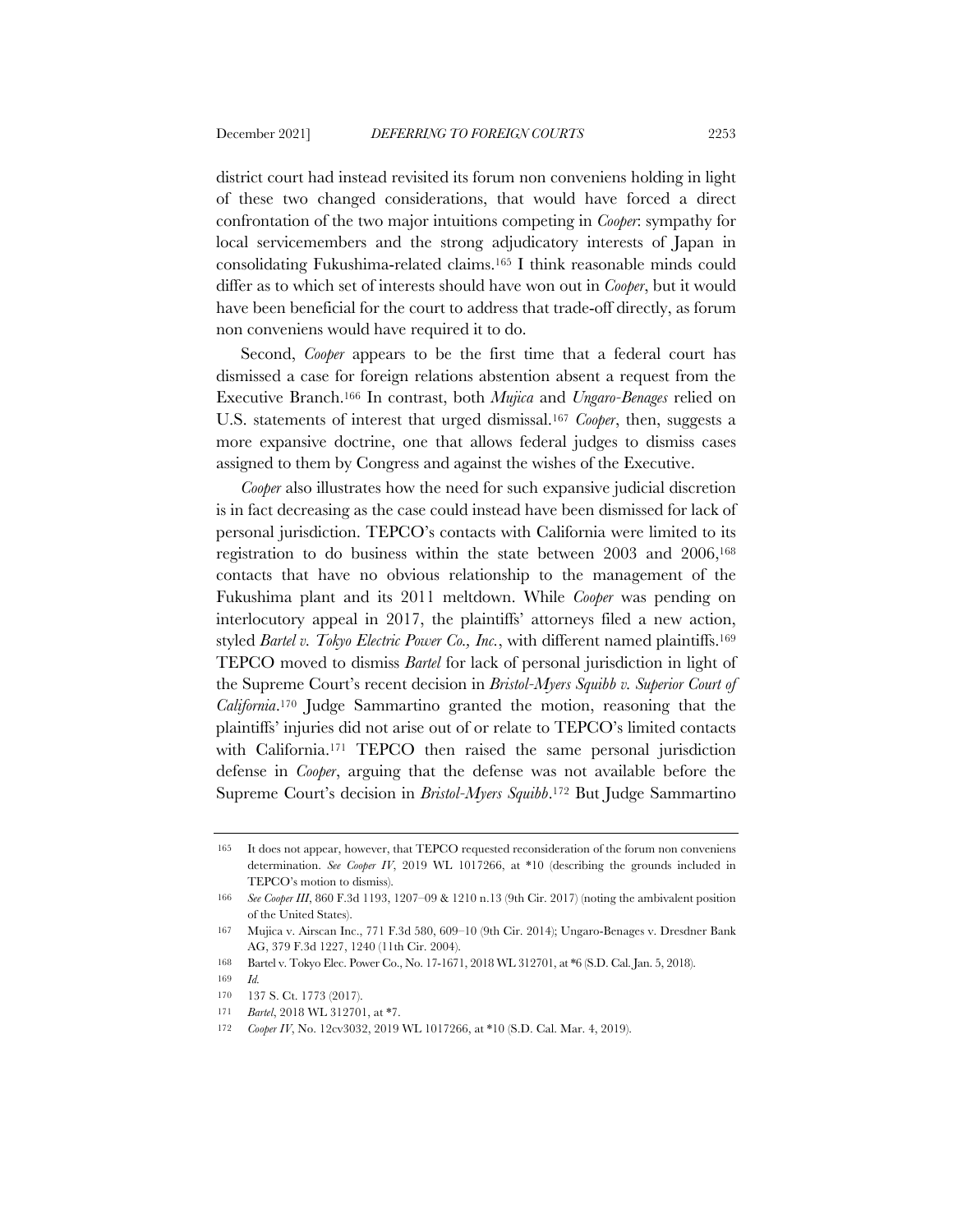reasonably held that the defense was waived, explaining that TEPCO's connection with California was so tenuous, a personal jurisdiction defense was viable even under the Ninth Circuit's pre-*Bristol-Myers Squibb* "sliding scale" approach.<sup>173</sup> TEPCO, in other words, missed the easiest route to dismissal. International comity abstention thus served in *Cooper* to address adjudicative comity concerns that existing personal jurisdiction doctrine already works to avoid.

#### *II. A Roadmap to Transnational Abstention*

As the Fukushima cases suggest, these doctrines are in flux, providing opportunities for reform and refinement. This Part draws on developments across the lower federal courts to clarify the different bases for transnational abstention and to suggest how judges can improve those abstention doctrines in concrete terms. Given this practical perspective, it starts with the frameworks that currently govern and identifies possible modifications to them. In general, the roadmap favors simpler tests, clear and current factors, and tractable considerations, all of which will encourage the exercise of discretion in a manner that is transparent, manageable, and less prone to expansion.174 The Fukushima cases also illustrate how a greater emphasis on adjudicatory interests may better guide discretion and justify its exercise. In particular, as the federal courts' experience with cross-border bankruptcies illustrates,175 there is sometimes a need to accommodate the interests of foreign states in consolidating interdependent claims within one forum. Even if one is not persuaded by the need for greater attention to adjudicatory interests, however, the roadmap's efforts to disentangle and clarify lower federal courts' invocations of abstention should still be of use.

## *A. Forum Non Conveniens*

I have argued before that the federal doctrine of forum non conveniens176 has outlived its usefulness and should enter a phased retirement: on the one

<sup>173</sup> *Id.* at \*11. The Ninth Circuit did not reach this issue on appeal. *Cooper V*, 960 F.3d 549, 569 n.15 (9th Cir. 2020).

<sup>174</sup> *See* Gardner, *supra* note 30, at 1006–09 (discussing procedural design considerations); Gardner, *supra* note 13, at 90–93 (same).

<sup>175</sup> *See infra* Section II.C.

<sup>176</sup> My focus in my prior work, as well as here, is on the use of forum non conveniens by federal courts to dismiss cases in favor of foreign forums. State courts have a greater need than federal courts to dismiss cases they believe should be brought in other U.S. states, a lesser duty to provide forums for foreign litigants, and no constitutional presumption in favor of exercising legislative grants of jurisdiction. *See* Gardner, *supra* note 29, at 400 (noting differences between state and federal uses of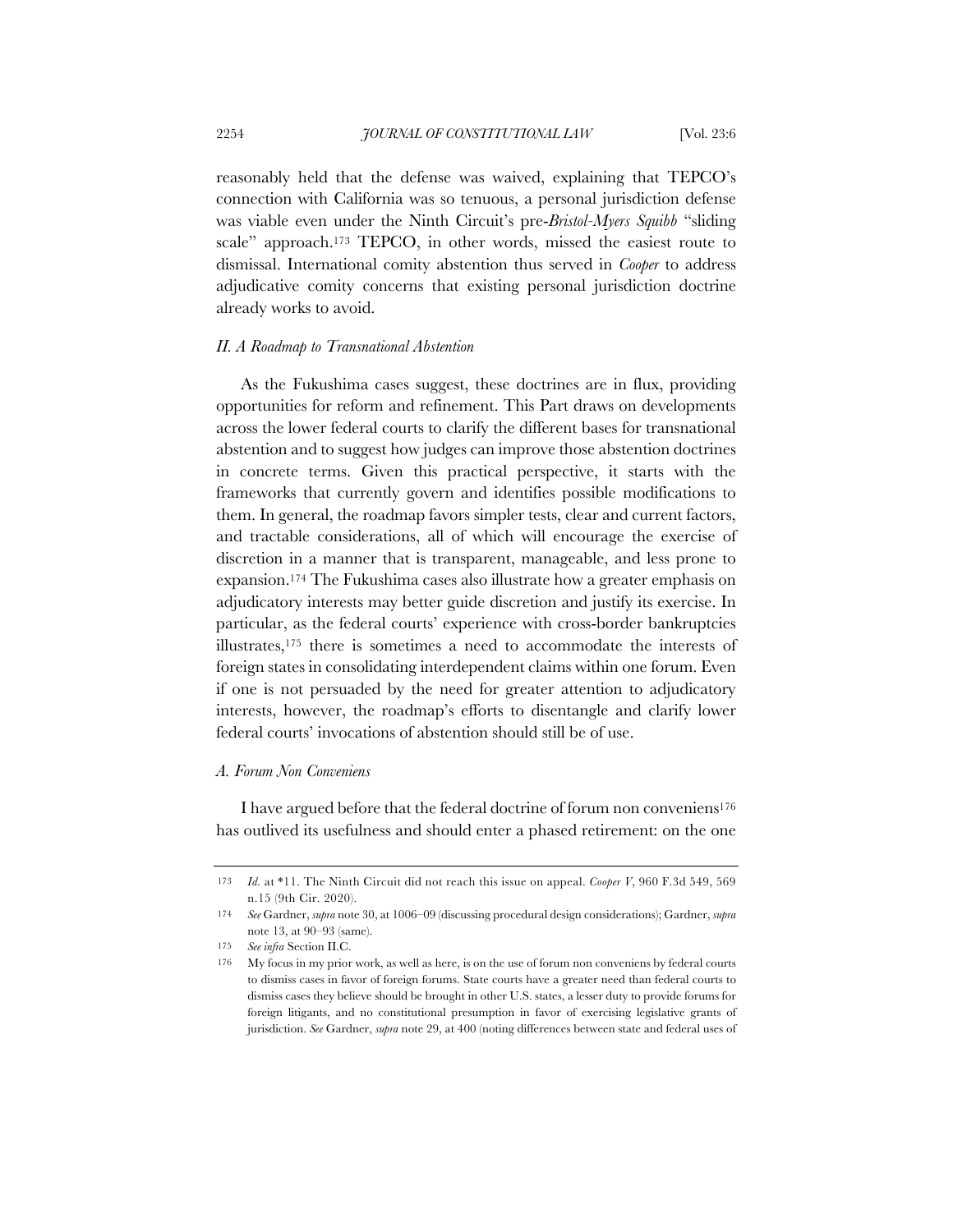hand, the Supreme Court has limited the scope of modern transnational litigation by curtailing exorbitant assertions of attachment and "doing business" jurisdiction, circumscribing specific jurisdiction, reining in the Alien Tort Statute, and redeploying the presumption against extraterritoriality; on the other hand, transportation and communication technologies have fundamentally altered the calculus of long-distance litigation burdens.177 Radically altering or retiring forum non conveniens, however, will require Supreme Court or congressional intervention. As the focus here is on what the lower federal courts can do, this discussion centers instead on how to improve the current federal doctrine.178

The lower courts have already modified the *Gulf Oil* test, though their approach varies by circuit.179 Given developments in technology and personal jurisdiction doctrine, courts may find the private interest factors playing a less dominant role in the analysis. That will increase the importance of the public interest factors, which need clarification and refinement.180 Ideally that clarification and refinement will help focus the public interest factors on comparing adjudicative interests. This Section gathers lower court developments and maps a modern test for forum non conveniens that has

forum non conveniens). To the extent that states have adopted *Gulf Oil*'s framework, however, state court judges may be interested in how federal judges have been updating that test.

Particularly after *Atlantic Marine Construction Co. v. U.S. District Court*, 571 U.S. 49 (2013), federal courts also use forum non conveniens to enforce forum selection clauses that point to U.S. state courts. As *Atlantic Marine* suggests, however, that use of forum non conveniens is more automatic, depending less on case-by-case application of the *Gulf Oil* factors. *See* Robin Effron, Atlantic Marine *and the Future of Forum Non Conveniens*, 66 HASTINGS L.J. 693, 713–18 (2015) (critiquing *Atlantic Marine* on this basis). Reforms to the federal doctrine can thus focus on its use in transnational litigation.

<sup>177</sup> *See generally* Gardner, *supra* note 29, at 405–15, 429–42 (making these arguments). For additional thoughtful critiques and reforms, see Clermont, *supra* note 112; Davies, *supra* note 13; Lear, *supra* note 31; Allan R. Stein, *Forum Non Conveniens and the Redundancy of Court-Access Doctrine*, 133 U. PA. L. REV. 781 (1985).

<sup>178</sup> *Cf.* Burbank, *Jurisdictional Equilibration*, *supra* note 16, at 236 (acknowledging that a doctrine like forum non conveniens is needed but suggesting reforms to the current doctrine).

<sup>179</sup> Many of these variations are discussed further below. For a few preliminary examples, consider that the Ninth Circuit has added two additional private interest factors, *see* Lueck v. Sundstrand Corp., 236 F.3d 1137, 1145 (9th Cir. 2001) (listing "the residence of the parties and the witnesses" and "the forum's convenience to the litigants"); that the Tenth Circuit has added a threshold requirement that dismissal is only proper if foreign law will apply to the dispute, *see, e.g.*, Fireman's Fund Ins. v. Thyssen Mining Constr. of Can. Ltd., 703 F.3d 488, 495 (10th Cir. 2012); and that the Eleventh Circuit at times has considered a simplified set of public interest factors, *see, e.g.*, Otto Candies, LLC v. Citigroup, Inc., 963 F.3d 1331, 1338 (11th Cir. 2020) ("Public interests include a sovereign's interests in deciding the dispute, the administrative burdens posed by trial, and the need to apply foreign law.").

<sup>180</sup> *See supra* subsection I.A.2 (comparing the public interest analysis in *Imamura* and *Cooper*).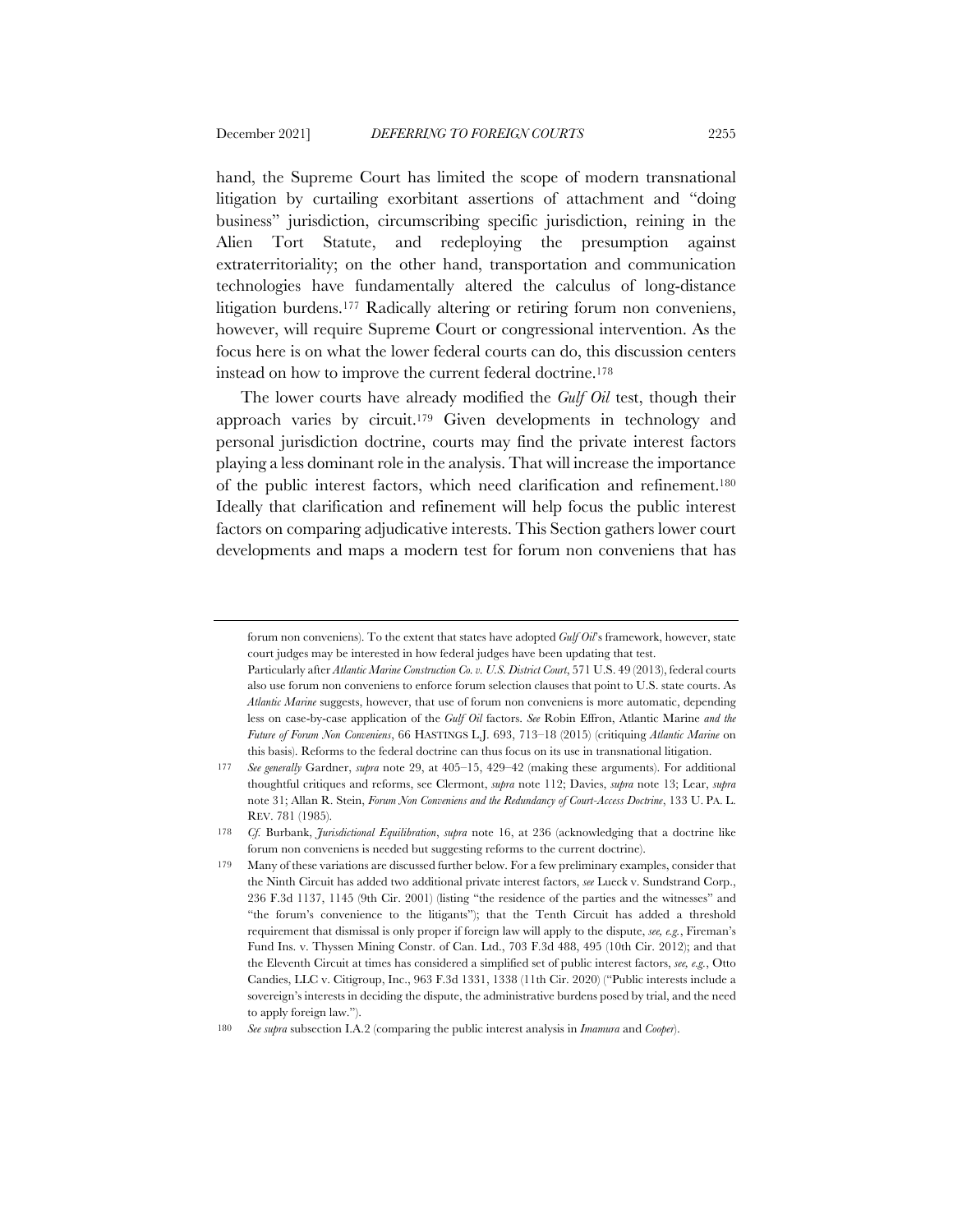simpler presumptions, updated private interest factors, and public interest factors that are easier to apply.

### *1. Simplifying the Threshold Inquiries*

The federal doctrine of forum non conveniens is currently understood to include two threshold inquiries: whether there is an adequate and available alternative forum and whether the plaintiff's choice of forum should receive less deference because the plaintiff is "foreign."181 Both of these inquiries have grown complex, yet that complexity is not adding value. The problem is the inquiries' binary format, which does not allow judges to provide nuanced answers. The solution is to shift many of these considerations to the weighing of private interests, returning both threshold inquiries to the simplicity of their original formulations: *Piper*'s minimalist identification of an alternative forum and *Gulf Oil*'s strong default presumption in favor of the plaintiff's choice of forum.

*Piper* required that there be an available alternative forum not as a protection for plaintiffs, but as a reminder to lower courts to ignore substantive changes in law between the two forums.182 *Piper* thus defined an available forum as one where (i) the defendant is subject to personal jurisdiction and (ii) "where the remedy offered" is not "clearly unsatisfactory," for example because the "alternative forum does not permit litigation of the subject matter of the dispute" or because it "amounts to no remedy at all."183 Despite the minimalist framing of this inquiry, plaintiffs have identified a range of reasons why foreign forums may not be adequate or meaningfully available, including evidence of corruption, bias, safety concerns, delay, lack of contingency fees or jury trials, lack of comparable causes of action, or—as in *Imamura*—the inability to sue the plaintiffs' chosen defendant.184 But the inquiry is not structured as a case-specific analysis; rather, judges worry they are being asked to declare the entire court system of another country "inadequate," which they are understandably unwilling to do.185

A simpler approach is to consider the plaintiff's concerns about the alternative forum as part of the private interest analysis, as the Second Circuit

<sup>181</sup> *See, e.g.*, *Imamura I*, 371 F. Supp. 3d 1, 7, 11 (D. Mass. 2019).

<sup>182</sup> *See* Clermont, *supra* note 112, at 215–18.

<sup>183</sup> *Piper*, 454 U.S. 235, 254 & n.22 (1981).

<sup>184</sup> *See* BORN & RUTLEDGE, *supra* note 37, at 423–27 (gathering examples of concerns raised about the adequacy of foreign forums).

<sup>185</sup> *See* Gardner, *supra* note 30, at 989 n.250 (collecting cases).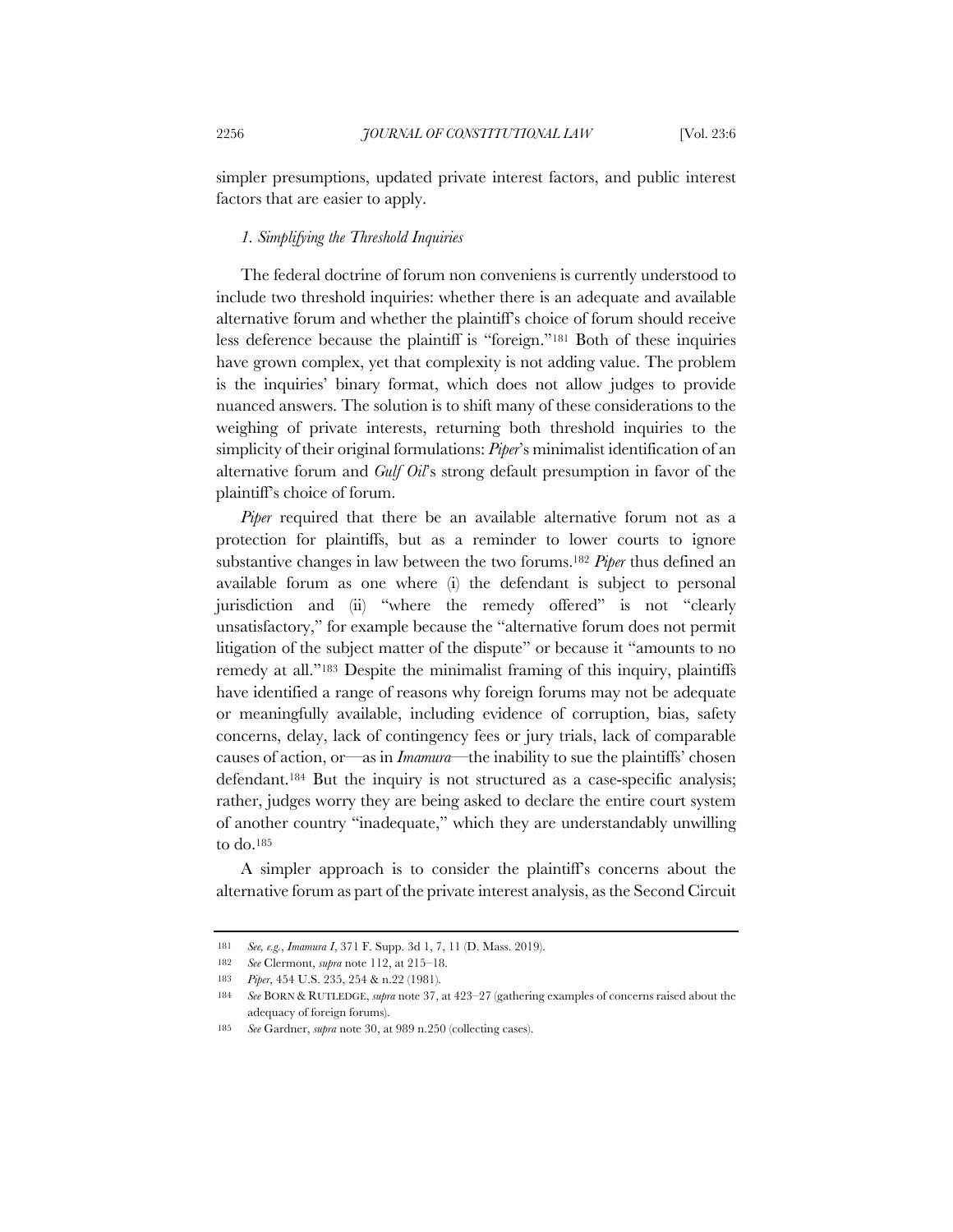has done.186 Doing so allows judges to take such concerns seriously without casting broad aspersions on the legal systems of other countries.187 The alternative forum inquiry would then revert to serving a practical but minimal purpose: identifying the forum whose adjudicatory interests the remainder of the analysis will contrast to those of the United States.

*Piper* also complicated *Gulf Oil*'s strong default presumption in favor of the plaintiff's choice of forum by suggesting that a foreign plaintiff's choice of a U.S. forum should receive "less deference."188 This differential presumption has been the subject of extensive criticism, which will not be repeated here.<sup>189</sup> But of particular relevance is the criticism that the differential presumption is simply not practical, as the binary distinction between "foreign" and "local" plaintiffs falls apart on closer inspection.190 In an attempt to avoid this false dichotomy, the Second Circuit has adopted a sliding scale approach, under which "[t]he more it appears that a domestic or foreign plaintiff's choice of forum has been dictated by reasons that the law recognizes as valid, the greater the deference that will be given to the plaintiff's forum choice."191 Other federal circuits have followed suit.192 While an improvement to *Piper*'s oversimplified line-drawing, however, the sliding scale approach effectively

<sup>186</sup> *See, e.g.*, Iragorri v. United Techs. Corp., 274 F.3d 65, 75 (2d Cir. 2001) (directing courts within the private interest factors to "consider how great would be the inconvenience and difficulty imposed on the plaintiffs were they forced to litigate in" the alternative forum, in particular the plaintiffs' "fear for their safety" there).

<sup>187</sup> This difference in locating plaintiff concerns explains "how judges have reached seemingly inconsistent conclusions about whether it is too dangerous or emotionally fraught to send plaintiffs to litigate in Pakistan, in Eqypt, and in Cali, Colombia." Gardner, *supra* note 29, at 447 (footnotes omitted) (collecting cases).

<sup>188</sup> *Piper*, 454 U.S. at 255–56.

<sup>189</sup> For Professor Burbank's criticisms, see for example Burbank, *Paths to a Via Media?*, *supra* note 16, at 395 (emphasizing perception among allies that U.S. doctrine discriminates against foreign parties). For mine, see Gardner, *supra* note 30, at 990–94.

<sup>190</sup> *See* Gardner, *supra* note 30, at 991–92 (gathering cases considering whether U.S. plaintiffs should receive regular or decreased deference when they sue alongside foreign plaintiffs, do significant business in foreign countries, are only nominally incorporated in the United States, or initially brought suit in the foreign forum); Gardner, *supra* note 82, at 477–78 (noting cases where lawful permanent residents or naturalized citizens received decreased deference); *see also* Clermont, *supra* note 112, at 219 ("It is difficult to mesh a bifurcated . . . presumption with a flexible balancing doctrine. Bifurcation is an on/off switch that will create discontinuities in result.").

<sup>191</sup> *Iragorri*, 274 F.3d at 71–72.

<sup>192</sup> *See, e.g.*, Hefferan v. Ethicon Endo-Surgery Inc., 828 F.3d 488, 493–94 (6th Cir. 2016); Shi v. New Mighty U.S. Trust, 918 F.3d 944, 949–50 (D.C. Cir. 2019) (noting that "certain considerations may make litigation in a U.S. court the most convenient choice even for foreign plaintiffs" and applying *Iragorri*'s reasoning in adopting an intermediate level of deference to foreign plaintiff's decision to sue in D.C.).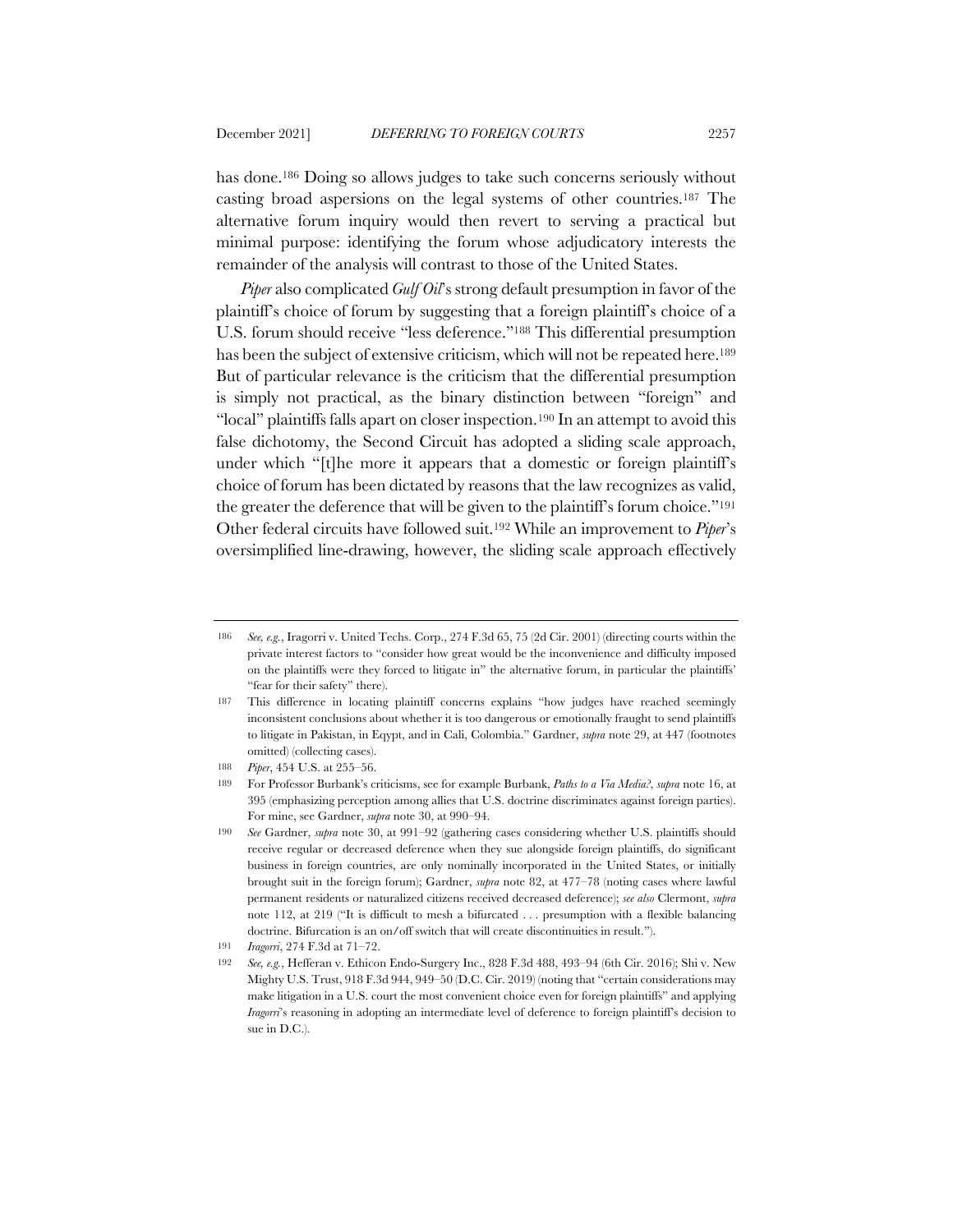moves the weighing of the private interest factors into a threshold inquiry.193 That risks a circular analysis, with the starting presumption turning on the strength of the private interest factors, which are supposed to be weighed in light of the starting presumption.

The better solution is to revert to the simple, strong presumption of *Gulf Oil* and to account for the plaintiff's foreign residency or forum-shopping motives when weighing the private interest factors. A strong threshold presumption in favor of exercising jurisdiction, regardless of where the plaintiff resides, recognizes the federal courts' virtually unflagging obligation to exercise their subject matter jurisdiction; it also acknowledges that the United States will almost always have an adjudicatory interest in cases in which a federal court has personal jurisdiction under today's personal jurisdiction doctrine.194 The private interest factors, meanwhile, can better accommodate the infinite variation in plaintiffs' degree of connection to the forum and their motivations for choosing it.

Even if lower courts are not able to disregard entirely *Piper*'s differential presumption, they can shift their discussion of the plaintiffs' residency and convenience to the private interest factors, as some circuits have already done.195 Doing so simplifies the threshold inquiries, allows for a more nuanced evaluation of plaintiffs' concerns, and enables a direct comparison of plaintiff and defendant interests.

## *2. Updating the Private Interest Factors*

Three sets of reforms are already helping to update and streamline the private interest factors. First, as noted above, courts are integrating consideration of plaintiffs' interests more explicitly into the private interest analysis. The Second,196

<sup>193</sup> *See Iragorri*, 274 F.3d at 72 (noting as relevant to the sliding scale approach considerations like "the availability of witnesses or evidence" and "the inconvenience or expense to the defendant," which echo the private interest factors); *see also* Gardner, *supra* note 29, at 480–81 (critiquing sliding scale approach on this basis).

<sup>194</sup> While federal courts can dismiss for forum non conveniens before resolving questions of subject matter or personal jurisdiction, *see* Sinochem Int'l Co. v. Malay. Int'l Shipping Corp., 549 U.S. 422, 425 (2007), such dismissals are still based on the assumption that the court has proper jurisdiction over the dispute. *See* Ruhrgas AG v. Marahon Oil Co., 526 U.S. 574, 577 (1999) (explaining hypothetical jurisdiction).

<sup>195</sup> *See infra* subsection II.A.2.

<sup>196</sup> *See, e.g.*, *Iragorri*, 274 F.3d at 75 (citing plaintiff's safety-based fears of litigating in the foreign jurisdiction as a factor to be considered when "assessing where the greater convenience lies"); Guidi v. Inter-Continental Hotels Corp., 224 F.3d 142, 145 (2d Cir. 2000) (weighing the "emotional burden on Plaintiffs of returning to the country where they or their loved ones were shot in an act of religious terrorism").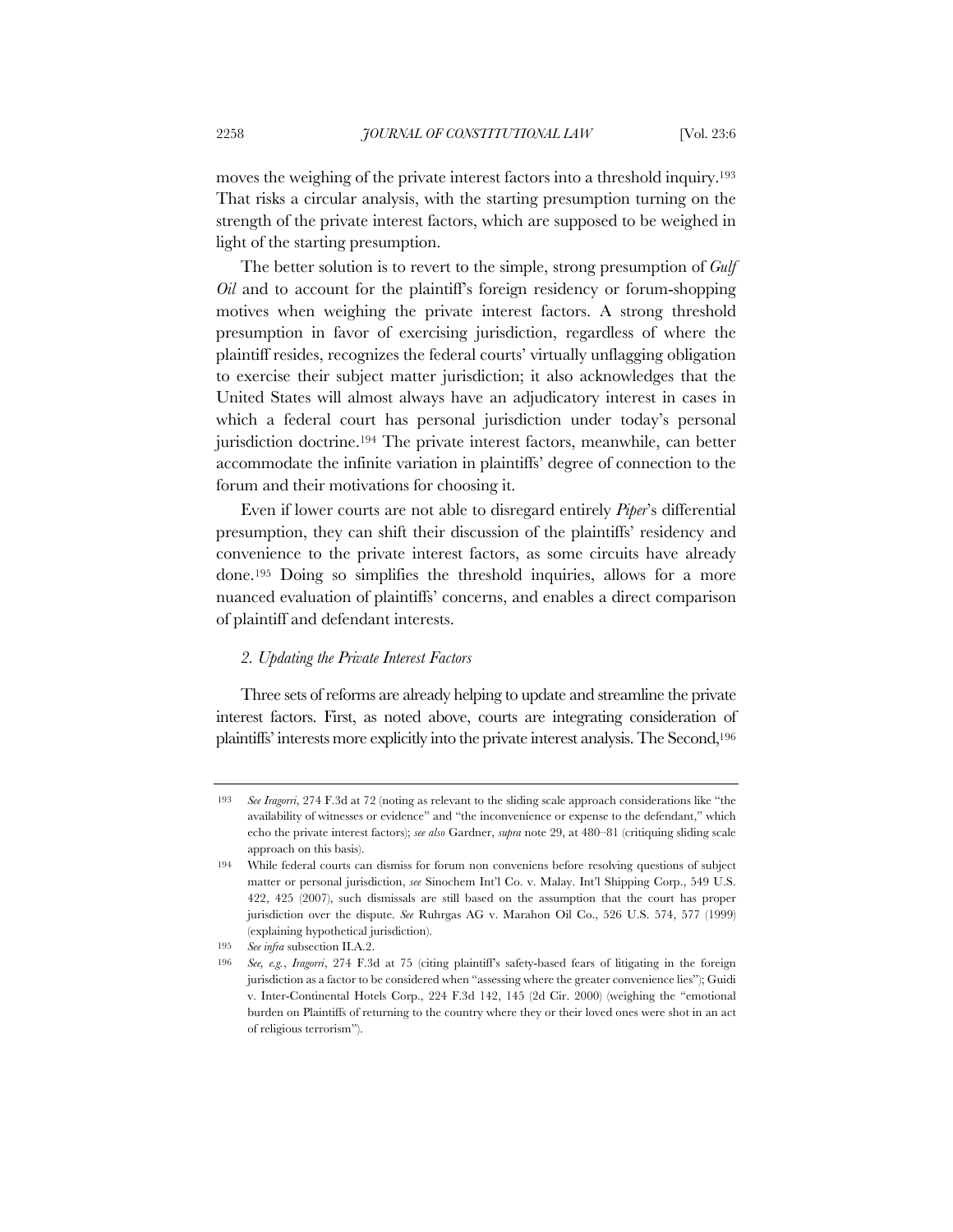Fourth,197 Sixth,198 Eighth199, and Ninth Circuits,200 for example, have directed courts to weigh plaintiffs' residency, safety concerns, and practical considerations alongside defendants' interests.

Second, courts are decreasing the weight of the discovery-related factors. *Gulf Oil* defined private interests almost entirely in terms of evidence: the "relative ease of access to sources of proof," the "availability of compulsory process" for unwilling witnesses, the "cost of obtaining attendance of willing" witnesses, and the "possibility of view of premises."<sup>201</sup> Multiple factors addressing one issue are not only unnecessary, but they can also unduly increase the weight placed on the issue.202 The jury view factor is often not mentioned at all203 and should be dropped as a distinct factor, particularly given how rarely jury views are used by federal courts.204 Courts have also downplayed concerns about cross-border discovery and travel for willing witnesses, given modern communication and transportation technology,  $205$ and they have noted that such concerns will often be a wash in today's transnational cases, given that litigation will be inconvenient no matter where the case is tried.206 The district court in *Cooper*, for example, noted that

<sup>197</sup> *See, e.g.*, DiFederico v. Marriott Int'l, Inc., 714 F.3d 796, 804 (4th Cir. 2013) (crediting, among other factors, "risks facing Americans who travel anywhere in Pakistan").

<sup>198</sup> *See, e.g.*, Hefferan v. Ethicon Endo-Surgery Inc., 828 F.3d 488, 499 (6th Cir. 2016) (holding that "a plaintiff's financial ability to practicably bring suit in the alternative forum" is a relevant consideration).

<sup>199</sup> *See, e.g.*, Reid-Walen v. Hansen, 933 F.2d 1390, 1398–1400 (8th Cir. 1991) (addressing "practical problems likely to be encountered by plaintiffs in litigating their claim . . . in a foreign country" within the private interest factors).

<sup>200</sup> *See, e.g.*, Lueck v. Sundstrand Corp., 236 F.3d 1137, 1145 (9th Cir. 2001) (considering the residence and convenience of all parties within the private interest factors).

<sup>201</sup> Gulf Oil Co. v. Gilbert, 330 U.S. 501, 508 (1947).

<sup>202</sup> *See* Gardner, *supra* note 29, at 420–21 (describing how the effects of salience and satisficing combine to overweight these evidentiary factors).

<sup>203</sup> *E.g.*, Simon v. Republic of Hungary, 911 F.3d 1172, 1186 (D.C. Cir. 2018); *Lueck*, 236 F.3d at 1145.

<sup>204</sup> *See Reid-Walen*, 933 F.2d at 1399 (questioning why a jury view would be needed, given photographic evidence); DiFederico v. Marriott Int'l, Inc., 714 F.3d 796, 806 (4th Cir. 2013) (similar).

<sup>205</sup> Shi v. New Mighty U.S. Trust, 918 F.3d 944, 951 (D.C. Cir. 2019) ("Logistical hurdles to obtaining evidence and voluntary testimony in the United States present less of a problem than they used to in light of technological advances and the ease of international travel."); *Simon*, 911 F.3d at 1186 ("At best, the location-of-the-evidence factor is in equipoise."); *Reid-Walen*, 933 F.2d at 1397 ("[T]he time and expense of obtaining the presence or testimony of foreign witnesses is greatly reduced by commonplace modes of communication and travel.").

<sup>206</sup> *See, e.g.*, *Shi*, 918 F.3d at 951 ("To the extent translation is considered a significant obstacle in this day and age, that obstacle will exist regardless of where this case is tried."); *Simon*, 911 F.3d at 1186 (similar); Carijano v. Occidental Petroleum Corp., 643 F.3d 1216, 1230–31 (9th Cir. 2011) (noting neutrality of convenience considerations when logistical challenges would be present in either forum); Tuazon v. R.J. Reynolds Tobacco Co., 433 F.3d 1163, 1181 (9th Cir. 2006) ("Any court, whether in the United States or in the Philippines, will necessarily face some difficulty in securing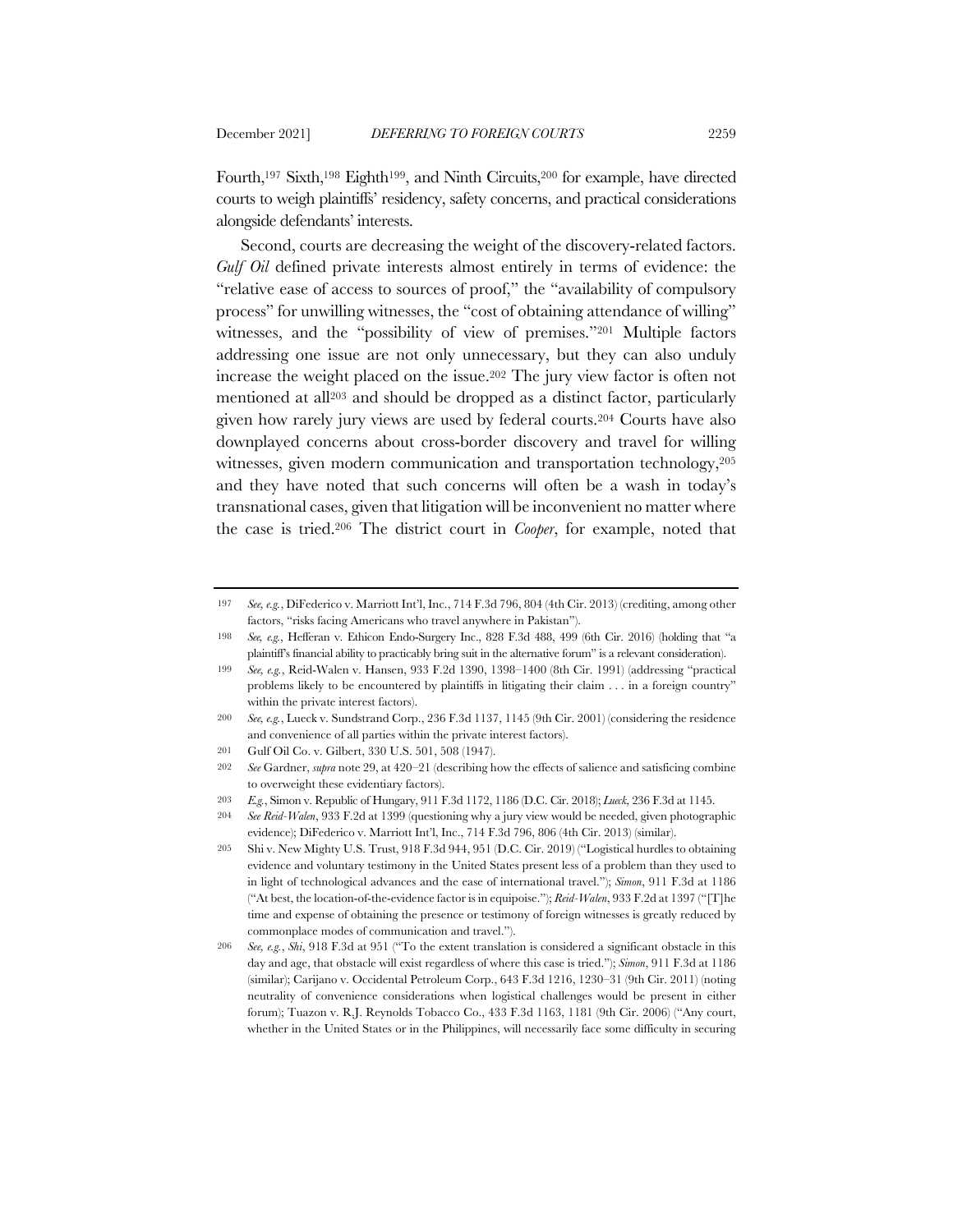"[b]ecause of the nature of international litigation, each side would incur expenses related to traveling and procuring witnesses in either forum" and "many of the obstacles" of transnational discovery will "be present no matter where the litigation takes place."207

The one evidentiary challenge that modern technology cannot solve is that of unwilling witnesses, as courts can only compel attendance by individuals within their jurisdiction. Defendants thus have an incentive to assert categories of potential witnesses who are in other countries and outside of their control.208 To counter that incentive, at least six circuits have required defendants to provide some degree of specificity to support such assertions, whether by identifying specific non-willing witnesses, providing some indication that they are in fact unwilling to appear voluntarily, or demonstrating that the alternative forum will not face the same difficulty in reverse.209 Similar care should be taken when evaluating defendants' assertions that they cannot implead third-party defendants in the U.S. forum.210

Third, at least six circuits have indicated that the plaintiff's choice of the defendant's home forum weighs heavily against forum non conveniens

evidence from abroad."); *Reid-Walen*, 933 F.2d at 1397 ("In whichever forum the case is tried, witnesses will have to travel or testify by deposition.").

<sup>207</sup> *Cooper II*, 166 F. Supp. 3d 1103, 1134–35 (S.D. Cal. 2015).

<sup>208</sup> *Cf.* Gardner, *supra* note 30, at 987–88 (explaining why judges may be tempted to rely on defendants' general assertions regarding evidentiary burdens).

<sup>209</sup> Otto Candies, LLC v. Citigroup, Inc., 963 F.3d 1331, 1348–49 (11th Cir. 2020) ("[The defendant's] contentions about the location of key evidence and witnesses may well be plausible. They may even be correct. But [the defendant] failed to support those contentions with positive evidence . . ., and therefore failed to carry its burden."); *Simon*, 911 F.3d at 1186 (faulting the defendant for not identifying "a single witness in Hungary that would need to testify at trial"); Hefferan v. Ethicon Endo-Surgery Inc., 828 F.3d 488, 498–99 (6th Cir. 2016) (requiring a searching inquiry into what evidence, including non-willing witnesses, will actually be needed); *Shi*, 918 F.3d at 951 (noting that the greater problem is the number of unwilling witnesses in the United States that the plaintiff would need to call); *Carijano*, 643 F.3d at 1231 (requiring more than the mere assertion of unwilling witnesses); *DiFederico*, 714 F.3d at 806 (noting that the factor of unwillingness of witnesses "should be given little weight . . . when the defendant has not shown that any witness is actually unwilling to testify"); *Reid-Walen*, 933 F.2d at 1396–97 (similar). While *Piper* cautioned that affidavits identifying specific witnesses and their proposed testimony should not be required, Piper Aircraft Co. v. Reyno, 454 U.S. 235, 258 (1981), circuit courts have reasoned that they can still require at least as much information as the defendants in *Piper* in fact provided. *E.g.*, *Otto Candies*, 963 F.3d at 1347.

<sup>210</sup> *See Simon*, 911 F.3d at 1187 (stressing that the ability to implead third-party defendants is only relevant if they will be "crucial" to the presentation of the defense or the shifting of liability); *Reid-Walen*, 933 F.2d at 1398 (rejecting defendant's argument that it needed to implead the person allegedly responsible for the accident because the plaintiffs' claims turned on the defendant's duty to provide a safe environment regardless of fault for the underlying accident).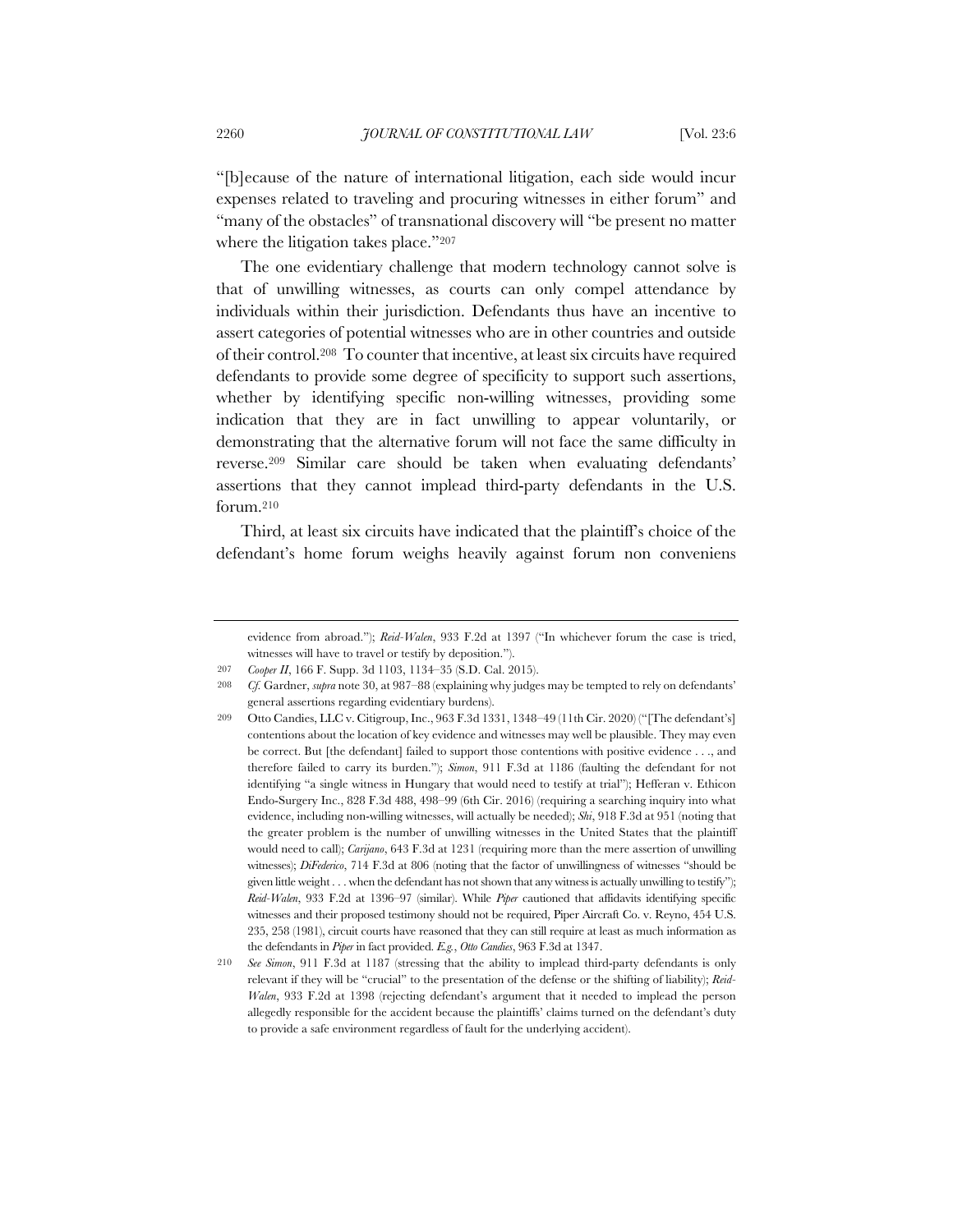dismissal.211 This makes sense for a number of reasons. First, suing a defendant in its home forum significantly ameliorates fairness and convenience concerns: local defendants are not "vexed" or "harassed" by the assertion of their home forum's jurisdiction,212 and they do not face the insuperable challenges of litigating far from home that originally motivated Scottish courts to formulate forum non conveniens.<sup>213</sup> Second, sovereigns have an interest in adjudicating cases brought against their citizens and residents. Indeed, for civil law countries and the European Union, defendant domicile is the presumptive basis for exercising adjudicative authority.214 Third, a strong local defendant presumption is in keeping with *Daimler*'s promise of one clear and certain forum "in which a corporate defendant may be sued on any and all claims."215

The Ninth Circuit's approach to the private interest factors provides a possible model for consolidating these developments. For twenty years now, courts in the Ninth Circuit have started the private interest analysis with two unique factors: "the residence of the parties and the witnesses" and "the forum's convenience to the litigants."216 Although they continue through *Gulf Oil*'s other private interest factors, they need not. These two factors

<sup>211</sup> *See Shi*, 918 F.3d at 950 ("[T]he Trusts were sued in their home jurisdiction, which weighs heavily against dismissal."); *Reid-Walen*, 933 F.2d at 1400 ("The defendant's home forum always has a strong interest in providing a forum for redress of injuries caused by its citizens."); Peregrine Myan. Ltd. v. Sega, 89 F.3d 41, 46 (2d Cir. 1996) (applying heightened presumption in favor of retaining jurisdiction "if the defendant resides in the chosen forum"); Lony v. E.U. Du Pont de Nemours & Co., 886 F.2d 628, 634 (3d Cir. 1989) (giving "considerable weight" to the plaintiff's choice of forum when the defendant was being sued in its "home forum where [its] corporate headquarters . . . and research laboratories" were located); Galustian v. Peter, 591 F.3d 724, 732 (4th Cir. 2010) ("While we do not suggest that [Defendant's] place of residence is dispositive, the district court should have examined this fact more closely in its *forum non conveniens* analysis . . . ."); *Carijano*, 643 F.3d at 1229 ("Concerns about forum shopping, while appropriately considered in the forum non conveniens analysis, are muted in a case such as this where Plaintiffs' chosen forum is both the defendant's home jurisdiction, and a forum with a strong connection to the subject matter of the case."); *cf. Otto Candies*, 963 F.3d at 1343 ("When an American plaintiff sues an American defendant for conduct allegedly occurring in the United States, it should not be easy for the defendant to obtain a forum non conveniens dismissal.").

<sup>212</sup> *See Piper*, 454 U.S. at 508 ("It is often said [about forum non conveniens] that the plaintiff may not, by choice of an inconvenient forum, 'vex,' 'harass,' or 'oppress' the defendant by inflicting upon him expense or trouble not necessary to his own right to pursue his remedy.").

<sup>213</sup> *See supra* subsection I.A.1.

<sup>214</sup> *See, e.g.*, Clermont, *supra* note 16, at 91 (describing the civil law's jurisdictional system as a "plaintiff follows the defendant's forum" schema).

<sup>215</sup> Daimler AG v. Bauman, 571 U.S. 117, 137 (2014).

<sup>216</sup> The revised list first appeared in *Lueck v. Sundstrand Corp.*, 236 F.3d 1137, 1145 (9th Cir. 2001). Its use has not been entirely consistent, *see, e.g.*, Loya v. Starwood Hotels & Resorts Worldwide, Inc., 583 F.3d 656, 664 (9th Cir. 2009), but it was the list used in *Cooper*. *See* Cooper III, 860 F.3d 1193, 1211 (9th Cir. 2017).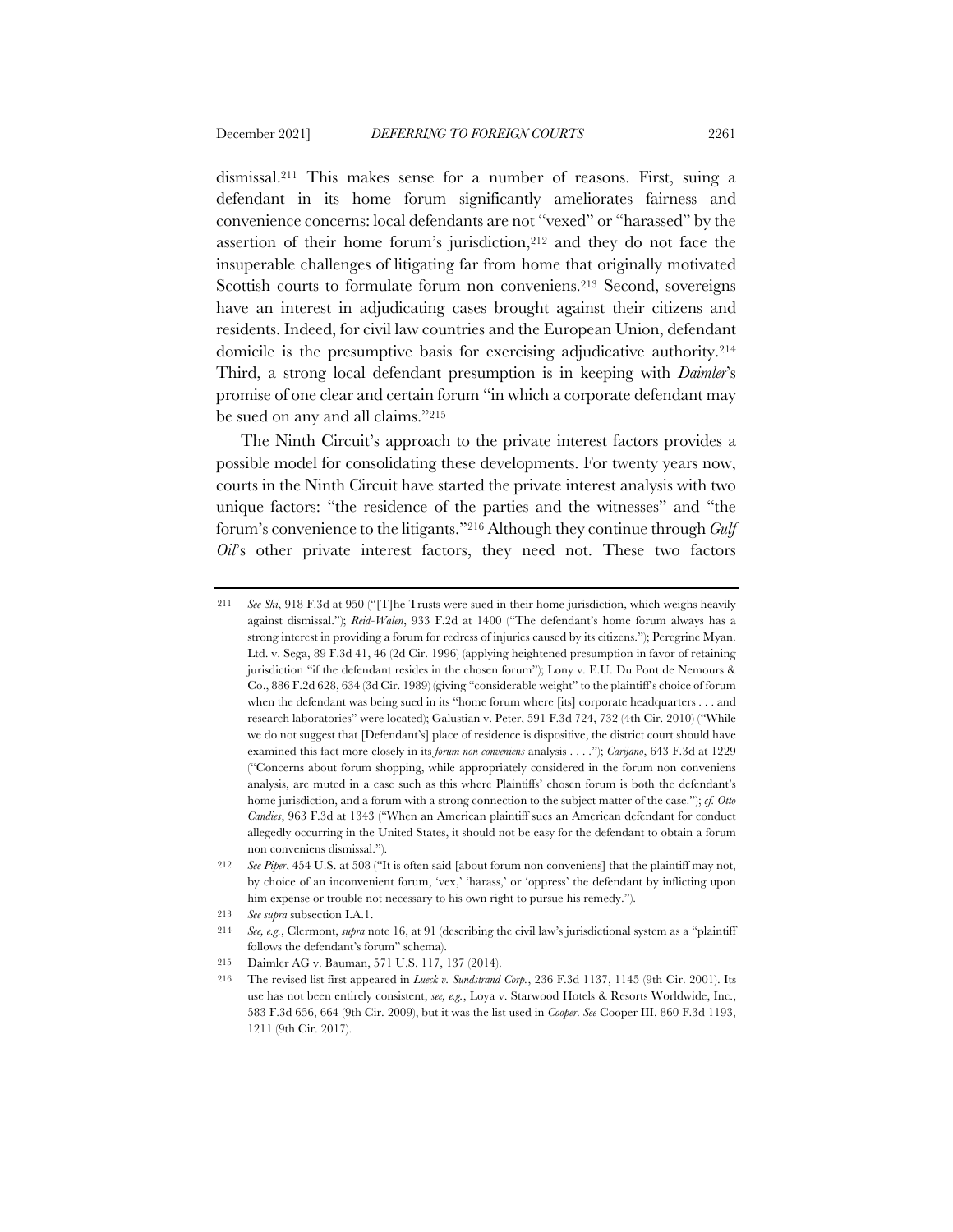adequately address concerns for fairness and nexus in a manner that allows for a comparison of plaintiffs' and defendants' interests.

That leaves *Gulf Oil*'s final private interest consideration: that "[t]here may also be questions as to the enforcibility of a judgment if one is obtained."217 Because that phrasing is vague, courts have not always known what to make of this factor and have, perhaps consequently, often omitted it.218 Judgment enforceability was not addressed, for example, in either *Cooper* or *Imamura*.219

There are two situations, however, in which the enforceability of the resulting judgment is relevant. First, the U.S. court should retain jurisdiction if the plaintiff is seeking to recover specific property located in the United States or if the plaintiff is otherwise seeking non-monetary relief that is only within the power of a U.S. court to order.<sup>220</sup> Second and more commonly, if the plaintiff is hoping to recover against defendant's assets that are located in the United States,221 the defendant should have to demonstrate that a judgment from the alternative forum will likely be enforceable by a U.S. court—in other words, that the proceeding in the alternative forum will be adequately fair and will not conflict with U.S. public policy.222

Ultimately, however, the private interest factors may be of fading importance. As judges account for changes in modern discovery practice and recognize that other forums will face equal difficulties in managing crossborder cases, they may increasingly find that the private interest factors do not point clearly in either direction.

<sup>217</sup> Gulf Oil Corp. v. Gilbert, 330 U.S. 501, 508 (1947).

<sup>218</sup> *See* Christopher A. Whytock & Cassandra Burke Robertson, *Forum Non Conveniens and the Enforcement of Foreign Judgments*, 111 COLUM. L. REV. 1444, 1496 & n.272 (2011) (noting that only nineteen percent of U.S. district courts in a random sample of forum non conveniens decisions accounted for the enforceability of the foreign judgment).

<sup>219</sup> *Imamura I*, 371 F. Supp. 3d 1, 11 (D. Mass. 2019) (omitting judgment enforcement from the list of private interest factors); *Cooper II*, 166 F. Supp. 3d 1103, 1133 (S.D. Cal. 2015) (same).

<sup>220</sup> The Supreme Court has recognized that similar doubts as to whether a plaintiff can obtain the requested relief from a state court may weigh against surrendering federal jurisdiction in favor of parallel state litigation. Moses H. Cone Mem'l Hosp. v. Mercury Constr. Corp., 460 U.S. 1, 26–27 (1983).

<sup>221</sup> *See, e.g.*, Shi v. New Mighty U.S. Trust, 918 F.3d 944, 952 (D.C. Cir. 2019) (emphasizing the importance of the judgment enforceability factor when the trust funds to which the plaintiff sought access were located in the United States).

<sup>222</sup> *See* Whytock & Robertson, *supra* note 218, at 1494–98 (describing the due process and public policy grounds on which a U.S. court may decline to enforce a foreign judgment). As Professors Whytock and Robertson acknowledge, it may be impossible to tell in advance which U.S. state's law will apply to the question of judgment recognition and enforcement, but as those laws do not vary significantly, the Uniform Foreign Money-Judgment Recognition Act (or the *Restatement (Fourth) of the Foreign Relation Law of the United States*) provides an adequate baseline. *See id.* at 1498 (noting that state practice with respect to enforcing foreign judgments is "largely uniform") (internal quotation marks omitted).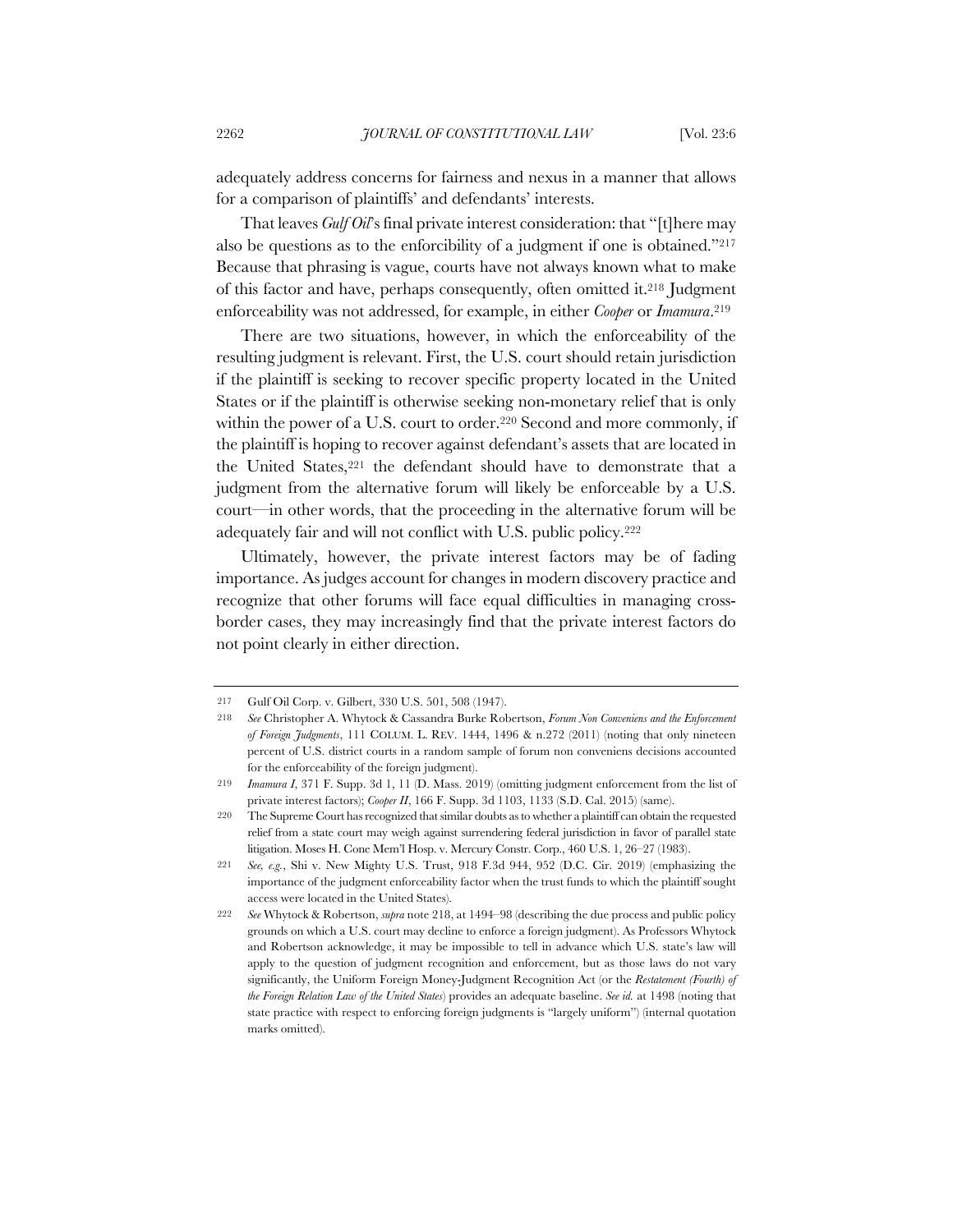### *3. Clarifying the Public Interest Factors*

That may in turn increase the importance of the public interest factors in the forum non conveniens analysis. These factors, however, are not ready for prime time. The specific considerations identified in *Gulf Oil* are both oddly narrow and ambiguous about what or whose interests, exactly, they are aiming to protect. Part of the problem is that *all* of the factors, as phrased in *Gulf Oil*, are variations on a single theme: a case that is localized elsewhere and has no real nexus to the invoked forum.223

Efforts to analyze *Gulf Oil*'s public interest factors as distinct considerations have led courts away from that original understanding, but without adding much value. The first factor—that "administrative difficulties follow for courts when litigation is piled up in congested centers instead of being handled at its origin"—is often shortened to a consideration of the court's own docket congestion or costs.224 Judges in turn may feel awkward about asserting their own administrative convenience in telling other countries to take on difficult cases.225 Indeed, the factor was never intended to do so; it instead reflects *Gulf Oil*'s concern for the division of labor *within* the federal court system, a problem that Congress solved with 28 U.S.C. § 1404. This factor should be dropped.

*Gulf Oil*'s second concern—that "[j]ury duty is a burden that ought not to be imposed upon the people of a community which has no relation to the litigation"—is largely moot today. Setting aside how rarely federal civil juries are in fact empaneled, current personal jurisdiction doctrine will almost always require a substantial connection between the forum and the

<sup>223</sup> *Gulf Oil* described relevant public interest considerations as follows:

<sup>[</sup>i] Administrative difficulties follow for courts when litigation is piled up in congested centers instead of being handled at its origin. [ii] Jury duty is a burden that ought not to be imposed upon the people of a community which has no relation to the litigation. [iii] In cases which touch the affairs of many persons, there is reason for holding the trial in their view and reach rather than in remote parts of the country where they can learn of it by report only. [iv] There is a local interest in having localized controversies decided at home. [v] There is an appropriateness, too, in having the trial of a diversity case in a forum that is at home with the state law that must govern the case, rather than having a court in some other forum untangle problems in conflict of laws, and in law foreign to itself. Gulf Oil Corp. v. Gilbert, 330 U.S. 501, 508–09 (1947).

<sup>224</sup> *See, e.g.*, *Imamura I*, 371 F. Supp. 3d at 11, 14–15 (listing the factor of "administrative difficulties of docket congestion" and evaluating it only in terms of the U.S. court); *Cooper II*, 166 F. Supp. 3d at 1131 (listing the factors of "congestion in the courts" and "costs of resolving a dispute unrelated to this forum").

<sup>225</sup> *See, e.g.*, *Cooper II*, 166 F. Supp. at 1136 (finding the factors related to court congestion and costs to be "neutral" because of the equal burden on Japanese courts).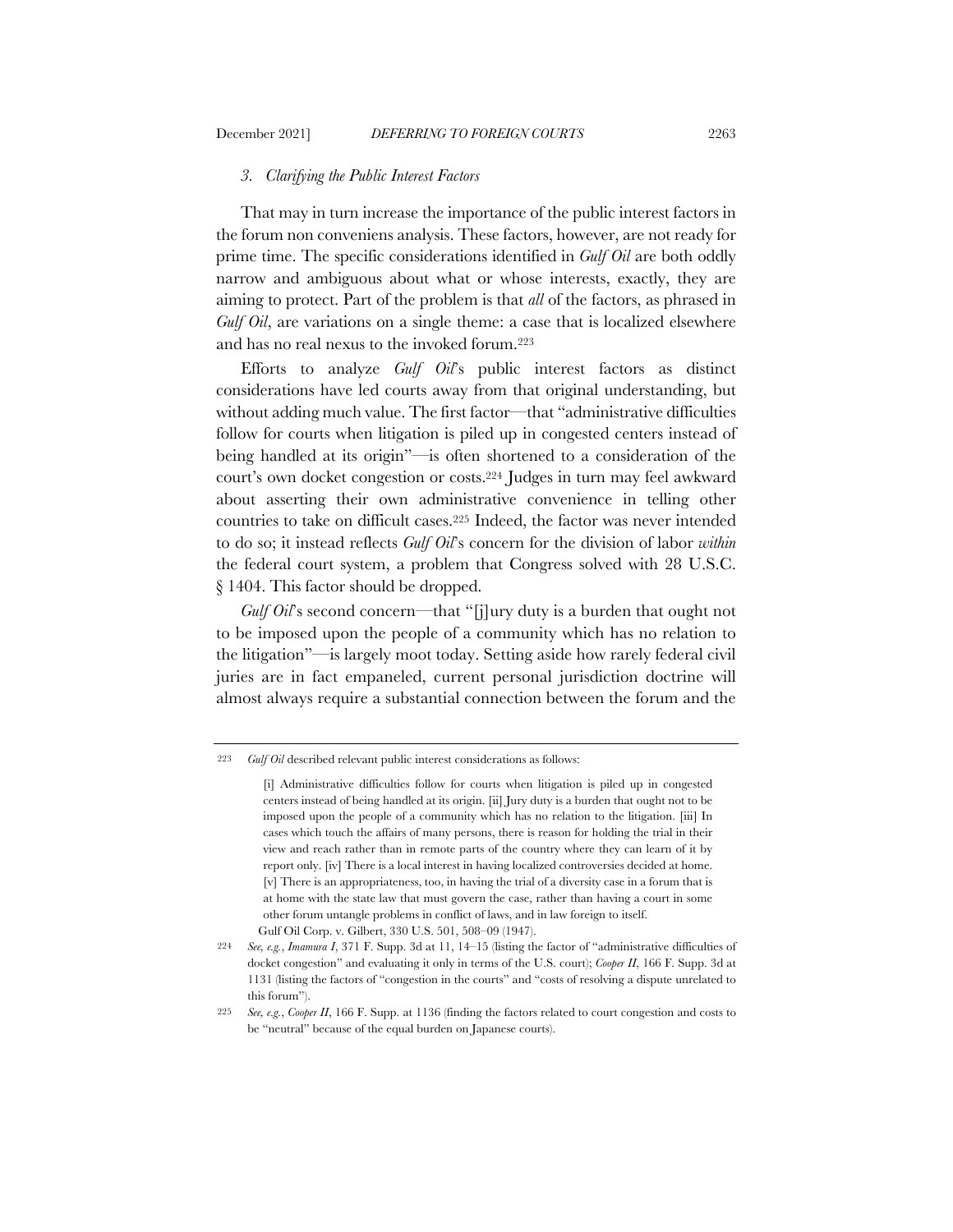dispute, either through the domicile of the defendant or because the alleged harm otherwise arises out of or relates to the defendant's in-forum contacts.226 This concern should be reconfigured as a check to ensure that the case has *some* nexus to the United States in circumstances where personal jurisdiction remains broad, for example, when the court is exercising admiralty or tag jurisdiction.

The third factor—"[i]n cases that touch the affairs of many persons, there is reason for holding the trial in their view and reach rather than in remote parts of the country where they can learn of it by report only"—is repetitive of the fourth factor and perhaps for that reason is rarely noted.227 Meanwhile, courts have simplified the fourth factor—that "[t]here is a local interest in having localized controversies decided at home"—into just an inquiry into "local interest." Stripped of the connection to "localized controversies," an inquiry into "local interests" can go in many different directions. The Ninth Circuit has interpreted that abbreviated inquiry as asking only whether the *present* forum has a local interest in the dispute.<sup>228</sup> The Sixth Circuit, in contrast, has emphasized whether the wrong occurred in the alternative forum, explaining that "[t]he country where a product is sold, used, and regulated has a strong interest, often an insurmountably strong interest, in litigation involving that product."229 That reasoning, however, conflates regulatory interests with adjudicatory interests: the country "where a product is sold, used, and regulated" may have an interest in seeing its law applied to the dispute, but not necessarily in being the one to do the applying.230 Indeed, the Sixth Circuit's approach overlooks that many countries consider the defendant's home forum to be the presumptively appropriate one.231

<sup>226</sup> *See, e.g.*, Gardner, *supra* note 29, at 432–34 (describing recent developments in personal jurisdiction doctrine).

<sup>227</sup> *See, e.g.*, *Shi*, 918 F.3d at 952 (D.C. Cir. 2019) (quoting *Gulf Oil* for the public interest factors but omitting reference to "cases which touch the affairs of many persons").

<sup>228</sup> *See* Carijano v. Occidental Petroleum Corp., 643 F.3d 1216, 1232–33 & n.3 (9th Cir. 2011) (describing the local interest factor as "determining if the forum in which the lawsuit was filed has its own identifiable interest in the litigation which can justify proceeding"); Tuazon v. R.J. Reynolds Tobacco Co., 433 F.3d 1163, 1182 (9th Cir. 2006) ("[W]ith this interest factor, we ask only if there is an identifiable local interest in the controversy, not whether another forum also has an interest."); *see also* Carijano, 643 F.3d at 1233 n.3 (acknowledging the "difference of opinion [across federal circuits] about whether it is appropriate to compare the state interests, or whether this factor is solely concerned with the forum where the lawsuit was filed").

<sup>229</sup> *See, e.g.*, Hefferan v. Ethicon Endo-Surgery Inc., 828 F.3d 488, 500 (6th Cir. 2016).

<sup>230</sup> Such regulatory interests are accounted for through choice-of-law analysis, with federal courts applying state choice of law rules in diversity cases. In fact, the Sixth Circuit's emphasis on the forum where the harm occurred could be seen as a backdoor imposition of *lex loci delicti* on U.S. states that have abandoned the strict formalism of the *Restatement (First) of Conflicts of Laws*.

<sup>231</sup> *See supra* note 214 and accompanying text.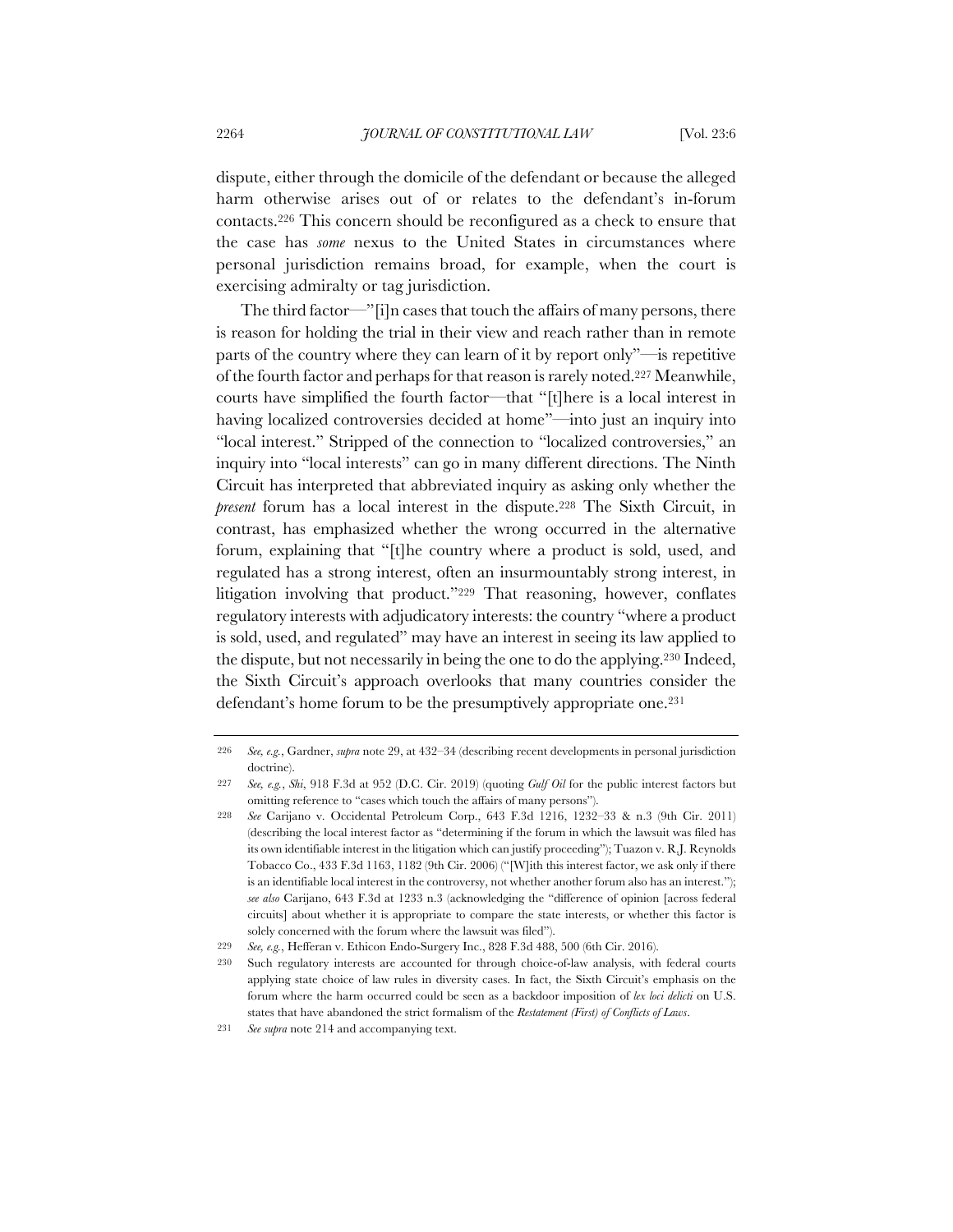What is missing from both the Ninth and Sixth Circuits' approaches is *Gulf Oil*'s emphasis on *localized* controversies—disputes in which the alternative forum has the primary nexus. A lot of transnational cases are not localized in any jurisdiction; the parties may have many nationalities, the relevant conduct might spread across multiple jurisdictions, or the harm might be dispersed. The third and fourth factor, as articulated by *Gulf Oil*, do not have much to say about such cases. They are more helpful in cases that *do* involve localized controversies, in which circumstance they give weight to the adjudicatory interest of the forum where the controversy arose.

The Fukushima cases provide an example of such a localized dispute. While there were U.S. parties in both *Imamura* and *Cooper*, the underlying incident occurred in Japan, primarily harmed Japanese citizens, and was a matter of national importance that "touch[ed] the affairs of many persons."232 Further, Japan had established a comprehensive remedial scheme to handle claims arising out of this incident, and it had an adjudicatory interest in ensuring that such efforts were not undermined by piecemeal litigation in other forums.233

Such comprehensive remedial schemes could be treated as a particular type of localized controversy that weighs in favor of deference to the foreign court system. Indeed, the Fukushima cases were not the first time that federal courts have struggled to account for foreign comprehensive remedial schemes and the need to guard against spoilers. In *Ungaro-Benages*, for example, the Eleventh Circuit redefined international comity abstention to account for Germany's "significant interest in having the Foundation [it created] be the *exclusive* forum for [Holocaust] claims in its efforts to achieve lasting legal peace," efforts that would "affect thousands of other victims of the Nazi regime."234 The Second Circuit in *Bi v. Union Carbide Chemicals & Plastics Co. Inc.*<sup>235</sup> dismissed a challenge brought by survivors of the Bhopal gas disaster in opposition to the settlement negotiated by the Indian

235 984 F.2d 582 (2d Cir. 1993). The appellate court was not entirely clear, however, as to the doctrinal basis for that dismissal, though it framed the discussion in terms of the plaintiffs' lack of standing.

<sup>232</sup> Gulf Oil Corp. v. Gilbert, 330 U.S. 501, 509 (1947).

<sup>233</sup> In the domestic context, the very rough analogy would be to *Burford* abstention, which allows federal courts to decline their jurisdiction when determination of a state-law issue would "disrupt the State's attempt to ensure uniformity in the treatment of an 'essentially local problem.'" New Orleans Pub. Serv., Inc. v. Council of the City of New Orleans, 491 U.S. 350, 362 (1989) (quoting Ala. Pub. Serv. Comm'n v. Southern Ry. Co., 341 U.S. 341, 347 (1951)). As Professor Burbank would be the first to point out, we should be wary of transplanting domestic doctrines of federalism to the international sphere. The connection is drawn simply to underscore the validity of a sovereign's adjudicatory interest in protecting interdependent remedial systems.

<sup>234</sup> Ungaro-Benages v. Dresdner Bank AG, 379 F.3d 1227, 1239–40 (11th Cir. 2004).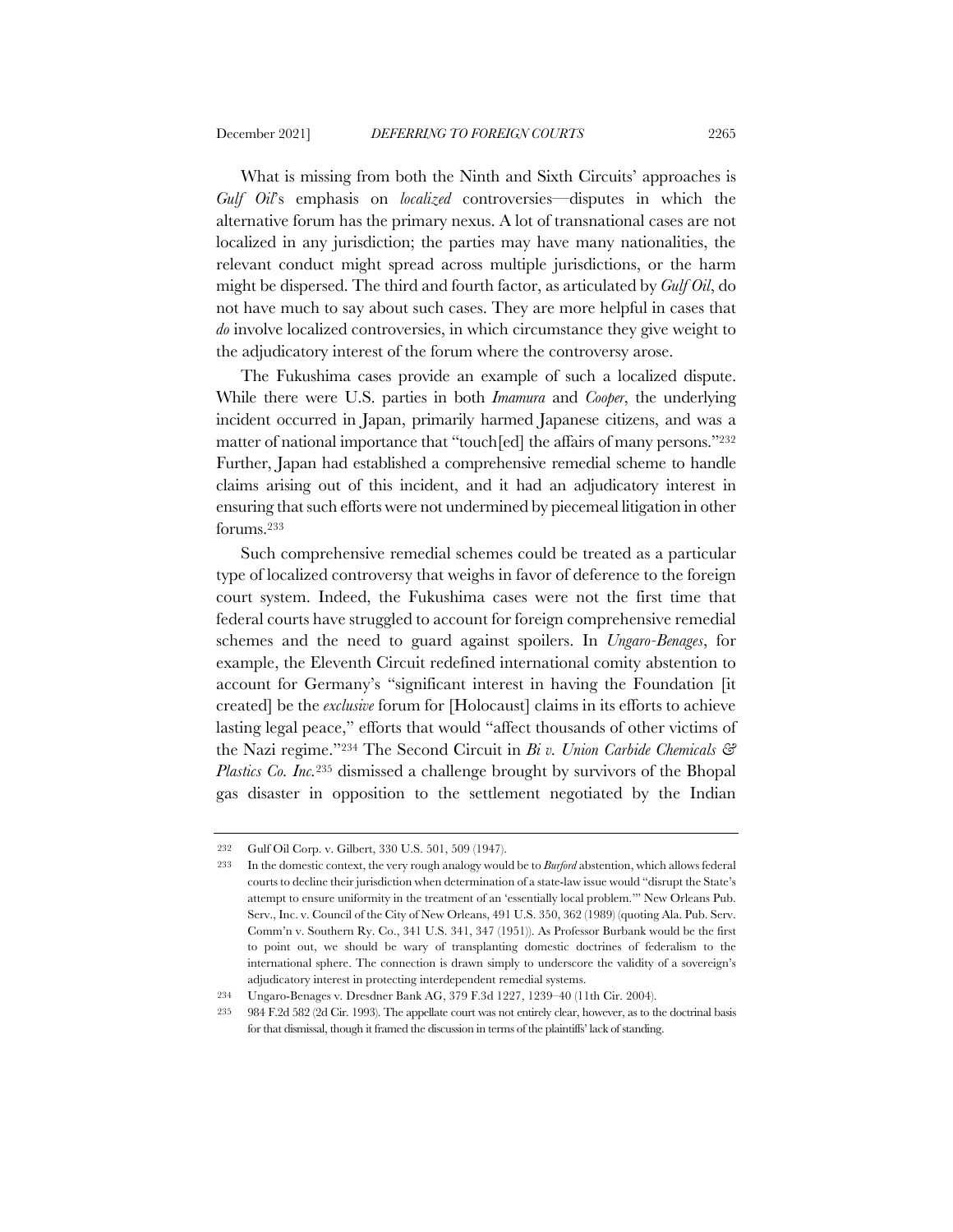government because the court was worried the challenge would "frustrate India's efforts" to negotiate on behalf of all victims.236 In *Pravin Banker Associates v. Banco Popular del Peru*,237 the Second Circuit acknowledged concerns about allowing a creditor holdout to jeopardize Peru's efforts to restructure its sovereign debt, though it ultimately allowed the suit to proceed.238 And in *Lueck v. Sundstrand Corp.*,239 the Ninth Circuit used forum non conveniens to defer to New Zealand's national compensation scheme that "provides coverage, on a no-fault basis, for those who suffer personal injury arising from accidents,"240 a system that only works because New Zealand has barred civil tort claims for such damages.

This interest in not enabling spoilers has already been addressed in the context of cross-border insolvencies, to which we will turn shortly.241 But though the problem arises often in the bankruptcy context, it can arise in other contexts as well. Making space for it within forum non conveniens would allow courts to acknowledge and give weight to the concern within a doctrinal context that can help evaluate the fairness and reliability of the foreign remedial scheme. Under the reformed private interests factors, for example, plaintiffs can argue that the foreign sovereign's claim processing scheme is insufficient because it reflects capture by powerful defendants, or because it will drag on for decades, or because it lacks the funds to adequately compensate victims.242 Meanwhile, other public interest factors—like the applicability of U.S. law or non-localization of the dispute in the foreign forum—can help flag when deference to a foreign comprehensive remedial scheme may not be appropriate.

That leaves the fifth factor from *Gulf Oil*: that "[t]here is an appropriateness . . . in having the trial of a diversity case in a forum that is at home with the state law that must govern the case, rather than having a court in some other forum untangle problems in conflict of laws, and in law foreign to itself."243 Some federal judges are quick to point out that it is their job to

<sup>236</sup> *Id.* at 586.

<sup>237</sup> 109 F.3d 850 (2d Cir. 1997).

<sup>238</sup> *See id.* at 852–55. The procedural vehicle used in that case was most akin to the bankruptcy abstention cases discussed below in Section II.C. *See id.* (citing bankruptcy cases).

<sup>239</sup> 36 F.3d 1137 (9th Cir. 2001).

<sup>240</sup> *Id.* at 1141.

<sup>241</sup> *See infra* Section II.C.

<sup>242</sup> *Cf.* Simon v. Republic of Hungary, 911 F.3d 1172, 1187 (D.C. Cir. 2018) (discounting Hungary's interest in resolving the asserted Holocaust restitution claims given that it "had over seventy years to vindicate its interests in addressing its role in the Holocaust").

<sup>243</sup> Gulf Oil Corp. v. Gilbert, 330 U.S. 501, 509 (1947).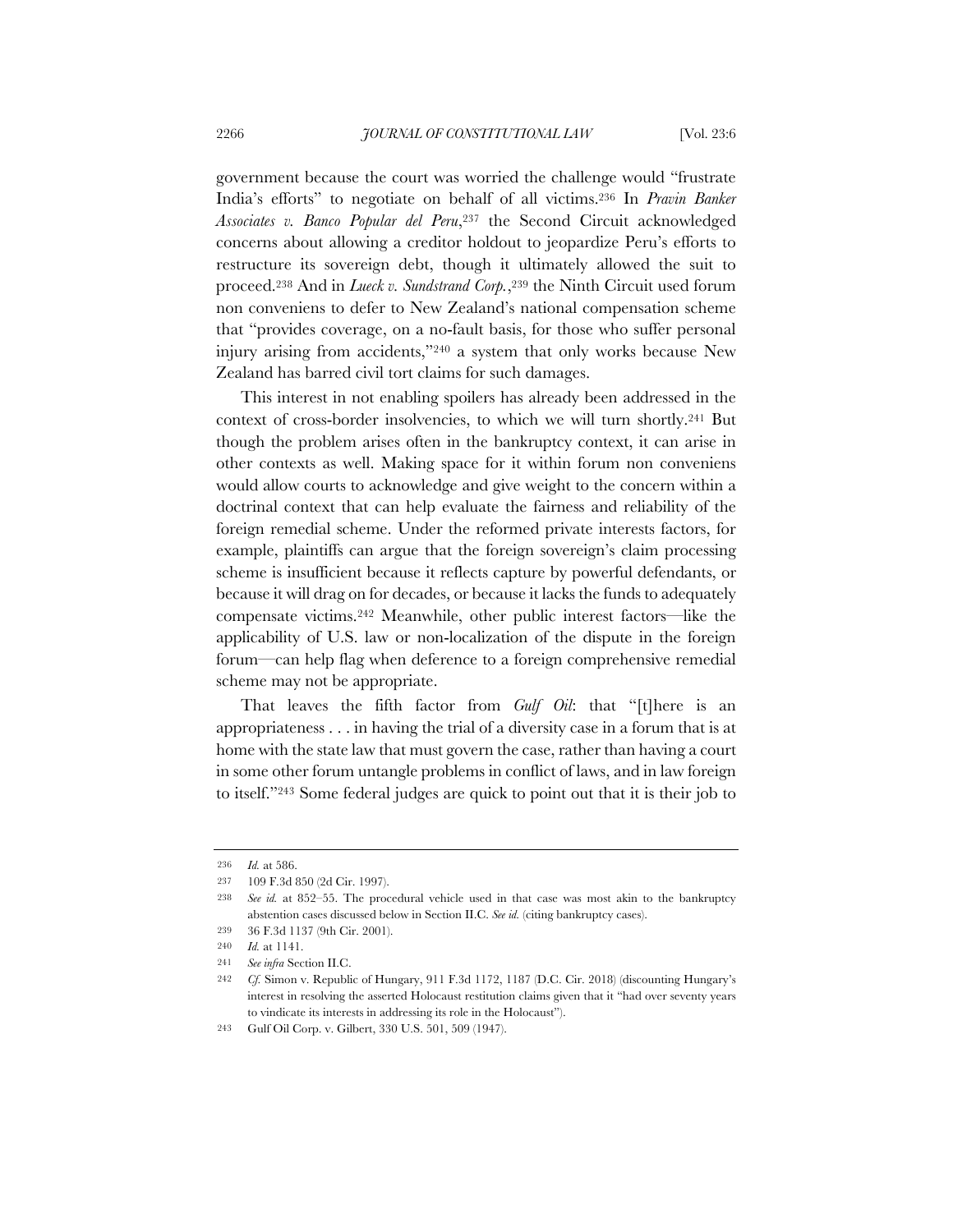apply foreign law,244 just as it is their job to apply "uncertain or difficult to determine" state law.245 Yet other federal courts have interpreted this factor as strongly favoring dismissal whenever foreign law will apply.246 It is not the *difficulty* of applying foreign law, however, that should favor dismissal. Rather, choice of law is relevant because, all else being equal, sovereigns have an interest in applying their own law—especially for common law jurisdictions in which the process of application shapes the contours of the law. Recognizing this interest, the Tenth Circuit has elevated the choice-of-law question to a threshold inquiry: if the court determines that U.S. law will apply to the dispute, it should exercise its jurisdiction.247 At the very least, given the starting presumption in favor of exercising jurisdiction, the applicability of U.S. law should weigh strongly against dismissal.248 Conversely, in light of the same starting presumption, the applicability of the alternative forum's law would weigh in favor of declining jurisdiction, but something more—like the localization of the dispute in the alternative forum or the lack of a meaningful U.S. nexus—would still be needed.249

\* \* \*

In sum, an updated forum non conveniens doctrine would start with a strong presumption in favor of retaining jurisdiction. Once an alternative forum that could hear the dispute has been identified, the court should consider the habitual residence of the parties, assess both parties' particularized litigation concerns either here or abroad, and determine whether a U.S. forum is necessary for the plaintiff to secure an enforceable judgment. The local domicile of the defendant or the applicability of U.S. law should weigh strongly against dismissal; a lack of meaningful nexus to the

<sup>244</sup> *See, e.g.*, DiFederico v. Marriott Int'l, Inc., 714 F.3d 796, 807–08 (4th Cir. 2013) (stating that interpreting foreign law "is precisely the kind of work American judges perform on a daily basis").

<sup>245</sup> Meredith v. Winter Haven, 320 U.S. 228, 234–37 (1943) (emphasizing that federal courts should not decline to exercise their diversity jurisdiction due to the difficulty of a question of state law); *see also* Williams v. Green Bay & W. R. Co., 326 U.S. 549, 554 (1946) (warning that in diversity cases, "the parties may not be remitted to a state court merely because of the difficulty of making a decision in the federal court").

<sup>246</sup> *See, e.g.*, Jiali Tang v. Syntura Int'l, Inc., 656 F.3d 242, 252 (4th Cir. 2011) ("[T]he district court would likely encounter complex issues of Chinese law. The forum non conveniens doctrine exists largely to avoid such comparative law problems.").

<sup>247</sup> *See, e.g.*, Rivendell Forest Prods. v. Canadian Pac. Ltd., 2 F.3d 990, 994 (10th Cir. 1993) ("[F]orum non conveniens is not applicable if American law controls.").

<sup>248</sup> *Cf.* Burbank, *Jurisdictional Equilibration*, *supra* note 16, at 245 n.197 (noting particular appropriateness of a presumption against dismissal for cases arising under federal regulatory statutes).

<sup>249</sup> *See, e.g.*, Shi v. New Mighty U.S. Trust, 918 F.3d 944, 953 (D.C. Cir. 2019) (stressing that the applicability of foreign law is not dispositive for forum non conveniens); Reid-Walen v. Hansen, 933 F.2d 1390, 1401 (8th Cir. 1991) (similar).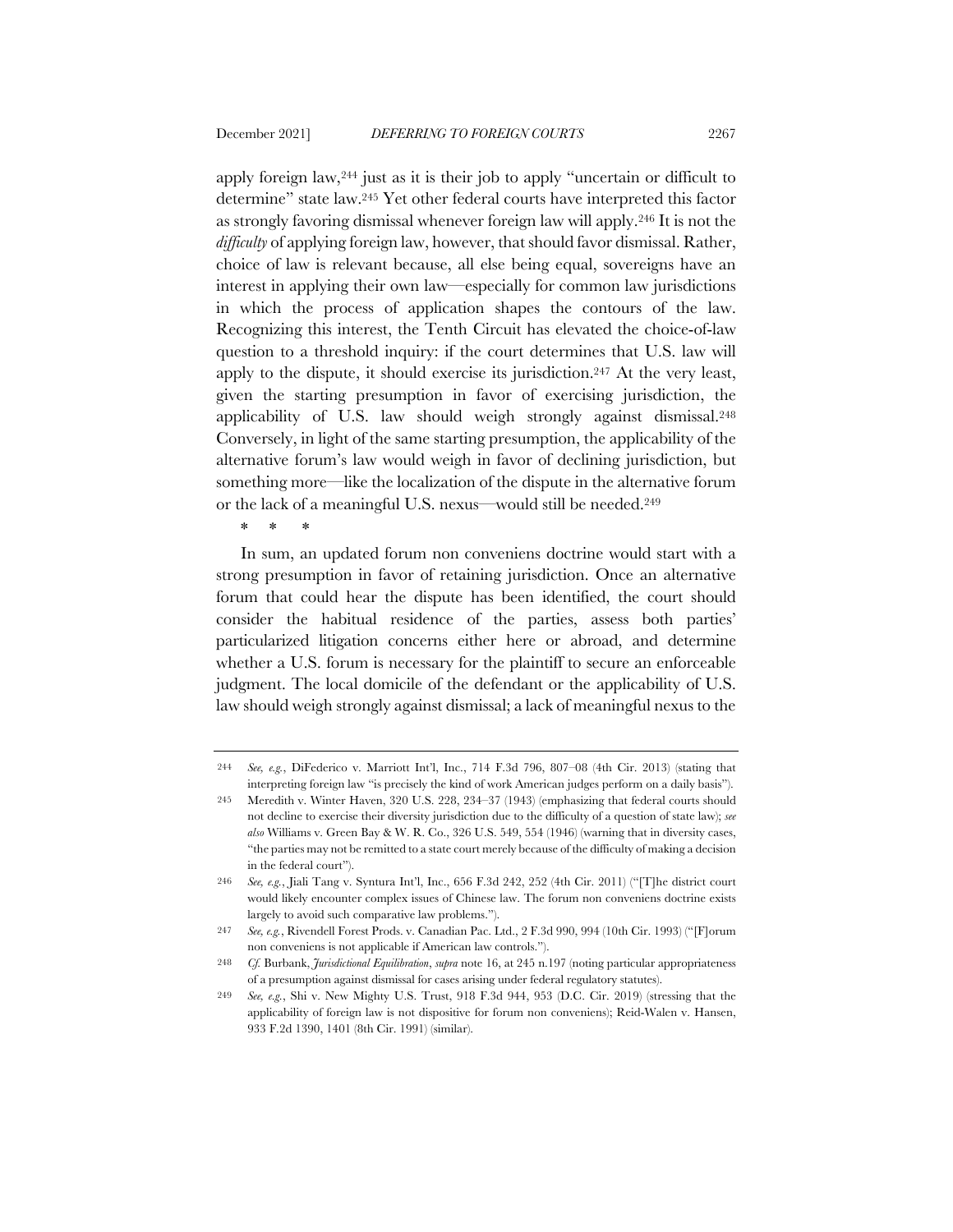United States or the "localization" of the dispute in the alternative forum would point in favor of dismissal. The court might also give weight to the alternative forum's effort to resolve interconnected claims in a comprehensive manner.

Note that even this reformed rubric would not have generated an obvious answer in the Fukushima cases. But it might have helped distill more clearly the competing adjudicatory interests in both cases: on the one side, the U.S. interest in adjudicating disputes involving U.S. citizens and residents, and on the other side, the applicability of Japanese law, the localized nature of the disaster, and the interdependent features of Japan's compensation scheme, all of which indicated Japan's significant adjudicatory interests in the disputes.

### *B. Foreign Parallel Proceedings*

Commentators have long complained that the federal courts need a clear doctrine for addressing parallel proceedings in foreign forums. Some courts have used forum non conveniens for this purpose.<sup>250</sup> But forum non conveniens is not an appropriate framework as it may overweight the plaintiff's choice of forum and underweight other considerations that are particularly relevant in the context of parallel proceedings, like the degree of similarity between the two lawsuits or the degree of progress in the foreign forum.251 Meanwhile, the Supreme Court has provided clear guidance in terms of parallel proceedings in domestic courts. In *Landis v. North American Co.*, the Court held that federal courts have inherent authority to defer to parallel proceedings in other federal courts<sup>252</sup> and suggested that they should generally do so in order to avoid the wastefulness of duplicative litigation.253 In *Colorado River Water Conservation District v. United States*, the Court affirmed that federal courts have the inherent authority to defer to parallel proceedings in state courts as well, but it warned that federal courts should only defer to state courts in exceptional circumstances given the federal courts' "virtually unflagging obligation" to exercise the diversity jurisdiction that Congress has

<sup>250</sup> *See, e.g.*, BORN & RUTLEDGE, *supra* note 37, at 532 n.3 (6th ed. 2018) (gathering cases); N. Jansen Calamita, *Rethinking Comity: Towards a Coherent Treatment of International Parallel Proceedings*, 27 U. PA. J. INT'L ECON. L. 601, 671–72 (2006) (gathering cases but critiquing their analysis).

<sup>251</sup> *Cf.* Adelson v. Hananel, 510 F.3d 43, 54 (1st Cir. 2007) (stressing the difference in defendant's burden between the two inquiries).

<sup>252</sup> 299 U.S. 248, 254–55 (1936).

<sup>253</sup> *See* Colo. River Water Conservation Dist. v. United States, 424 U.S. 800, 817 (1976) ("[T]he general principle is to avoid duplicative litigation [across federal courts.]").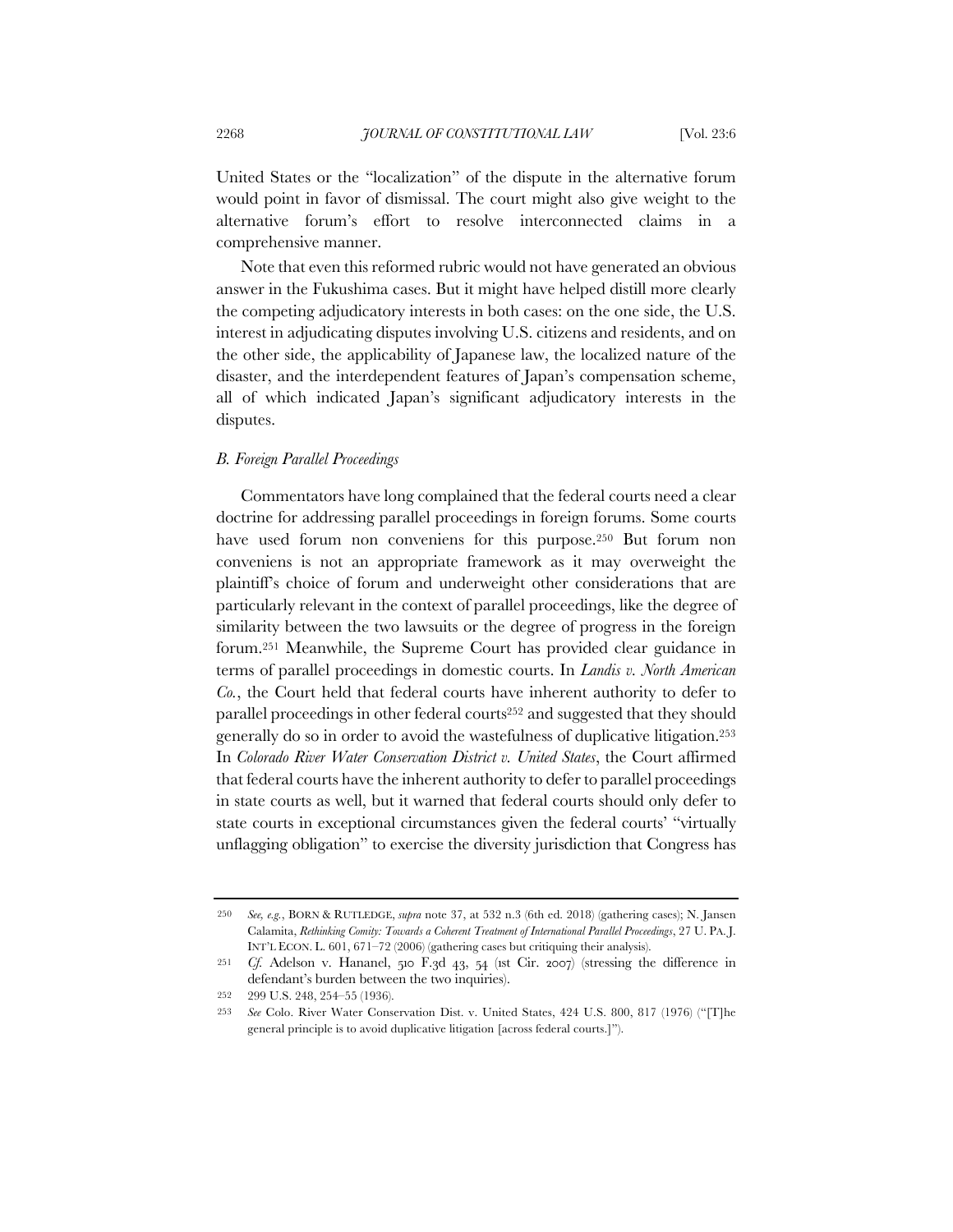assigned them.254 The Court has provided no guidance, however, on when federal courts should defer to parallel proceedings in other countries.

### *1. Current Approaches*

In the gap, the lower federal courts have developed three approaches to foreign parallel proceedings. First, a number of circuits have applied *Colorado River* directly to transnational cases. The Seventh Circuit was an early and clear leader in this regard,255 and the Fourth, Sixth, and Ninth Circuit have followed suit.256

Second, district courts in circuits without controlling precedent have developed an approach that is also based on an analogy to federal-state parallel litigation but has a provenance distinct from the *Colorado River* framework. The Southern District of New York initially developed this approach in cases like *Ronar, Inc. v. Wallace*<sup>257</sup> and *Continental Time Corp. v. Swiss Credit Bank.*<sup>258</sup> In doing so, it drew on a test that pre-dated *Colorado River* but was similarly designed to evaluate federal-state parallel litigation;<sup>259</sup> over time, however, the Southern District modified that test slightly to account for

<sup>254</sup> *See* Moses H. Cone Mem'l Hosp. v. Mercury Constr. Corp., 460 U.S. 1, 15, 19 (1983) (citing *Colorado River*'s "exceptional circumstances" test).

<sup>255</sup> *See* Ingersoll Milling Mach. Co. v. Granger, 833 F.2d 680, 685 (7th Cir. 1987) (applying the *Colorado River* framework to a parallel proceeding in Belgian courts); *see also* AAR Int'l, Inc. v. Nimelias Enters. S.A., 250 F.3d 510, 518 (7th Cir. 2001) (same with a parallel Greek proceeding); Finova Cap. Corp. v. Ryan Helicopters U.S.A., Inc., 180 F.3d 896, 898–99 (7th Cir. 1999) (same with a parallel proceeding in St. Lucia).

<sup>256</sup> Answers in Genesis of Ky., Inc. v. Creation Ministries Int'l, Ltd., 556 F.3d 459, 467 (6th Cir. 2009) (applying the *Colorado River* test); Al-Abood v. El-Shamari, 217 F.3d 225, 232 (4th Cir. 2000) (same); Neuchatel Swiss Gen. Ins. Co. v. Lufthansa Airlines, 925 F.2d 1193, 1195 (9th Cir. 1991) ("[T]he fact that the parallel proceedings are pending in a foreign jurisdiction rather than in a state court is immaterial. We reject the notion that a federal court owes greater deference to foreign courts than to our own state courts."). Note that there may be some variation across the circuits to the extent that the circuits' application of *Colorado River* differs. But the general contours of the framework are the same.

<sup>257</sup> 649 F. Supp. 310 (S.D.N.Y. 1986).

<sup>258</sup> 543 F. Supp. 408 (S.D.N.Y. 1982).

<sup>259</sup> *See Cont'l Time Corp.*, 543 F. Supp. at 410 (citing I.J.A., Inc. v. Marine Holdings, Ltd., Inc., 524 F. Supp. 197, 198 (E.D. Pa. 1981) (citing Nigro v. Blumberg, 373 F. Supp. 1206, 1213 (E.D. Pa. 1974) (developing a test for when federal courts should defer to parallel proceedings in state courts))); *see also, e.g.*, *Ronar*, 649 F. Supp. at 318 (citing *Continental Time* and *I.J.A.*); Caspian Invs., Ltd., v. Vicom Holdings, Ltd., 770 F. Supp. 880, 884 (S.D.N.Y. 1991) (citing *Ronar* and *Continental Time*). The reasoning of *Nigro* foreshadowed that of *Colorado River*: It recognized that parallel litigation in federal and state courts is generally tolerated and that the federal courts typically have a duty to exercise the jurisdiction they have been given. *Nigro*, 373 F. Supp. at 1209. But like *Colorado River*, *Nigro* also recognized that the federal courts have discretion to stay or dismiss suits in some circumstances, *id.*  at 1209 & n.6, and it identified factors for exercising that discretion that overlap significantly with those of *Colorado River*. *Id.* at 1212–13.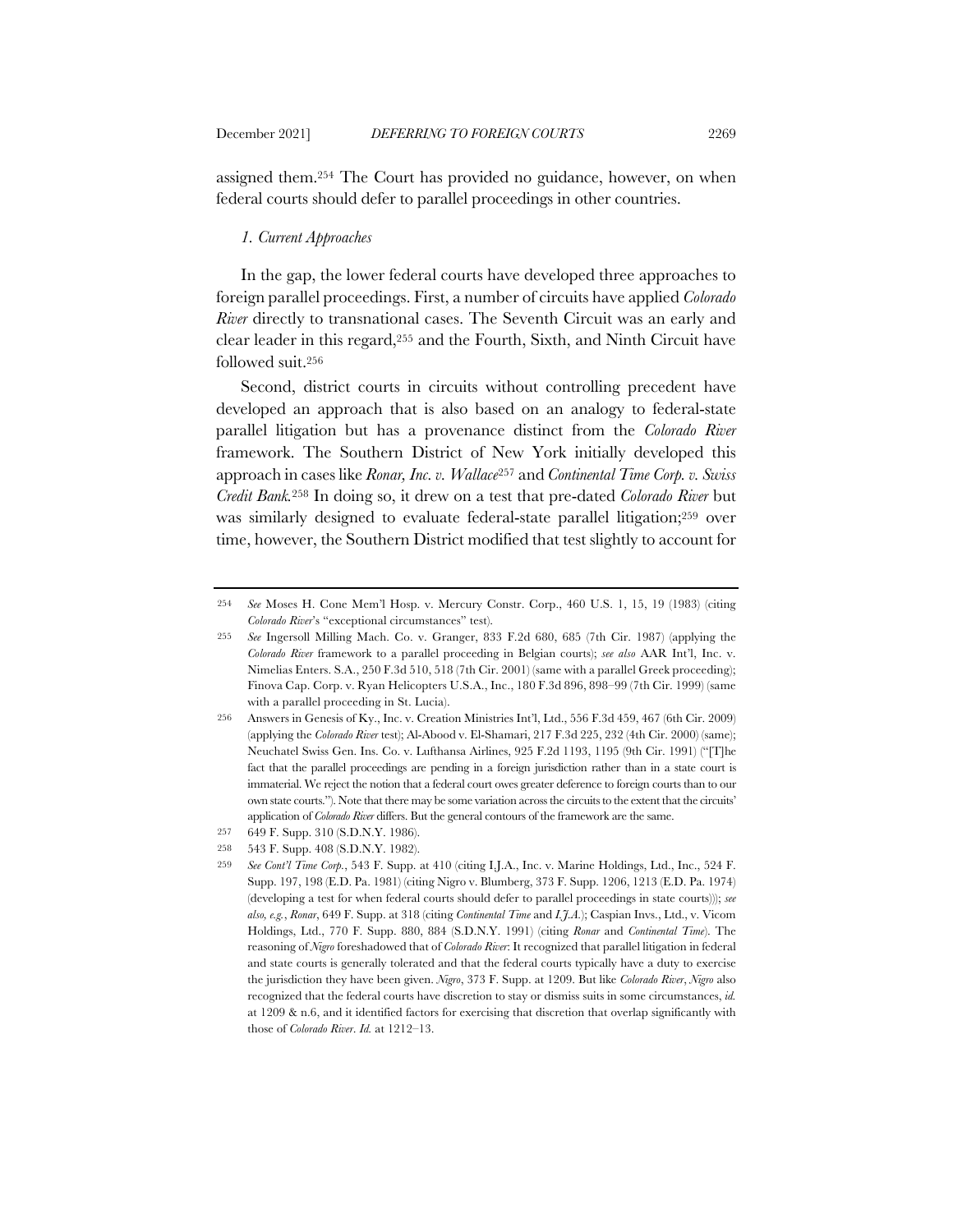the international context of foreign parallel proceedings.260 The Southern District's framework proved influential: it has been adopted verbatim by leading district court opinions in the Eighth,<sup>261</sup> First,<sup>262</sup> and Tenth Circuits,<sup>263</sup> and it informed the development of the third approach to foreign parallel proceedings—that of "international comity abstention."

The Eleventh Circuit developed the concept of international comity abstention in *Turner* as a combination of the *Colorado River* and district court approaches to foreign parallel proceedings; it also mixed in factors related to the enforcement of foreign judgments.264 Subsequently, the Second Circuit in *Royal & Sun Alliance Insurance Co. v. Century International*<sup>265</sup> mixed the Southern District of New York's approach with some of *Turner*'s considerations and adopted *Turner*'s label of "international comity abstention."266

### *2. A Consolidated Approach*

These three approaches—that of *Colorado River*, the district court framework, and international comity abstention—are more alike than they are different. The factors they consider overlap significantly.267

<sup>260</sup> *See, e.g.*, Evergreen Marine Corp. v. Welgrow Int'l Inc., 954 F. Supp. 101, 103 n.1 (S.D.N.Y. 1997) ("While *Colorado River* and its progeny may be instructive in the present context, the considerations involved in deferring to state court proceedings are different from those involved in deferring to foreign proceedings, where concerns of international comity arise and issues of federalism and federal supremacy are not in play.").

<sup>261</sup> *See, e.g.*, Abdullah Sayid Rajab Al-Rifai & Sons W.L.L. v. McDonnell Douglas Foreign Sales Corp., 988 F. Supp. 1285, 1291 (E.D. Mo. 1997) (citing Boushel v. Toro Co., 985 F.2d 406, 410 n.2 (8th Cir. 1993) (citing *Caspian Investments*)).

<sup>262</sup> *See, e.g.*, Goldhammer v. Dunkin' Donuts, Inc., 59 F. Supp. 2d 248, 252–53 (D. Mass. 1999) (citing *Evergreen Marine*, *Caspian Investments*, *Continental Time*, *Boushel*, and *Abdullah Sayid Rajab Al-Rifai & Sons*).

<sup>263</sup> *See, e.g.*, Nat'l Union Fire Ins. Co. of Pittsburgh, v. Kozeny, 115 F. Supp. 2d 1243, 1247 (D. Colo. 2000) (citing *Evergreen*, *Boushel*, and *Abdullah Sayid Rajab Al-Rifai & Sons).*

<sup>264</sup> Turner Ent. Co. v. Degeto Film GmbH, 25 F.3d 1512, 1518 (11th Cir. 1994). The *Turner* court's incorporation of judgment enforcement factors reflected the unusual posture of that case, which involved a parallel foreign proceeding that had already resulted in a judgment. *Id.* at 1517. It may also have reflected the Eleventh Circuit's reliance on *Hilton v. Guyot*, 159 U.S. 113 (1895), for its definition of international comity. *See id.* at 1519 (quoting *Hilton*). While *Hilton* provides the Supreme Court's most emphatic and well-known invocation of international comity, it defined international comity in the context of the recognition and enforcement of foreign judgments. Courts should be careful not to conflate *Hilton*'s discussion of judgment enforcement factors with the concept of international comity more broadly.

<sup>265</sup> 466 F.3d 88 (2d Cir. 2006).

<sup>266</sup> *See id.* at 92–94 (citing *Turner*'s three principles of "the proper respect for litigation in and the courts of a sovereign nation, fairness to litigants, and judicial efficiency.").

<sup>267</sup> The *Colorado River* approach requires first a determination that the suits are in fact parallel and then balances such factors as "the relative inconvenience of the federal forum, the relative order of the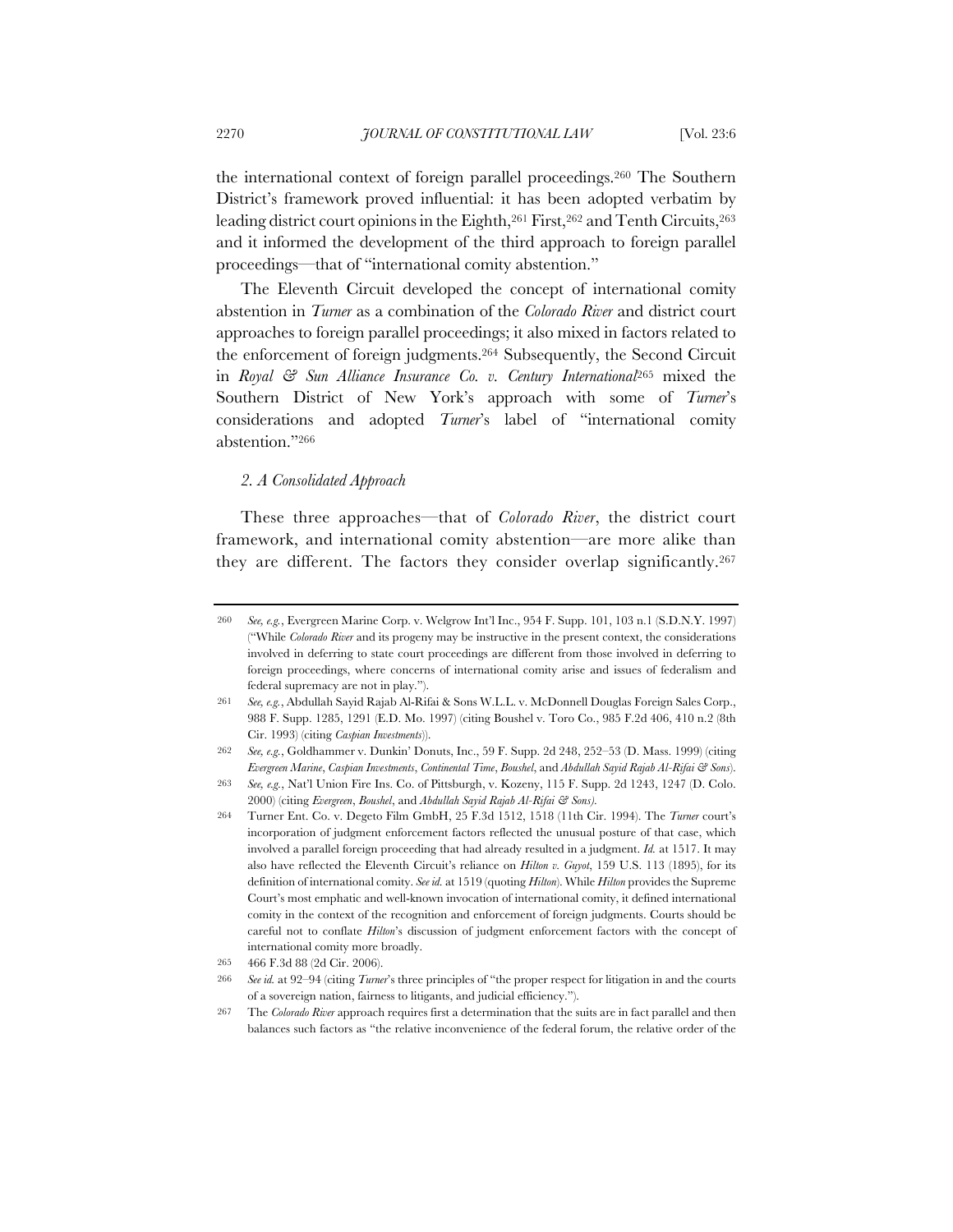Notably, they also all start from an analogy to the treatment of federal-state parallel litigation.268

The lower courts are correct that foreign parallel proceedings are more akin to federal-state parallel proceedings than they are to federal-federal parallel proceedings. When a federal court defers under *Landis* to parallel litigation in another federal court, the federal courts as a whole are still exercising the jurisdiction granted by Congress. In contrast, the federal courts abdicate that jurisdiction when they defer to parallel proceedings in the courts of another sovereign, whether that of a U.S. state or that of a

two suits, the source of law in the case, and the relative progress of the two proceedings." Al-Abood *ex rel.* Al-Abood v. El-Shamari, 217 F.3d 225, 232 (4th Cir. 2000). The district court approaches considers the "(1) similarity of parties and issues  $\dots$ ; (2) the promotion of judicial efficiency; (3) adequacy of relief available in the alternative forum; (4) issues of fairness to and convenience of the parties, counsel, and witnesses; (5) the possibility of prejudice to any of the parties; and (6) the temporal sequence of the filing of the actions." Goldhammer v. Dunkin' Donuts, Inc., 59 F. Supp. 2d 248, 252–53 (D. Mass. 1999). The Second Circuit's version of international comity abstention weighs "the similarity of the parties, the similarity of the issues, the order in which the actions were filed, the adequacy of the alternate forum, the potential prejudice to either party, the convenience of the parties, the connection between the litigation and the United States, and the connection between the litigation and the foreign jurisdiction." Royal & Sun All. Ins. Co. of Can. v. Century Int'l Arms, Inc., 466 F.3d 88, 94 (2d Cir. 2006).

<sup>268</sup> A few district court cases have instead analogized to federal-federal parallel litigation under *Landis*. The most notable example is Brinco Mining Ltd. v. Federal Ins. Co., 552 F. Supp. 1233, 1240 (D.D.C. 1982) ("This Court is of the view that the standard should be the same as that between two federal courts" for reasons particular to that case, namely that the plaintiff had already instituted proceedings in its home country of Canada, "a country that shares the same common law roots as our jurisprudence"); *see also* St. Clair Intell. Prop. Consultants v. Fujifilm Holdings Corp., No. 08- 373-JJF-LPS, 2009 WL 192457 at \*2 (D. Del. Jan. 27, 2009) (invoking *Landis*). But these outliers have been overtaken by the three dominant approaches. More recent decisions from the District of D.C., for example, have followed the Second Circuit's international comity abstention approach. *See* Detroit Int'l Bridge Co. v. Gov't of Canada, 78 F. Supp. 3d 117, 120 (D.D.C. 2015) (quoting *Royal & Sun*, 466 F.3d at 94); LG Display Co. Ltd. v. Obayashi Seikou Co., Ltd., 919 F. Supp. 2d 17, 24 (D.D.C. 2013) (same).

Similarly, some earlier Southern District of New York cases cited *Brinco* when giving priority to the first-filed case. *See* Caspian Invs., Ltd. v. Vicom Holdings, Ltd., 770 F. Supp. 880, 885 (S.D.N.Y. 1991) (citing *Brinco*); Ronar, Inc. v. Wallace, 649 F. Supp. 310, 318 (S.D.N.Y. 1986) ("When . . . the foreign action is pending rather than decided, comity counsels that priority generally goes to the suit first filed."). But more recent cases using the Southern District's framework have uniformly started from a presumption in favor of retaining jurisdiction, regardless of which suit was filed first. *See, e.g.*, *Nat'l Union Fire Ins. Co.*, 115 F. Supp. 2d at 1246 (invoking *Colorado River*'s exceptional circumstances standard); Evergreen Marine Corp. v. Welgrow Int'l Inc., 954 F. Supp. 101, 103 (S.D.N.Y. 1997) ("Federal courts are reluctant to decline jurisdiction solely on the basis of concurrent proceedings in another jurisdiction."). To the extent commentators have identified a fourth approach to foreign parallel proceedings based on *Landis*, those categorizations thus appear to be outdated. *See, e.g.*, BORN & RUTLEDGE,*supra* note 37, at 535-35, 541 (distinguishing between *Colorado River* and *Landis* approaches to foreign parallel proceedings); Jocelyn H. Bush, *To Abstain or Not To Abstain: A New Framework for Application of the Abstention Doctrine in International Parallel Proceedings*, 58 AM. U. L. REV. 127, 141 & n.84 (2008) (similar); Calamita, *supra* note 250, at 666 & n.201 (similar).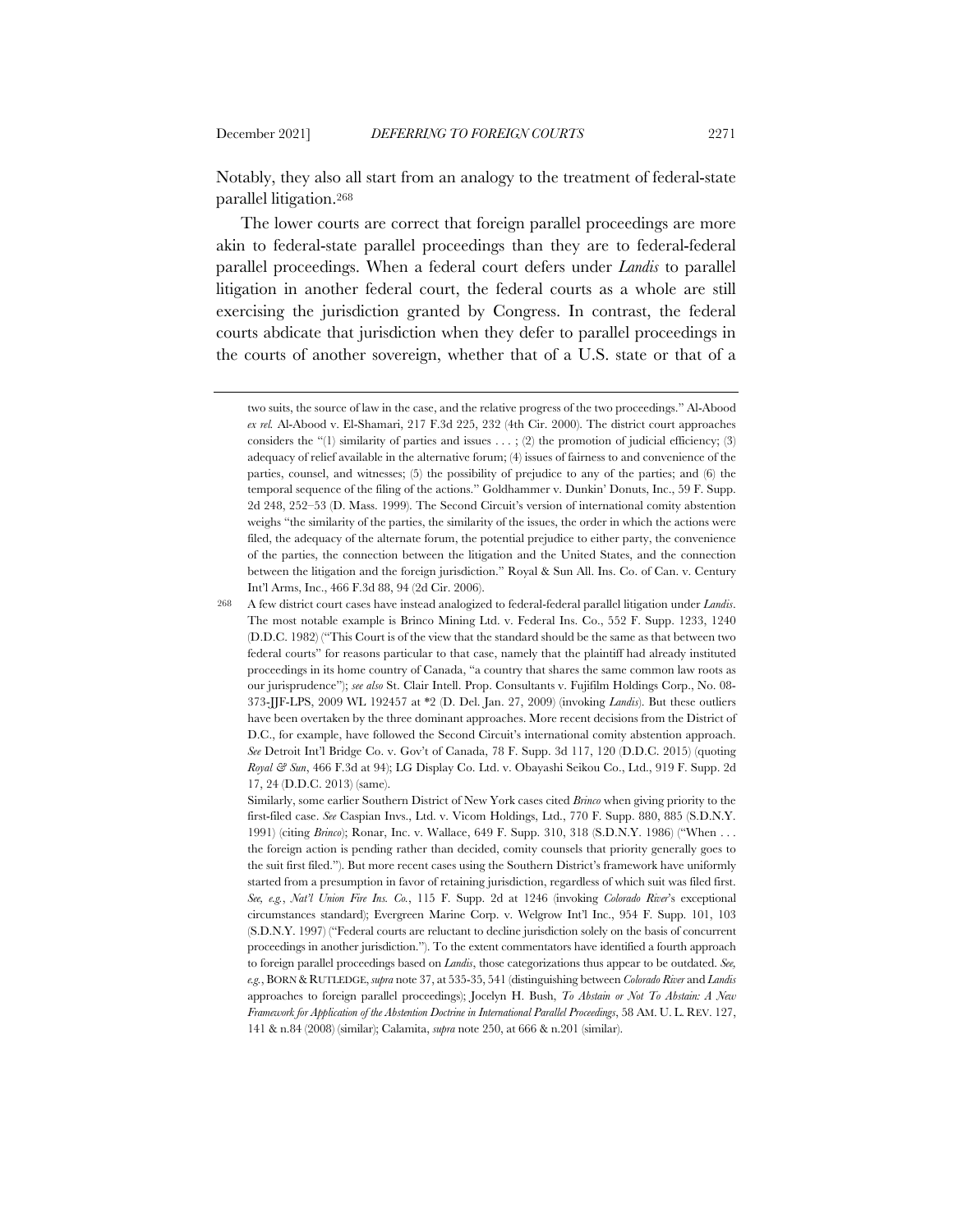foreign nation. If anything, the separation-of-powers concern will be greater when a federal court declines its jurisdiction in favor of a foreign court than when it declines its jurisdiction in favor of a state court, given that the state courts operate within the same common law context as the federal courts and are bound by the same constitutional and federal statutory constraints.

Nonetheless, some minor differences remain across the three lower court approaches. Those differences can be grouped into three questions: first, what should the doctrine be called? Second, how strong should the starting presumption be? And third, what specific considerations should judges take into account?

The first question is actually quite important. The lower federal courts, in particular the Second and Eleventh Circuits, should stop calling deference to foreign parallel proceedings "international comity abstention." The vagueness and breadth of that label has invited conflation between what should be distinct lines of precedent.269 Referring simply to *Colorado River* is also a bit misleading, as deference to foreign parallel proceedings raises different questions and concerns than deference to state parallel proceedings.270 Scholars tend to prefer the label *lis alibi pendens*, or "litigation pending elsewhere." But the federal courts have so far not embraced the terminology in relation to foreign parallel proceedings.271 Further, the term's connection to the European approach to parallel proceedings could prove a new source of confusion, at least to the extent that the U.S. practice continues to differ from the European practice in significant respects.272

The key difference between the European approach and the current U.S. approach is the starting presumption: while Europe follows a fairly strict rule of deferring to the first-filed case akin to the *Landis* approach for federalfederal parallel litigation, the consensus in the federal courts is that duplicative litigation across sovereigns is generally tolerated.273 If the federal courts were to adopt something closer to a first-filed approach in order to align more closely with the practice and expectations of European allies, then

<sup>269</sup> For further description of such conflation, see subsection I.B.1 above and Section II.D below.

<sup>270</sup> *See, e.g.*, Burbank, *Jurisdictional Equilibration*, *supra* note 16, at 213 (commenting that equating interstate and international instances of parallel proceedings is "indefensible"); Calamita, *supra* note 250, at 655 (criticizing the use of domestic doctrines for parallel proceedings in the international context).

<sup>271</sup> For a rare exception, see Seguros del Estado, S.A. v. Sci. Games, Inc., 262 F.3d 1164 (11th Cir. 2001) (referring to *lis alibi pendens* in the context of foreign parallel proceedings).

<sup>272</sup> For a description of the European approach to parallel proceedings in foreign courts, see for example Burbank, *Jurisdictional Equilibration*, *supra* note 16, at 215–19.

<sup>273</sup> *See supra* note 267 and accompanying text.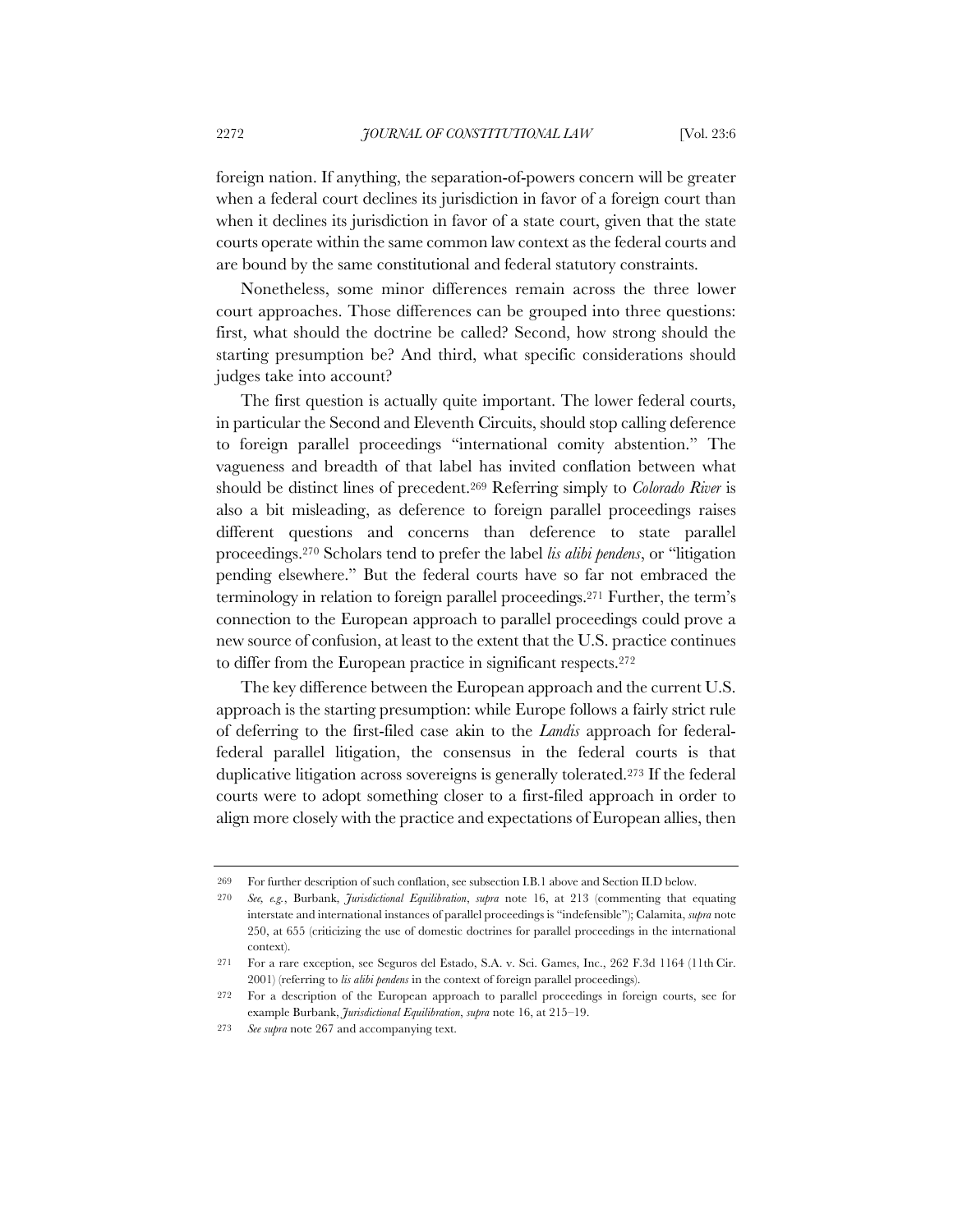referencing *lis alibi pendens* could helpfully distinguish between that approach and the more restrictive *Colorado River* approach to federal-state parallel litigation. Given separation-of-powers concerns, however, the adoption of a first-filed presumption should ideally be implemented by Congress, and preferably in the context of a multilateral agreement that would help ensure reciprocal treatment by foreign courts.274 For now, it is best to refer explicitly to the problem of foreign parallel proceedings, at least until a consolidated and rationalized approach comes to be associated with a specific precedent.

But just because the federal courts are wary of a European-style first-filed approach does not mean they must apply the exact same standard as *Colorado River*. Indeed, although the three dominant approaches all analogize to federal-state parallel litigation, the strength of their starting presumptions differ slightly. At one end of the spectrum, *Turner* appears to apply no presumption either in favor of keeping jurisdiction or in favor of deferring to parallel litigation; its analysis moves straight into balancing.275 At the other end of the spectrum, the Second Circuit has interpreted *Colorado River*'s reference to exceptional circumstances as requiring "additional circumstances" beyond those "that routinely exist in connection with parallel litigation" in foreign courts.276

The better approach is to start with a *Colorado River*-like presumption in favor of retaining jurisdiction but to recognize, as some of the district courts have done, that "the considerations involved in deferring to state court proceedings are different from those involved in deferring to foreign proceedings, where concerns of international comity arise and issues of federalism and federal supremacy are not in play."277 When foreign litigation is truly duplicative and the case is significantly advanced in the foreign forum, that may be sufficiently "exceptional" to warrant deference. At the same time, federal courts might be more sensitive to parties' access-to-justice

<sup>274</sup> *See* Burbank, *Jurisdictional Equilibration*, *supra* note 16, at 215 ("[I]n the absence of the unifying influences of a treaty, [the 'federal-federal model'] is not obviously more appropriate for international cases"); *id.* at 229–34 ("It is time to implement . . . legislation that provides federal *lis pendens* standards, binding in state and federal courts alike.").

<sup>275</sup> *See* Turner Ent. Co. v. Degeto Film GmbH, 25 F.3d 1512, 1518 (11th Cir. 1994) (not discussing any starting presumption).

<sup>276</sup> Royal & Sun All. Ins. Co. of Can. v. Century Int'l Arms, Inc., 466 F.3d 88, 95 (2d Cir. 2006); *see also id.* at 93 (insisting on, for the purposes of exceptional circumstances, "considerations which are not generally present as a result of parallel litigation").

<sup>277</sup> *E.g.*, EFCO Corp. v. Aluma Sys., USA, Inc., 983 F. Supp. 816, 824 n.5 (S.D. Iowa 1997) (quoting Evergreen Marine Corp. v. Welgrow Int'l Inc., 954 F. Supp. 101, 103 n.1 (S.D.N.Y. 1997)).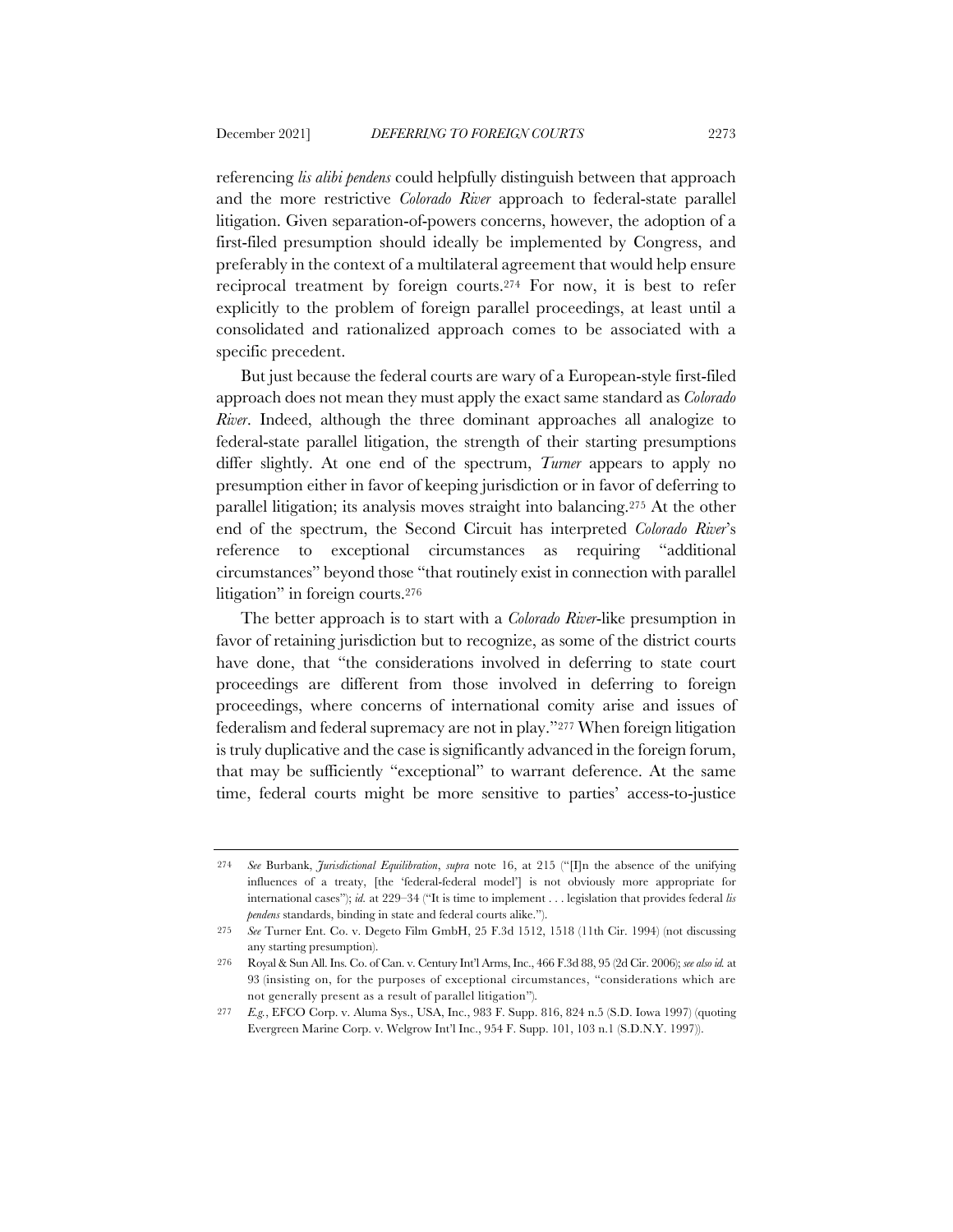concerns should federal jurisdiction be declined than they would be in the context of federal-state parallel litigation.

Turning to the factors to be considered, though there is substantial overlap between the three approaches, there are also some differences. The goal here is to map a consolidated set of factors that reflects the best of each of the existing approaches while better accounting for the international context. Identifying the relevant factors requires some agreement on what the purpose of the doctrine is. In this regard, *Turner* correctly enumerated "three readily identifiable goals" in navigating "concurrent international jurisdiction": " $(1)$ ... international comity;  $(2)$  fairness to litigants; and  $(3)$ efficient use of scarce judicial resources."278 These goals are not themselves factors; rather, they inform what the relevant factors should be.<sup>279</sup>

For example, a stay or dismissal of a U.S. action will only further comity, protect fairness, and achieve efficiency if the foreign proceedings are actually parallel, meaning that the parties and the issues are the same.280 Not surprisingly, then, all three current approaches agree that there should be substantial similarity between the parties and the issues, though only the *Colorado River* approach makes substantial similarity a threshold requirement.281 The *Colorado River* approach is correct in this regard. Given the centrality of similarity to all three of the doctrine's underlying goals, it should be treated as a necessary condition. Further, substantial similarity is what sets this doctrine apart from other doctrines of transnational abstention. Tools like forum non conveniens and deference to foreign bankruptcy proceedings can address situations in which there is meaningful overlap between cases but no potential for the judgment in one case to foreclose relitigation in the other.

<sup>278</sup> *See Turner*, 25 F.3d at 1518; *see also, e.g.*, *Royal & Sun*, 466 F.3d at 94 ("In the context of parallel proceedings in a foreign court, a district court should be guided by the principles upon which international comity is based: the proper respect for litigation in and the courts of a sovereign nation, fairness to litigants, and judicial efficiency.").

<sup>279</sup> Thus courts might consider dropping from their balancing tests such factors as "the promotion of judicial efficiency" or "issues of fairness," *e.g.*, Goldhammer v. Dunkin' Donuts, Inc., 59 F. Supp. 2d 248, 252–53 (D. Mass. 1999), which restate the question that needs to be answered.

<sup>280</sup> *See* BORN & RUTLEDGE, *supra* note 37, at 545 (gathering cases analyzing similarity in light of such concerns).

<sup>281</sup> *Compare* Al-Abood *ex rel.* Al-Abood v. El-Shamari, 217 F.3d 225, 232 (4th Cir. 2000) (describing similarity as a threshold question under the *Colorado River* framework), *with Royal & Sun*, 466 F.3d at 94 ("[P]roper consideration . . . will no doubt require an evaluation of various factors, such as the similarity of the parties, [and] the similarity of the issues . . . .").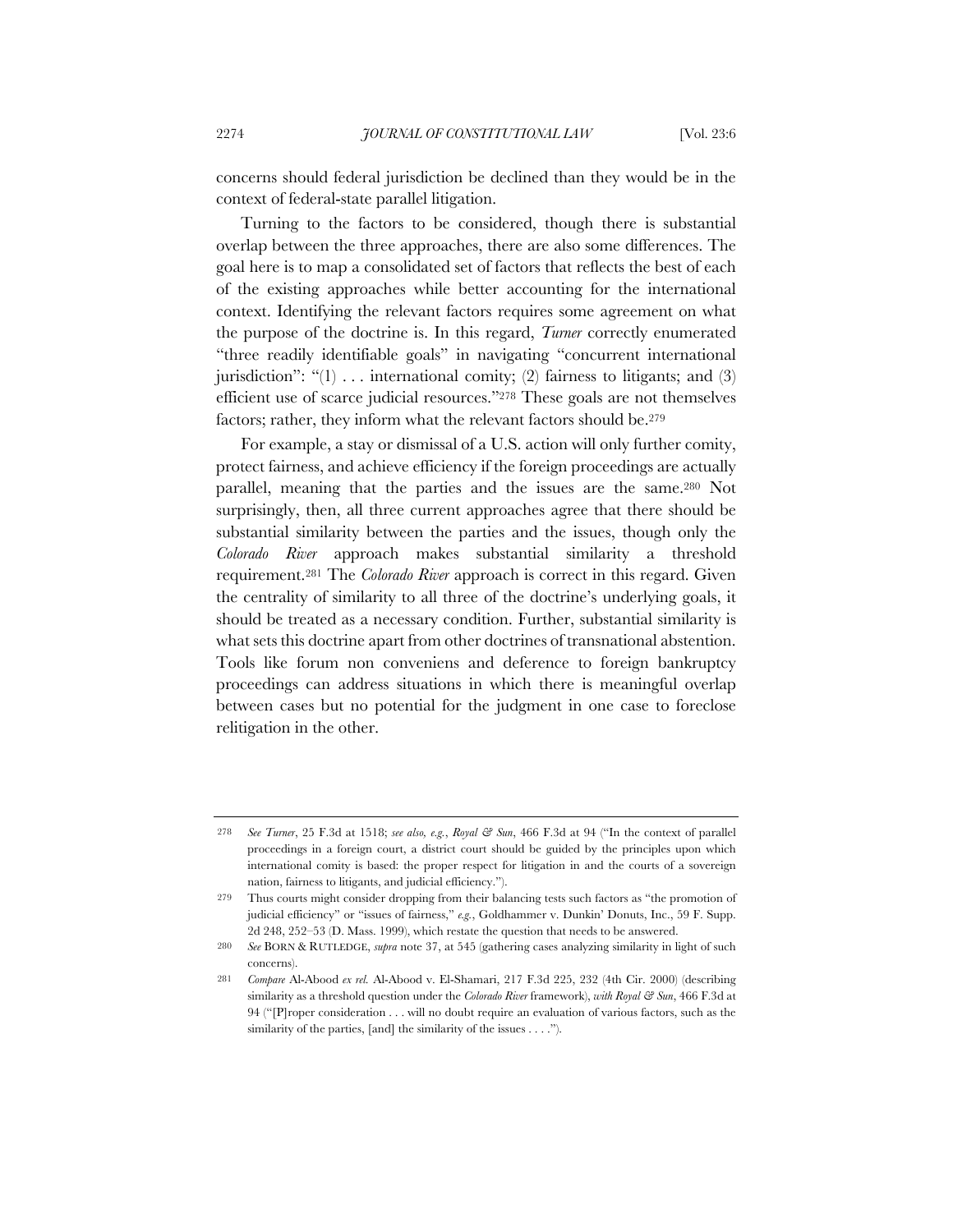All three goals—comity, fairness, and efficiency—also depend on there being "a recognizable judgment . . . in prospect."282 In the context of federalstate parallel litigation, federal courts can presume that state court litigation will result in a recognizable judgment. The state courts are applying the same constitutional limits on the exercise of personal jurisdiction and the same constitutional requirements of due process as would the federal courts. Further, federal courts must give full faith and credit to state court judgments,283 and the law of preclusion is roughly the same, even if not identical, across U.S. jurisdictions. Those preconditions do not exist in the context of foreign parallel proceedings.

Ensuring that a recognizable judgment is in prospect means "inquiring whether the basis of jurisdiction in the foreign court me[ets] minimum standards and, ex ante, that there [i]s no systemic or insuperable situational barrier to the fair conduct of proceedings abroad and no likelihood of a judgment manifestly incompatible with American public policy."284 Foreign judgments are not recognizable in U.S. courts if the foreign court lacks personal jurisdiction over the parties, for example, or if its "judicial system . . . does not provide impartial tribunals or procedures compatible with the requirements of due process of law."285 Nonetheless, this threshold question can be a minimal check rather than a rigorous inquiry. U.S. courts are generally willing to recognize foreign judgments; further, because the present court cannot be certain how a later court will assess the yet-to-be-rendered foreign judgment, any prospective problems would have to be fairly obvious.

None of the current approaches to foreign parallel proceedings treat the potential validity of the foreign judgment as a threshold issue. Within the broader set of factors, however, the Second Circuit does consider the "adequacy of the alternate forum,"286 while the Eleventh Circuit considers the competence of the foreign court and its general use of "fair and just proceedings."287 Factors like these could be clarified to address, at the outset, whether the foreign court is capable of rendering a judgment that could be recognized by a U.S. court.

<sup>282</sup> Burbank, *Jurisdictional Equilibration*, *supra* note 16, at 234 (noting that this check ensures "that the expense and delay of parallel litigation can be avoided, and that it would be fair to do so").

<sup>283</sup> 28 U.S.C. § 1738.

<sup>284</sup> Burbank, *Jurisdictional Equilibration*, *supra* note 16, at 234.

<sup>285</sup> UNIF. FOREIGN-COUNTRY MONEY JUDGMENTS RECOGNITION ACT § 4(b)(1) (NAT'L CONF. COMM'RS ON UNIF. STATE L. 2005).

<sup>286</sup> *E.g.*, *Royal & Sun*, 466 F.3d at 94.

<sup>287</sup> Posner v. Essex Ins. Co., 178 F.3d 1209, 1224 (11th Cir. 1999); *see also* Turner Ent. Co. v. Degeto Film GmbH, 25 F.3d 1512, 1520 (11th Cir. 1994) (similar).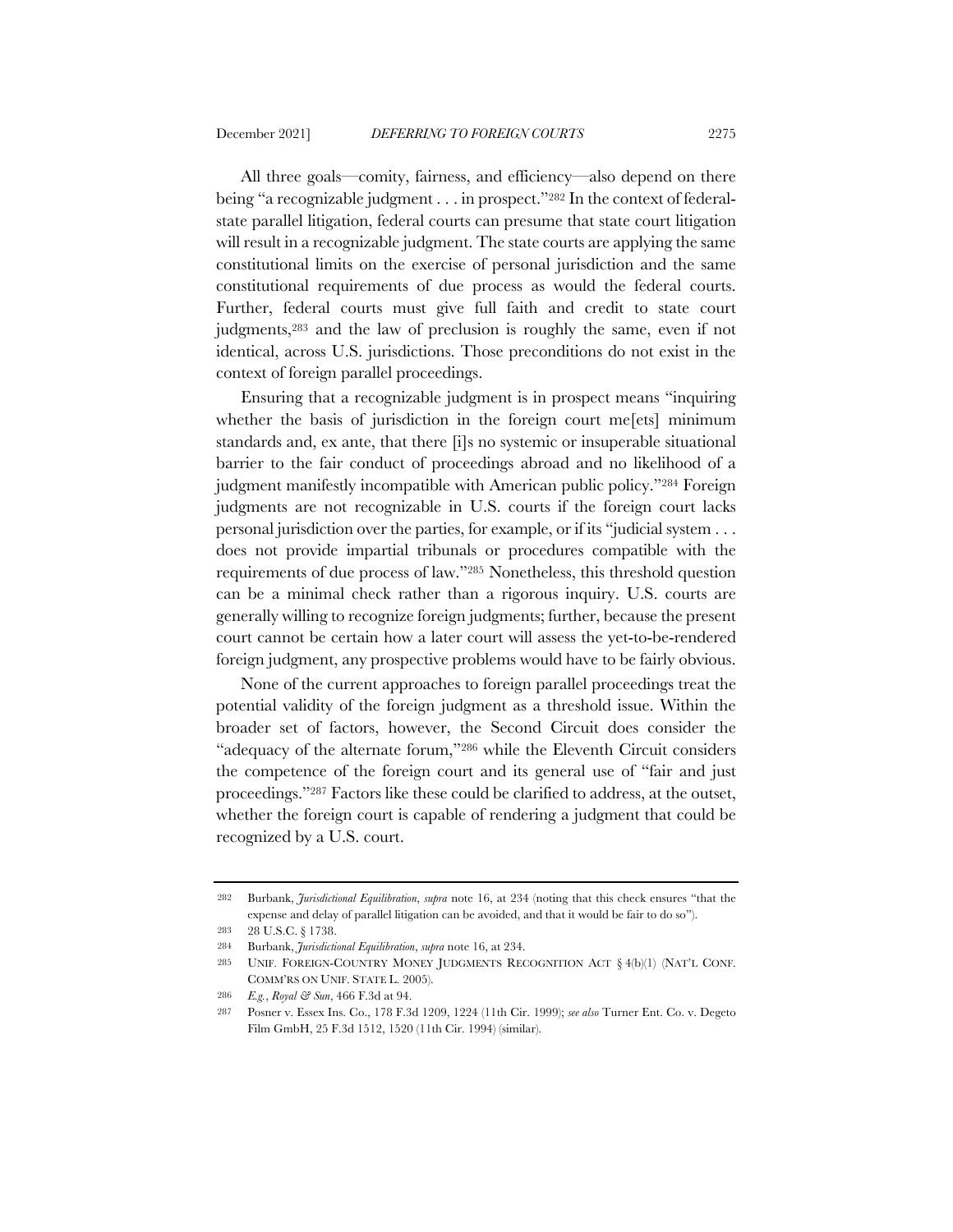Another factor that furthers all three goals is whether the foreign suit was filed first and how far it has progressed. All of the current approaches already consider the order in which the cases are filed.288 This has the benefit of being an easily ascertainable fact, but by itself it will likely not be enough to overcome the starting presumption of tolerating duplicative litigation. Weightier is evidence of significant progress in the foreign proceedings, a factor that the *Colorado River* courts in particular have emphasized.289 The further advanced the foreign proceeding, the greater the comity, fairness, and efficiency gains in deferring to it.

Most of the remaining factors considered by each of the three current approaches relate to the connection between the forums and the dispute,290 the source of law to be applied,291 and the convenience of the parties, which typically means the location of evidence and witnesses.292 These factors are all variations on the question of nexus: does one forum have a significantly greater connection to the dispute than the other? Speaking in terms of nexus or connection may be more helpful than referring to party convenience, which risks devolving into the private interest factor analysis of forum non conveniens.293 The relevant question in the context of foreign parallel

<sup>288</sup> *See, e.g.*, *Royal & Sun*, 466 F.3d at 94 (considering "the order in which the actions were filed"); Finova Cap. Corp. v. Ryan Helicopters U.S.A., Inc., 180 F.3d 896, 898 (7th Cir. 1999) (same); Nat'l Union Fire Ins. Co. of Pittsburgh v. Kozeny, 115 F. Supp. 2d 1243, 1247 (D. Colo. 2000) (considering "the temporal sequence of the filing of the actions").

<sup>289</sup> *See, e.g.*, Answers in Genesis of Ky., Inc. v. Creation Ministries Int'l, Ltd., 556 F.3d 458, 467 (6th Cir. 2009) ("Additional factors include how far the parallel proceeding has advanced . . . ."); Al-Abood *ex rel.* Al-Abood v. El-Shamari, 217 F.3d 225, 232 (4th Cir. 2000) (noting "the relative progress of the two proceedings"); *Finova*, 180 F.3d at 898 (considering "the relative progress of the federal and foreign proceedings"). *Accord, e.g.*, *Turner Ent. Co.*, 25 F.3d at 1522 (considering "the alternative forum is likely to render a prompt disposition"); Abdullah Sayid Rajab Al-Rifai & Sons W.L.L. v. McDonnell Douglas Foreign Sales Corp., 988 F. Supp. 1285, 1291 (E.D. Mo. 1997) (considering "the degree of process already made in the [foreign] action").

<sup>290</sup> *See, e.g.*, *Royal & Sun*, 466 F.3d at 94 (considering "the connection between the litigation and the United States, and the connection between the litigation and the foreign jurisdiction"); *Turner Ent.*, 25 F.3d at 1521 (considering "the relative strengths of the American and German interests" in the litigation).

<sup>291</sup> *See, e.g.*, *Al-Abood*, 217 F.3d at 232 (considering "the source of the law in the case"); *Finova*, 180 F.3d at 898 (considering "whether federal or foreign law provides the rule of decision").

<sup>292</sup> *See, e.g.*, *Answers in Genesis*, 556 F.3d at 467, 469 (considering "the convenience of the parties," which the court assessed in terms of the location of witnesses); *Royal & Sun*, 466 F.3d at 94 (same); IBC Advanced Techs., Inc. v. Ucore Rare Metals Inc., 415 F. Supp. 3d 1028, 1032–33 (D. Utah 2019) (analyzing "issues of fairness to and convenience of the parties, counsel, and witnesses" in terms of the location of evidence and witnesses (quoting *Nat'l Union Fire Ins.*, 115 F. Supp. at 1247)).

<sup>293</sup> *Cf.* Evergreen Marine Corp. v. Welgrow Int'l Inc., 954 F. Supp. 101, 105 n.2 (S.D.N.Y. 1997) (noting that much of the defendant's arguments were "couched in forum non conveniens terms" but emphasizing the distinction between that doctrine and deference to foreign parallel proceedings).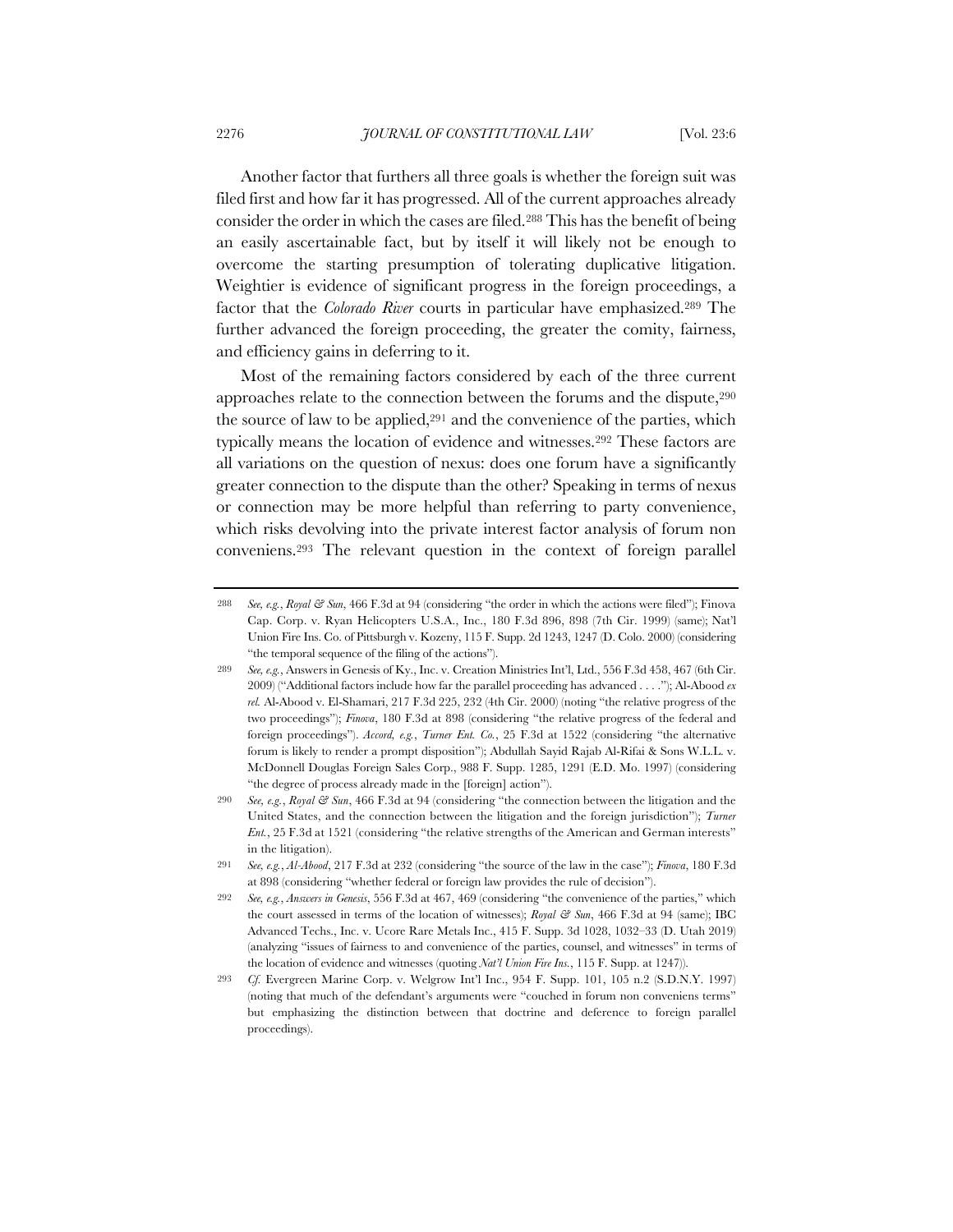proceedings is not convenience, but whether the connection between the dispute and the foreign forum is so much more significant that it merits overriding the default presumption in favor of duplicative litigation.

Finally, both the district court approach and the international comity abstention approach separately consider "the possibility of prejudice to any of the parties."294 That factor could serve as a backstop to allow courts to consider more unusual circumstances that may weigh against abstention. Care should be taken, however, to avoid repeating considerations already accounted for through the prior factors, all of which also relate to party fairness. One such unusual circumstance might be the potential inadequacy of relief available in the alternative forum;295 a party might be meaningfully prejudiced by the granting or denial of a stay if either the U.S. court or the foreign court is uniquely able to provide the relief sought, for example because the plaintiff is seeking an injunction pertaining to parties or property located within one of the forums.

\* \* \*

In sum, a unified and refined approach to foreign parallel litigation would start with a presumption in favor of retaining jurisdiction, but one that can be overcome without one-of-a-kind circumstances. The federal court should first ensure that the parties and issues are substantially similar and that the foreign court is capable of rendering a recognizable judgment and providing the requested relief. In then deciding whether to exercise its discretion to defer to the foreign proceedings, the U.S. federal court should primarily consider how far the foreign suit has progressed and whether the foreign forum has a significantly greater nexus to the dispute.

Finally, courts should effectuate this deference through stays rather than dismissals. In addition to alleviating (albeit only slightly) the separation-ofpowers concerns, a stay recognizes that "ex ante predictions about recognition and delay are more difficult in the international context"296 and reserves the federal judge's ability to ensure that the parties are not unduly prejudiced by the court's exercise of discretion.

<sup>294</sup> *Nat'l Union Fire Ins. Co.*, 115 F. Supp. at 1247; *see also, e.g.*, *Royal & Sun*, 466 F.3d at 94 (similar); *Turner Ent.*, 25 F.3d at 1522 (similar).

<sup>295</sup> The district court approach currently includes such a factor in addition to a factor regarding party prejudice. *E.g.*, Goldhammer v. Dunkin' Donuts, Inc., 59 F. Supp. 2d 248, 253 (D. Mass. 1999).

<sup>296</sup> Burbank, *Jurisdictional Equilibration*, *supra* note 16, at 234.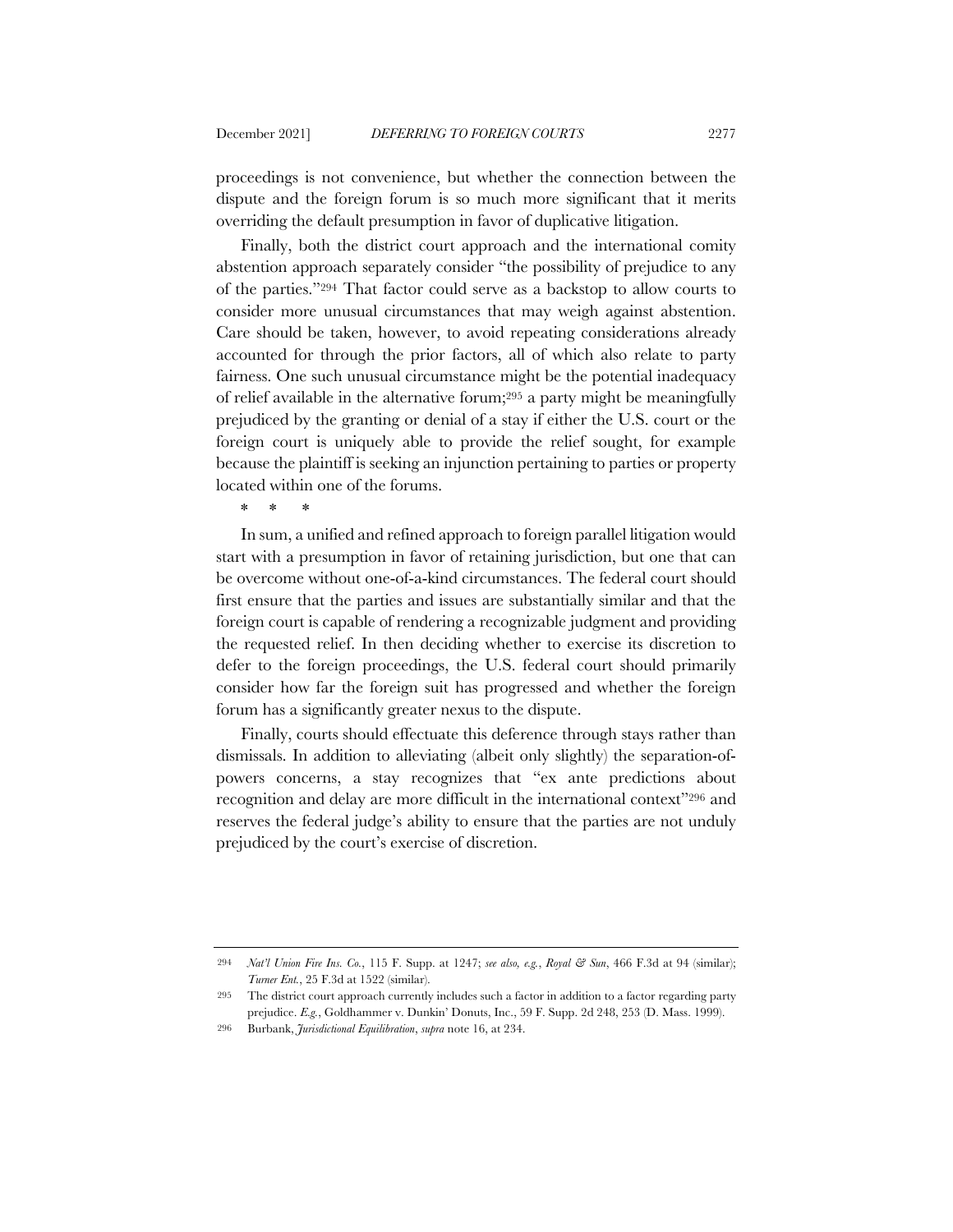#### *C. Cross-Border Bankruptcies*

Federal courts have developed a separate abstention doctrine to address deference to foreign bankruptcy proceedings.297 Deference to foreign adjudication of primary bankruptcy proceedings has a broader sweep than deference to parallel litigation because it encompasses a concern for merely overlapping or related claims. As the Second Circuit has put it, "[t]he equitable and orderly distribution of a debtor's property requires assembling all claims against the limited assets in a single proceeding; if all creditors could not be bound, a plan of reorganization would fail."298

That difference in underlying rationale leads to differences in the applicable frameworks. First, the parties and issues need not be substantially similar; U.S. courts may need to stay or dismiss litigation that is related to foreign bankruptcy proceedings in order to avoid undermining the work of foreign courts in administering bankruptcy estates.299 Second, the starting presumption is that U.S. courts *should* defer to primary bankruptcy proceedings in foreign courts, a presumption opposite the one currently used by any circuit that has addressed foreign parallel proceedings more generally.300 That strong presumption in favor of deference reflects not only the pragmatic need to consolidate insolvency proceedings in one jurisdiction, but also Congress's direction to cooperate with foreign jurisdictions regarding cross-border bankruptcies. In its 1978 reform of the bankruptcy

<sup>297</sup> The most significant line of such cases comes from the Second Circuit. *See, e.g.*, JP Morgan Chase Bank v. Altos Hornos de Mex., S.A. de C.V., 412 F.3d 418, 424 (2d Cir. 2005) ("We have repeatedly held that U.S. courts should ordinarily decline to adjudicate creditor claims that are the subject of a foreign bankruptcy proceeding."); Finanz AG Zurich v. Banco Economica S.A., 192 F.3d 240, 246 (2d Cir. 1999) ("We have repeatedly noted the importance of extending comity to foreign bankruptcy proceedings."); Allstate Life Ins. Co. v. Linter Grp. Ltd., 994 F.2d 996, 999 (2d Cir. 1993) ("[C]omity is particularly appropriate where . . . the court is confronted with foreign bankruptcy proceedings."); Victrix S.S. Co. S.A. v. Salen Dry Cargo A.B., 825 F.2d 709, 714 (2d Cir. 1987) ("Under general principles of comity . . . , federal courts will recognize foreign bankruptcy proceedings provided the foreign laws comport with due process and fairly treat claims of local creditors."); Cunard S.S. Co. Ltd. v. Salen Reefer Servs., AB, 773 F.2d 452, 456 (2d Cir. 1985) ("We hold that . . . the district court properly extended comity to the Swedish adjudication of bankruptcy and stay of creditor actions."); *see also* Remington Rand Corp.-Del. v. Bus. Sys., Inc., 830 F.2d 1260, 1266 (3d Cir. 1987) (recognizing the practice of granting comity to foreign bankruptcy proceedings).

<sup>298</sup> *Victrix*, 825 F.2d at 713–14; *see also Cunard*, 773 F.2d at 458 ("The granting of comity to a foreign bankruptcy proceeding enables the assets of a debtor to be dispersed in an equitable, orderly, and systematic manner, rather than in a haphazard, erratic or piecemeal fashion.").

<sup>299</sup> *See, e.g.*, *JP Morgan*, 412 F.3d at 427 ("Inasmuch as the bank's claim is really that of a creditor seeking payment of a debt, the only issue for us to decide is whether the *debt* is the subject of a parallel foreign bankruptcy proceeding[.]").

<sup>300</sup> *See supra* Section II.B (describing how lower federal courts treat foreign parallel proceedings similarly to parallel litigation in state courts).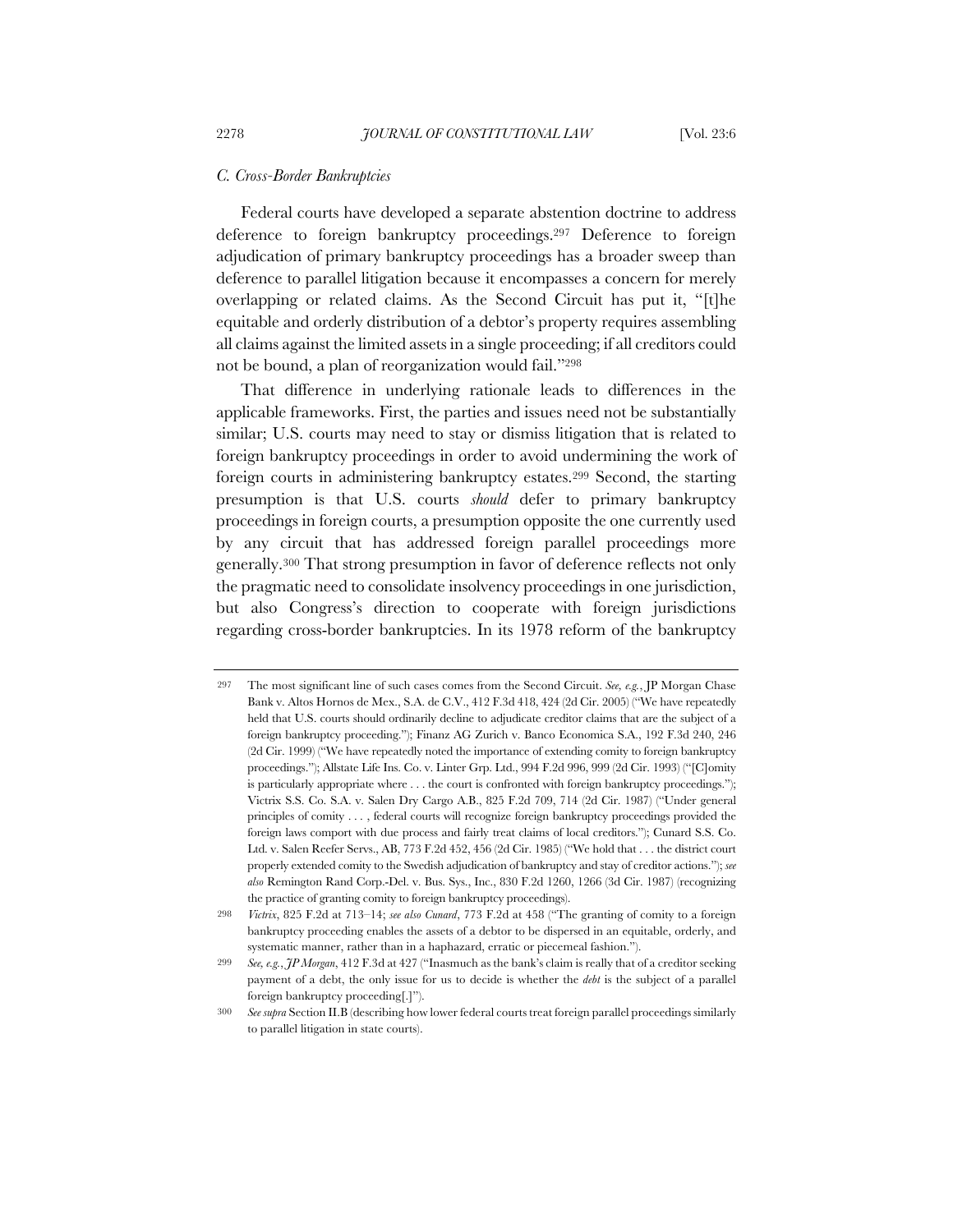code, Congress adopted 11 U.S.C. § 304, which allowed a "foreign representative" to file a bankruptcy petition in U.S. court that was "ancillary to a foreign proceeding."301 Section 304 granted the U.S. court broad authority to assist the foreign primary proceeding by, inter alia, enjoining actions in U.S. courts or ordering the turnover of property to the foreign representative.302 And it directed that, in considering such relief, the U.S. court "shall be guided by what will best assure an economical and expeditious administration" of the bankruptcy estate, taking into consideration fairness, public policy, and "comity."303 This statutory direction, as well as the cooperative spirit behind it, encouraged the courts to defer to foreign bankruptcy proceedings or to cooperate directly with them304 while also relieving the separation-of-powers concerns that accompany abstention.

The need for such a common law abstention doctrine to effectuate bankruptcy cooperation decreased significantly, however, with the adoption in 2005 of Chapter 15 of the Bankruptcy Code, which implemented the UNCITRAL Model Law on Cross Border Insolvency.305 While § 304 had "provided a structure for cooperation and coordination" in cross-border bankruptcies, it also left judges with broad discretion as to whether and how to assist foreign proceedings, and that discretion was not always applied consistently.306 Section 304 had also been a unilateral effort on the part of the United States to improve cooperation in bankruptcy matters; in contrast, the Model Law was a multilateral effort and thus had greater "potential to harmonize the treatment of cross-border insolvency."307 Chapter 15, in replacing § 304 and implementing that Model Law, established a stronger deference regime for foreign bankruptcy because it "begins with the instruction to U.S. bankruptcy judges that cooperation and coordination are the rule and not the exception and then provides a structure within which judges can operate."308 Because of this clearer statutory framework, the federal appellate courts appear no longer to need the judge-made deference doctrine; instead, since 2005 they have invoked the "doctrine of international

<sup>301</sup> 11 U.S.C. § 304(a) (repealed 2005).

<sup>302</sup> 11 U.S.C. § 304(b) (repealed 2005).

<sup>303</sup> *See* 11 U.S.C. § 304(c) (repealed 2005).

<sup>304</sup> *See, e.g.*, Gitlin v. Societe Generale (*In re* Maxwell Commc'n Corp.), 93 F.3d 1036, 1048 (2d Cir. 1996) ("Congress explicitly recognized the importance of the principles of international comity in transnational insolvency situations when it revised the bankruptcy laws" to add § 304).

<sup>305</sup> Edward S. Adams & Jason K. Fincke, *Coordinating Cross-Border Bankruptcy: How Territorialism Saves Universalism*, 15 COLUM. J. EUR. L. 43, 46 (2008). Congress repealed § 304 at the same time.

<sup>306</sup> *Id.* at 80.

<sup>307</sup> *Id.* at 75.

<sup>308</sup> *Id.* at 80.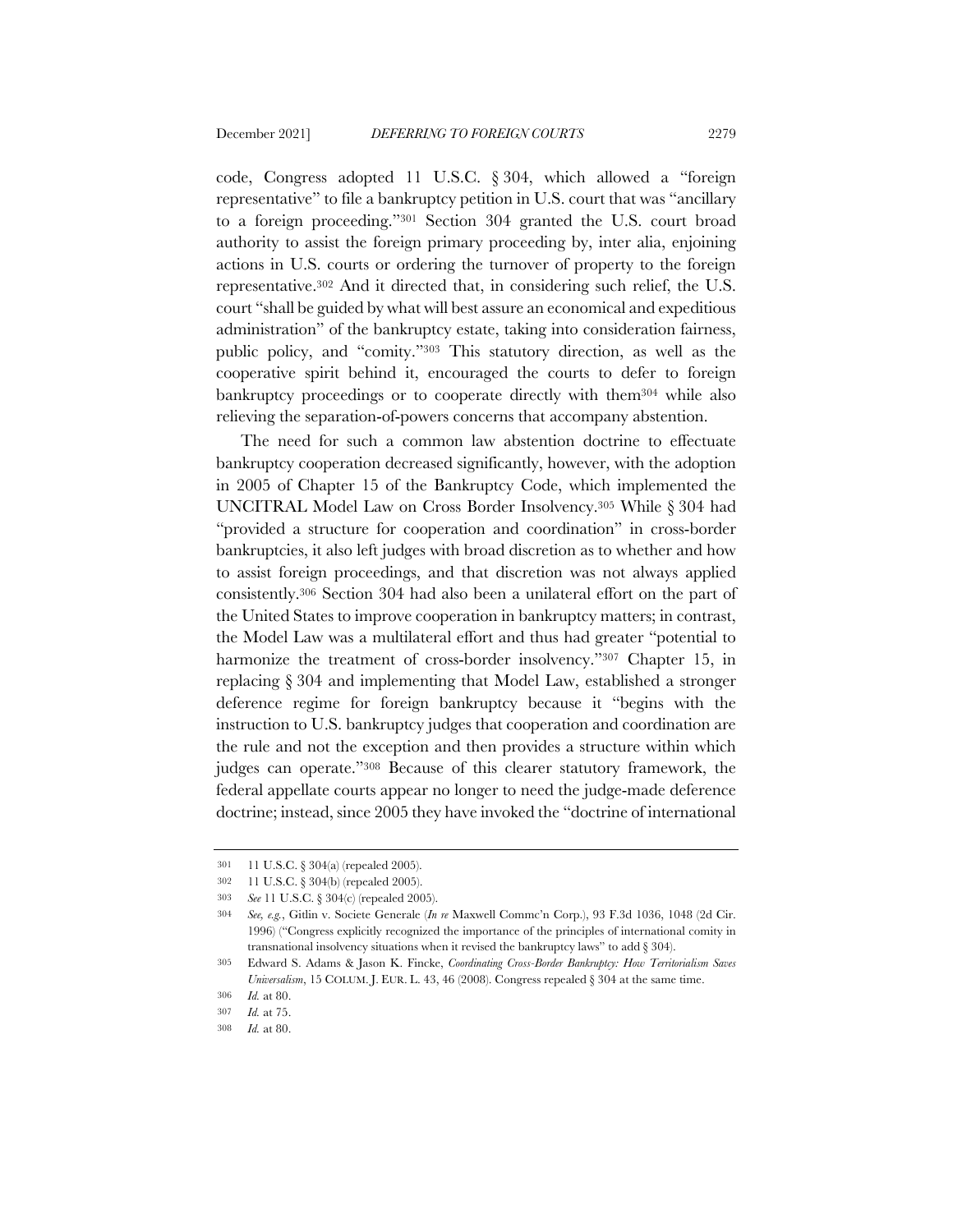comity" in the bankruptcy context not to determine whether to decline their jurisdiction, but rather to identify the reach of U.S. bankruptcy laws.309 That is an application of prescriptive comity, not the adjudicative comity of abstention. Going forward, then, the primary takeaway from this category of abstention is that courts considering deference to foreign parallel proceedings should avoid relying on cases addressing cross-border bankruptcies, as those cases have applied different presumptions and considerations.

#### *D. Inappropriate Bases for Transnational Abstention*

The broad label of "international comity abstention" has encouraged courts to use it beyond the context of forum non conveniens, foreign parallel proceedings, and cross-border bankruptcies. These experiments are illadvised. There is no requirement of or need for prudential exhaustion in transnational cases. Abstention is a dangerous tool for analyzing foreign relations concerns. And it is not the right lens for analyzing issues of preclusion or statutory interpretation.

## *1. Rejecting Prudential Exhaustion*

Two circuits have invoked the concept of prudential exhaustion to decline jurisdiction over particular sets of claims: the Seventh Circuit in regards to Foreign Sovereign Immunity Act (FSIA) cases and the Ninth Circuit in regards to Alien Tort Statute (ATS) cases.310 Requiring prudential exhaustion for transnational cases is a mistake, though one that has luckily not spread to other circuits.311 Indeed, the Seventh Circuit has cast doubt on

<sup>309</sup> *See, e.g.*, *In re* Picard, 917 F.3d 85, 103–05 (2d Cir. 2019) (invoking "prescriptive comity" in evaluating "when and why the Bankruptcy Code should give way to foreign law"); French v. Liebman (*In re* French), 440 F.3d 145, 153 (4th Cir. 2006) (considering "whether to forego application of our own [bankruptcy] law under the doctrine of international comity" in deference to Bahamian bankruptcy law).

<sup>310</sup> *See* RESTATEMENT (FOURTH) OF THE FOREIGN RELATIONS LAW OF THE UNITED STATES § 424 rep. n. 10 (AM. LAW INST. 2018) (citing Fischer v. Magyar Allamvasutak Zrt., 777 F.3d 847, 856– 59 (7th Cir. 2015), and Sarei v. Rio Tinto, PLC, 550 F.3d 822, 828–32 (9th Cir. 2008) (en banc) (plurality opinion), *vacated on other grounds*, 569 U.S. 945 (2013)).

<sup>311</sup> *See, e.g.*, Simon v. Republic of Hungary, 911 F.3d 1172, 1180–81 (D.C. Cir. 2018), *rev'd on other grounds*, 141 S. Ct. 691 (2021) (rejecting prudential exhaustion for FSIA claims); Jean v. Dorelien, 431 F.3d 776, 781 (11th Cir. 2005) (rejecting prudential exhaustion for ATS claims).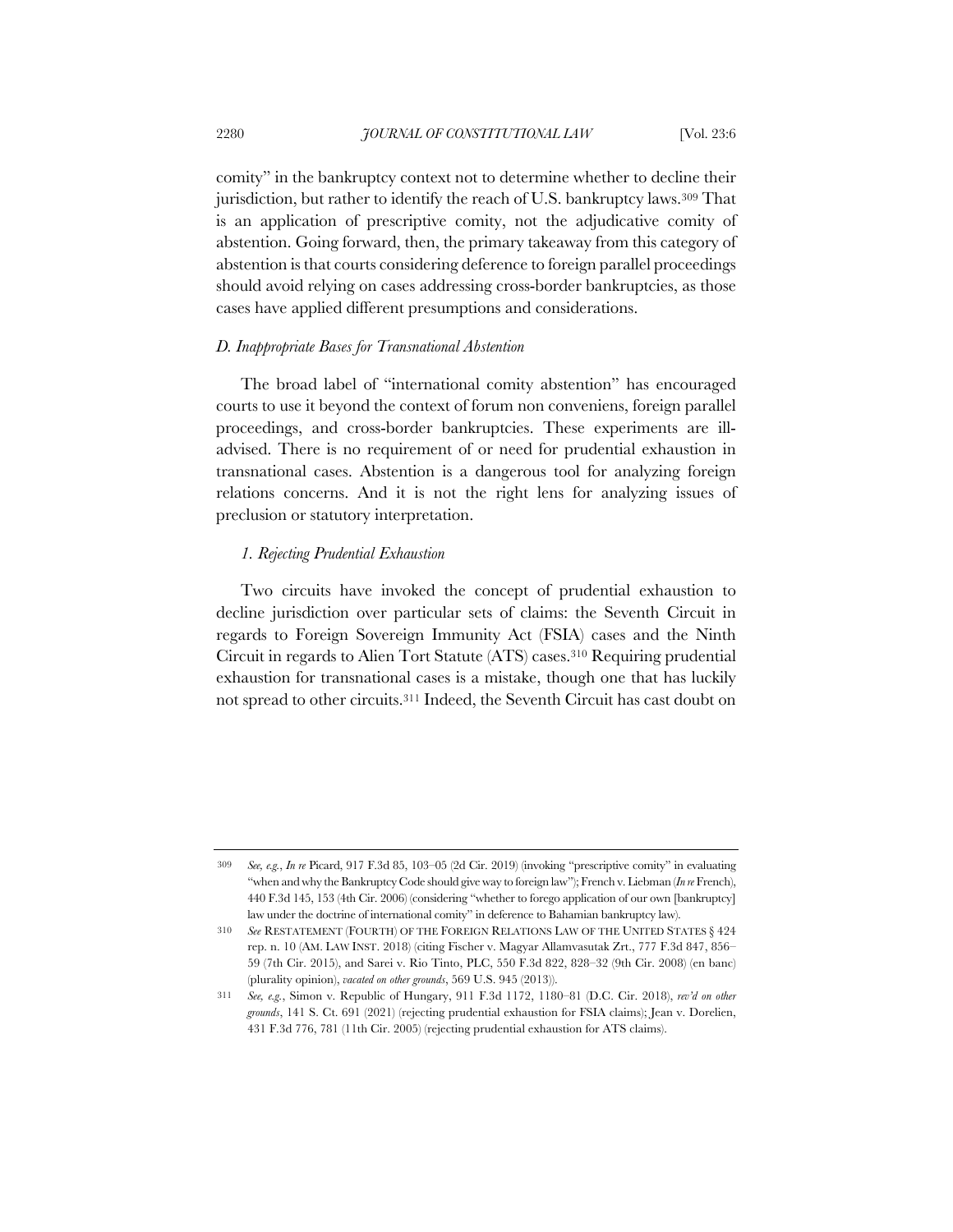the applicability of prudential exhaustion for ATS claims,312 while the Ninth Circuit has cast doubt on the applicability of exhaustion for FSIA claims.313

Extending prudential exhaustion to transnational cases is ill-advised as both a legal and a practical matter. First, contrary to the reasoning of the Seventh Circuit, 314 there is no requirement under international law that *private parties* exhaust claims locally before suing in the domestic courts of another country.315 Second, ATS or FSIA exhaustion differs significantly from the concept of administrative exhaustion: while administrative exhaustion leaves open the possibility of subsequent judicial review, judicial resolution of claims in another sovereign's courts—including the summary rejection of those claims—will typically bar subsequent judicial review under principles of res judicata. Requiring prudential exhaustion of claims in a foreign court, in other words, is equivalent to denying the plaintiff a U.S. forum.316 Third, not only is a prudential exhaustion requirement unnecessary and impractical, it is also redundant with forum non conveniens, which can address the foreign forum's superior interest in a dispute through the public interest factors. Particularly with an updated doctrine of forum non conveniens, the concept of prudential exhaustion for transnational cases should be interred as a failed experiment.

### *2. Rejecting Foreign Relations Abstention*

Courts should also reject the use of abstention to address foreign relations concerns—the version of "international comity abstention" applied in *Cooper*. It is noteworthy that this use of "international comity abstention" emerged in two cases (*Ungaro-Benages* and *Mujica*) in which the closely related doctrines of act of state, political question, and forum non conveniens were held not to apply. Foreign relations abstention is effectively an end run around the legitimate constraints of these other doctrines.

<sup>312</sup> *See* Flomo v. Firestone Nat. Rubber Co., LLC, 643 F.3d 1013, 1025 (7th Cir. 2011) (noting in dicta that "[t]he implications of the argument border on the ridiculous; imagine having been required to file suit in a court in Nazi Germany complaining about genocide, before being able to sue under the [ATS]").

<sup>313</sup> *See* Cassirer v. Kingdom of Spain, 616 F.3d 1019, 1034–37 (9th Cir. 2010) (en banc) (rejecting requirement of exhaustion for FSIA cases without addressing whether exhaustion could be directed in individual cases).

<sup>314</sup> *See* Abelesz v. Magyar Nemzeti Bank, 692 F.3d 661, 679-80 (7th Cir. 2012) (referencing customary international law regarding claims that can be raised by states or before international bodies).

<sup>315</sup> *See* Dodge, *supra* note 121, at 2010–11 n.243.

<sup>316</sup> *See* Simon v. Republic of Hungary, 911 F.3d 1172, 1180 (D.D.C. 2020) ("[T]here is a substantial risk that the Survivors' exhaustion of any Hungarian remedy could preclude them by operation of *res judicata* from ever bringing their claims in the United States.").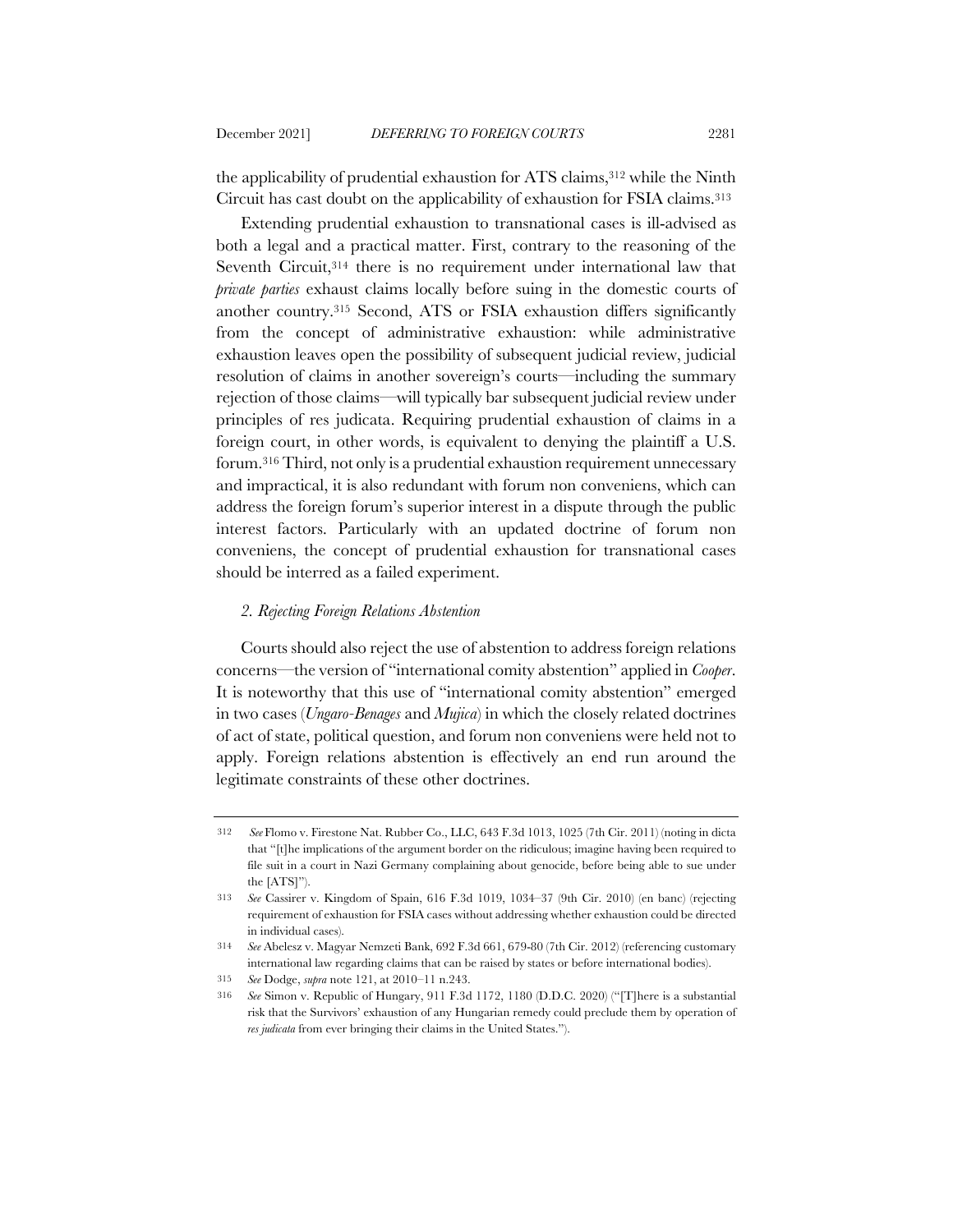In both *Ungaro-Benages* and *Mujica*, the district courts initially relied on the political question doctrine to dismiss the case.317 But as the Eleventh Circuit explained in *Ungaro-Benages*, "not all issues that could potentially have consequences to our foreign relations are political questions."318 Nor does Executive Branch support for dismissal alone render a case nonjusticiable: courts may not "decline to resolve a controversy within their traditional competence and proper jurisdiction simply because the question is difficult, the consequences weighty, or the potential real for conflict with the policy preferences of the political branches."319 Yet the circuit courts in *Ungaro-Benages* and *Mujica* were left with a sense that these cases did not belong in U.S. courts. In articulating a new basis to justify the dismissal of those cases, the Eleventh and Ninth Circuits created precisely the sort of "vague doctrine of abstention" that the Supreme Court warned against when it curtailed the use of the act of state doctrine to dismiss cases simply because they "may embarrass foreign governments."320

And foreign relations abstention is indeed vague. *Ungaro-Benages* defined the factors to be considered as "the strength of the United States' interest in using a foreign forum, the strength of the foreign government's interests, and the adequacy of the alternative forum."321 As the Ninth Circuit in *Mujica*  acknowledged, *Ungaro-Benages* "offers no substantive standards for assessing its three factors."322 In trying to add specificity, *Mujica* suggested considering nexus and regulatory interests along with "the foreign policy interests of the United States," "any public policy interests," and "the interests of the foreign state."323 That elaboration does not provide the needed guidance, devolving

<sup>317</sup> *See* Ungaro-Benages v. Dresdner Bank AG, 379 F.3d at 1229 (11th Cir. 2004); Mujica v. Airscan Inc., 381 F. Supp. 2d 1164, 1194–95 (C.D. Cal. 2005).

<sup>318</sup> *Ungaro-Benages*, 379 F.3d at 1235 (holding that the political question doctrine did not apply); *see also* Mujica v. Airscan Inc., 771 F.3d 580, 616 n.4 (9th Cir. 2014) (Zilly, J., concurring in part and dissenting in part) (explaining why he would have reversed the district court's political question ruling, which the majority avoided addressing by invoking international comity abstention instead).

<sup>319</sup> Zivotofsky *ex rel.* Zivotofsky v. Clinton, 566 U.S. 189, 205 (2012) (Sotomayor, J., concurring in part and concurring in the judgment); *see also id.* at 194–95 (decision of the Court) (emphasizing narrowness of the political question doctrine); Baker v. Carr, 369 U.S. 186, 211 (1962) ("[I]t is error to suppose that every case or controversy which touches foreign relations lies beyond judicial cognizance.").

<sup>320</sup> W. S. Kirkpatrick & Co. v. Envt'l Tectonics Corp., 493 U.S. 400, 406, 409 (1990).

<sup>321</sup> *Ungaro-Benages*, 379 F.3d at 1238.

<sup>322</sup> *Mujica*, 771 F.3d at 603.

<sup>323</sup> *Id.* at 604, 607.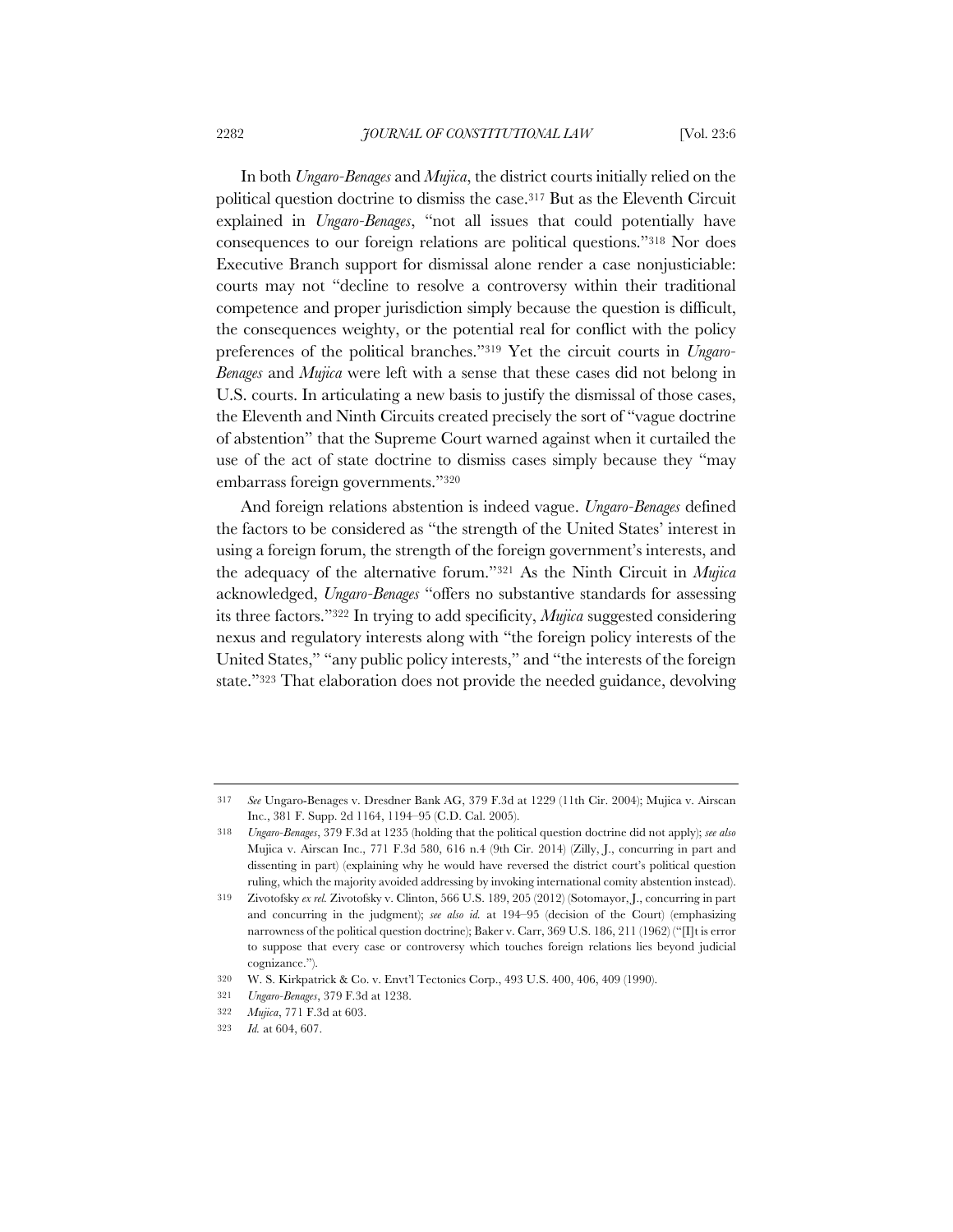again into a free-ranging inquiry regarding state interests324—precisely what the Supreme Court has warned against in other contexts.

*Mujica*'s procedural history also highlights how foreign relations abstention expands the scope of judicial discretion already exercised through forum non conveniens.325 The overlap between the two doctrines is significant, as illustrated by the largely identical analysis by the district court in *Cooper*.326 But foreign relations abstention lacks both the history and the constraints of forum non conveniens. Most significantly, foreign relations abstention has no starting presumption in favor of retaining jurisdiction—no acknowledgement, that is, of the separation-of-powers concern that always arises when federal judges voluntarily decline to hear cases. As the Supreme Court has repeatedly warned, political sensitivity is not a reason to refuse to hear a case; if there are specific adjudicatory interests that merit deference, judges can articulate a public interest factor within the forum non conveniens analysis to account for them.

### *3. Distinguishing Preclusion and Statutory Interpretation*

Finally, vague labels like the "doctrine of international comity" have led some courts to invoke international comity abstention to address matters of preclusion and statutory interpretation. Abstention is a doctrine of negative adjudicative comity (or adjudicative comity acting as a principle of restraint); preclusion, in contrast, is a matter of *positive* adjudicative comity (or adjudicative comity acting as a principle of recognition), and statutory interpretation is a matter of negative *prescriptive* comity.327 "[I]t is important to stay inside the box" of each of these categories, as the "different valences and purposes of comity [reflected in each category] can confuse judicial

<sup>324</sup> As others have noted, comity doctrines are most problematic when they remain at such a high level of generality. *See* Calamita, *supra* note 250, at 627 n.71 ("Comity's unpredictable side emerges when courts fail to use its principles to construct rules of meaningful specificity. Comity has been used to justify schemes of ad hoc interest balancing that leave parties and lower courts with bewilderingly little guidance."); Dodge, *supra* note 121, at 2083 (noting that most comity-based doctrines take the form of rules, with only doctrines of negative adjudicative comity—namely, transnational abstention—being phrased in terms of broad standards).

<sup>325</sup> *See supra* subsection I.B.1 (describing *Mujica*'s procedural history).

<sup>326</sup> *See Cooper II*, 166 F. Supp. 3d 1103, 1132–40 (S.D. Cal. 2015) (in evaluating both doctrines, considering similar facts and noting that the "standards for evaluating the adequacy of a forum are the same").

<sup>327</sup> Gardner, *supra* note 13, at 94–95 & n.166; *see also* Dodge, *supra* note 121, at 2099–2109 (defining prescriptive and adjudicative comity and dividing comity-based doctrines between those applying comity as a "principle of recognition" and those applying it as a "principle of restraint").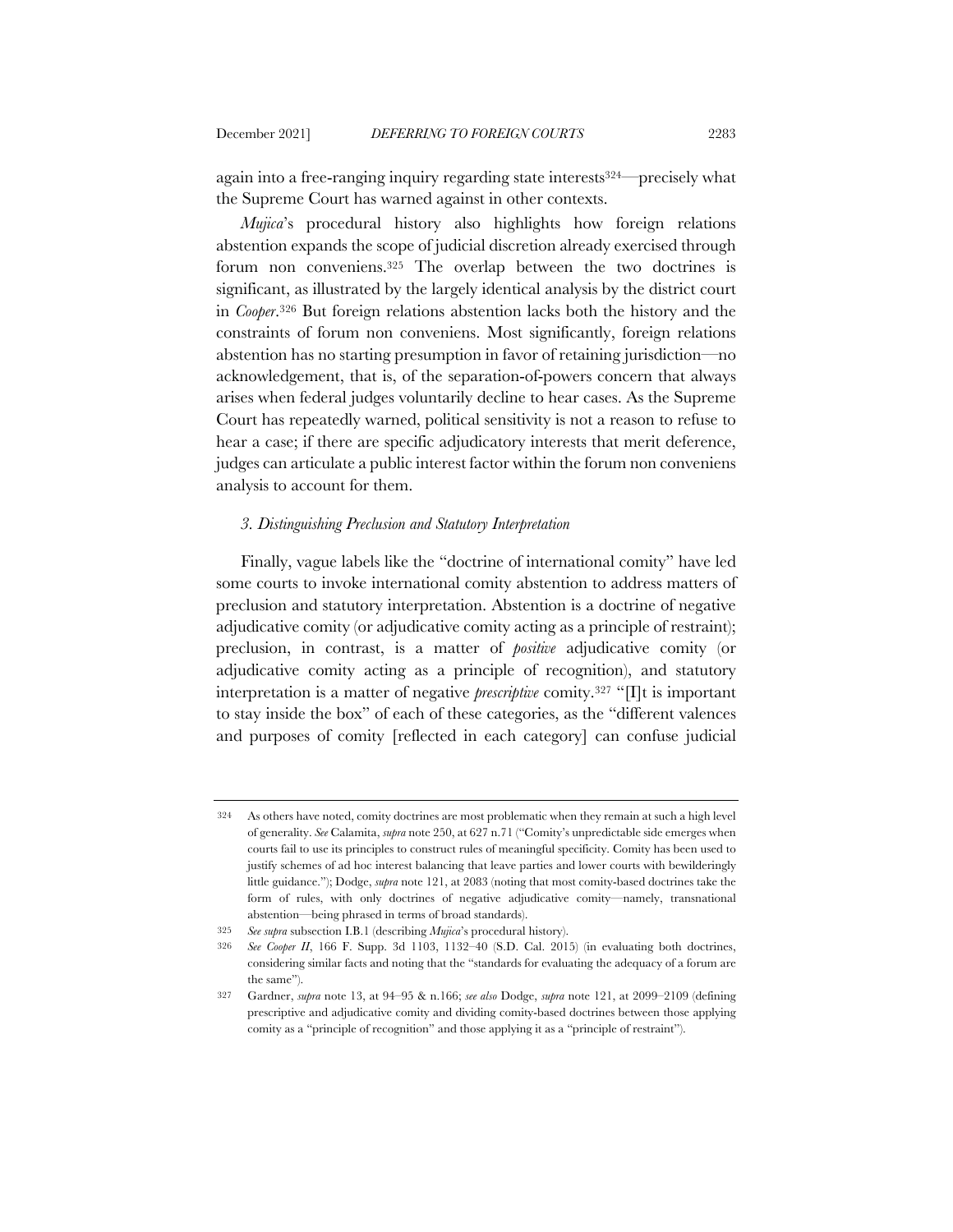analysis and potentially lead to erroneous outcomes."328 Unlike abstention, for example, doctrines of positive adjudicative comity and negative prescriptive comity result in decisions on the merits. And they draw on different sources of law: while abstention doctrines are created by federal judges, the recognition of foreign judgments is typically determined by state law and statutory interpretation is meant to give effect to legislative intentions. The lines between these inquiries should be firmly maintained.

First, abstention is not the right vehicle for enforcing foreign judgments or giving them preclusive effect in U.S. proceedings. Judgment enforcement and preclusion first require recognition of the foreign judgment, which in turn requires a final judgment.329 In contrast, a non-final judgment may still be relevant for weighing deference to foreign parallel proceedings as it indicates the advanced stage of proceedings in the foreign court.330 The Eleventh Circuit in *Turner* thus put weight on a non-final German judgment when deferring to German proceedings, but it perhaps unwisely used the language of judgment enforcement when doing so.<sup>331</sup> That mixing of language may in turn have encouraged later Eleventh Circuit panels to invoke *Turner*'s international comity abstention as a shortcut for giving preclusive effect to foreign judgments.332 Good examples of opinions that analyze these questions distinctly, in contrast, include *Ingersoll Milling Machinery Co. v. Granger*, which separately analyzed judgment enforcement and foreign parallel proceedings,333 and *Remington Rand Corp. v. Business Systems Inc.*,334 which separately analyzed questions of issue preclusion, claim preclusion, and foreign parallel proceedings, although without using those precise labels.

One reason this distinction matters is because the source of law differs. Abstention is a doctrine devised by federal judges; in contrast, state law

<sup>328</sup> Gardner, *supra* note 13, at 95.

<sup>329</sup> RESTATEMENT (FOURTH) OF THE FOREIGN RELATIONS LAW OF THE UNITED STATES § 481 cmt. d (AM. L. INST. 2018).

<sup>330</sup> *See supra* subsection II.B.2 (discussing foreign parallel proceedings).

<sup>331</sup> Turner Ent. Co. v. Degeto Film GmbH, 25 F.3d 1512, 1519–220 (11th Cir. 1994).

<sup>332</sup> *See* Daewoo Motor Am., Inc. v. Gen. Motors Corp., 459 F.3d 1249, 1255, 1259 (11th Cir. 2006) (invoking abstention to dismiss the plaintiff's "collateral[] attack" on a Korean bankruptcy proceeding in which the plaintiff had participated as an unsecured creditor); Belize Telecom, Ltd. v. Gov't of Belize, 528 F.3d 1298, 1303–09, 1305 n.9, 1308 n.12 (11th Cir. 2008) (invoking abstention to give issue preclusive effect to a non-final Belize judgment).

<sup>333</sup> 833 F.2d 680, 685–90 (7th Cir. 1987) (applying separately the factors of *Colorado River* and Illinois's foreign judgments enforcement statute).

<sup>334</sup> 830 F.2d 1260 (3d Cir. 1987).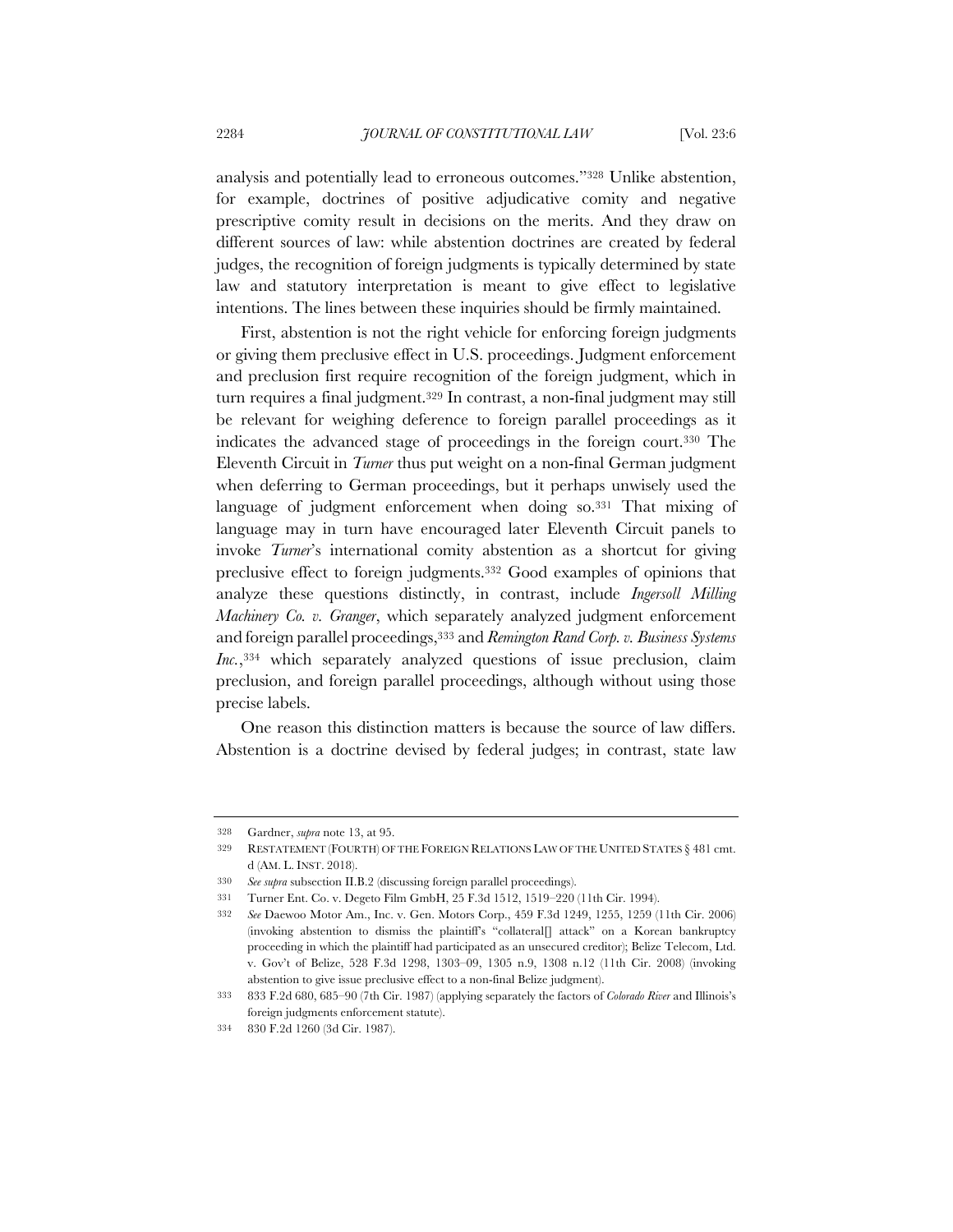applies to the recognition of foreign judgments.335 For many states, that law is typically statutory, often reflecting uniform acts;336 the state law applied in *Ingersoll*, for instance, was such a statute.<sup>337</sup> A possible source of confusion arises when states rely instead on common law for the enforcement of foreign judgments, which in turn may draw on federal sources. In *Somportex Ltd. v. Philadelphia Chewing Gum Corp.*,338 for example, the federal court applied Pennsylvania state law, which at the time reflected the old common law of foreign judgment enforcement described by the Supreme Court in *Hilton v. Guyot*.339 *Somportex*'s references to *Hilton* do not imply that *Hilton* should guide analysis of all judgment enforcement actions; to the contrary, such actions remain governed by state law.

Giving effect to foreign judgments also requires an inquiry into foreign law. To be recognized for either enforcement or preclusion purposes, the foreign judgment must be final and conclusive under the rendering court's law.340 A foreign judgment also "ordinarily has no greater [preclusive] effect in the United States than in the country where the judgment was rendered."341 This inquiry into foreign preclusion law is potentially an onerous undertaking, despite Federal Rule of Civil Procedure 44.1's flexibility regarding permissible sources for determining the content of foreign law and the invoking party bearing the burden of establishing the preclusion law of the foreign state.342 It is understandable, then, why courts may be tempted to invoke abstention to short-circuit this full analysis, but they do so at the risk of real unfairness to parties who may find themselves effectively bound by non-final judgments or by judgments that the issuing court did not intend to have preclusive effect.

Second, abstention is not the right vehicle for determining the geographic reach of federal laws or deciding whether to apply U.S. or foreign law. Those

<sup>335</sup> RESTATEMENT (FOURTH) OF THE FOREIGN RELATIONS LAW OF THE UNITED STATES § 481 cmt. a (AM. L. INST. 2018).

<sup>336</sup> *Id.*

<sup>337</sup> *Ingersoll*, 833 F.2d at 686.

<sup>338</sup> 453 F.2d 435 (3d Cir. 1971).

<sup>339</sup> *Id.* at 440 (citing Hilton v. Guyot, 159 U.S. 113 (1895)).

<sup>340</sup> RESTATEMENT (FOURTH) OF THE FOREIGN RELATIONS LAW OF THE UNITED STATES § 487 cmt. d & rep. n.4 (AM. L. INST. 2018).

<sup>341</sup> *Id.* § 487 cmt. d.

<sup>342</sup> The *Restatement (Fourth)* includes a rather significant loophole, however, in that it acknowledges that if the party seeking preclusion does not carry the burden of establishing the preclusion law of the issuing forum, then the U.S. court can presume that law to be the same as the law of the forum. *Id.* § 487 rep. n.4. That does not seem to provide a very significant incentive to the party seeking preclusion as U.S. preclusion law tends to be broader than that of other countries. *See, e.g.*, *id.* cmt. a (noting that issue preclusion is "not universally accepted outside the United States").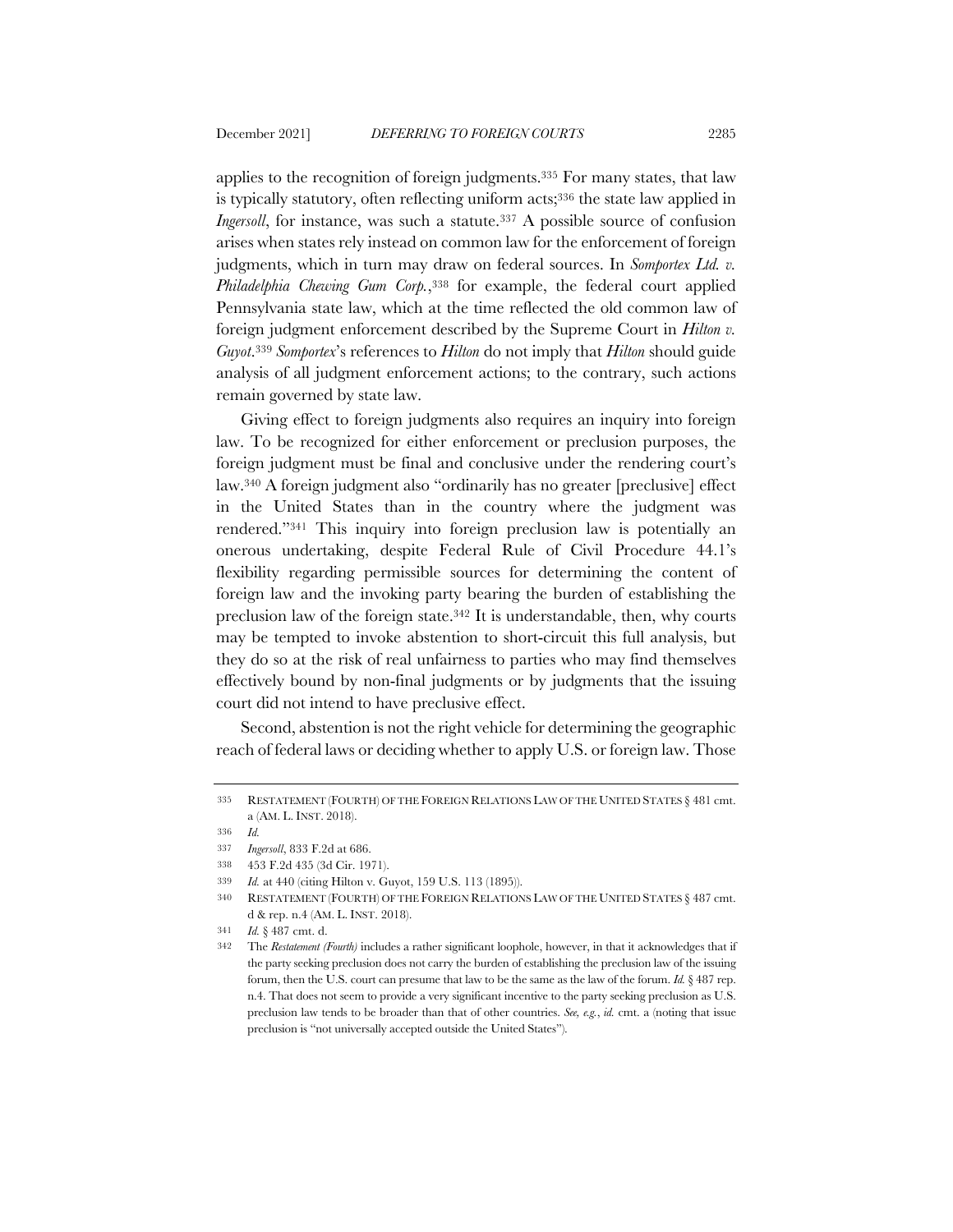questions are instead questions of *prescriptive* comity. Like with transnational preclusion, however, doctrinal and theoretical ambiguity around the limits of prescriptive comity has encouraged elision between these questions of statutory interpretation and the comforting vagueness of "international comity abstention." This much is clear: If a plaintiff has invoked state law causes of action, a federal court should generally apply its forum state's choice of law rules to determine whether U.S. or foreign law should apply.343 If the plaintiff has invoked a federal statute, the judge will need to determine whether the case involves a domestic application of the statute or, if not, whether the statute rebuts the presumption against extraterritoriality.344 That analysis, unlike abstention, is a determination on the merits.345

For federal statutes that *do* rebut the presumption against extraterrioriality, however, the Supreme Court has not clarified how judges are to determine the outer limits of those statutes' reach beyond the vague direction that such statutes should be interpreted not to cause "unreasonable interference" with foreign law.346 In the absence of clearer guidance from the Supreme Court, some lower federal courts have continued to use the *Timberlane* factors to determine what constitutes "unreasonable interference."347 Judges and litigants researching transnational abstention should thus avoid relying on cases that invoke *Timberlane*, the similar test of *Mannington Mills*,<sup>348</sup> or the now-obsoleted Section 403 factors.<sup>349</sup> These are all flags that the prior decision was evaluating a question of prescriptive, not adjudicative, comity. Likewise, decisions involving cross-border bankruptcies have at times invoked "the doctrine of international comity"350 or

<sup>343</sup> *See* Zachary Clopton, *Horizontal Choice of Law in Federal Court*, 169 U. PA. L. REV. 2191 (2021).

<sup>344</sup> Morrison v. Nat'l Austl. Bank Ltd., 561 U.S. 247, 253–54 (2010). To be clear, the federal presumption against extraterritoriality does not apply to state statutes. *See generally* Dodge, *supra* note 10 (describing variation in state approaches to extraterritoriality).

<sup>345</sup> *See Morrison*, 561 U.S. at 253–54 (addressing extraterritoriality as a question of whether the complaint stated a claim upon which relief could be granted).

<sup>346</sup> *See* F. Hoffmann-La Roche Ltd. v. Empagran S. A., 542 U.S. 155, 164 (2004); *see also* Maggie Gardner, *Minding the* Empagran *Gap*, 55 WILLAMETTE L. REV. 509 (2019) (describing this gap and worrying about the practical consequences of the resulting uncertainty).

<sup>347</sup> These factors derive from Timberlane Lumber Co. v. Bank of Am., N.T. & S.A., 549 F.2d 597, 613 (9th Cir. 1976). For recent invocations, see Trader Joe's Co. v. Hallatt, 835 F.3d 960, 969–75 (9th Cir. 2016) (Lanham Act); *In re* Vitamin C Antitrust Litig., 837 F.3d 175, 184–85 (2d Cir. 2016), *vacated on other grounds sub nom.* Animal Sci. Prods., Inc. v. Hebei Welcome Pharm. Co., 138 S. Ct. 1865 (2018) (antitrust).

<sup>348</sup> Mannington Mills, Inc. v. Congoleum Corp., 595 F.2d 1287, 1297–98 (3d Cir. 1979).

<sup>349</sup> *See supra* note 34.

<sup>350</sup> French v. Liebman (*In re* French), 440 F.3d 145, 152 (4th Cir. 2006); Gitlin v. Societe Generale (*In re* Maxwell Commc'n Corp.), 93 F.3d 1036, 1040 (2d Cir. 1996).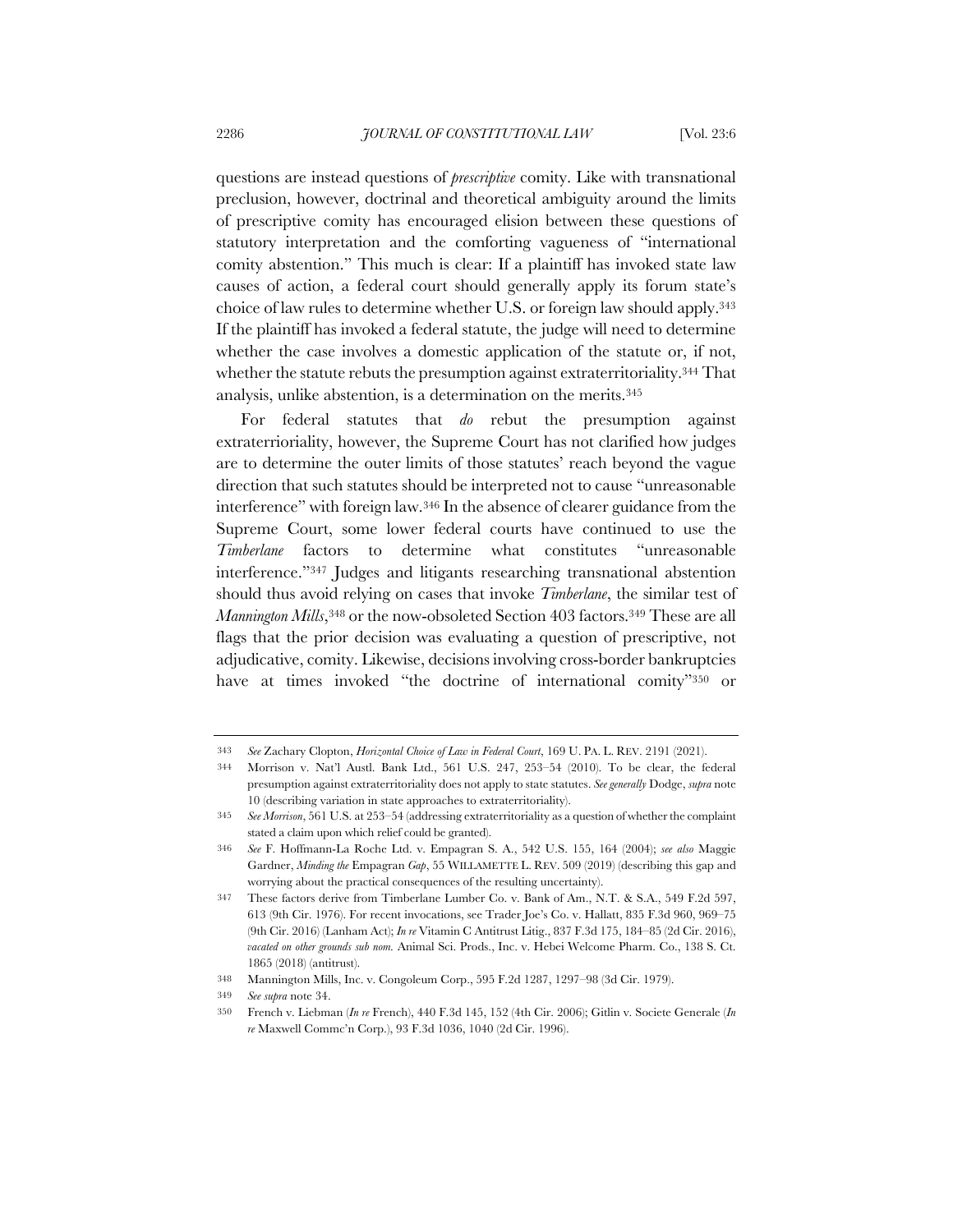"international comity principles"351 when determining whether U.S. law should apply to a bankruptcy-related dispute. Unlike decisions *deferring* to related foreign bankruptcy proceedings,352 these decisions are not about abstention; rather, they are about choice of law and statutory interpretation.

For the most part, the circuit courts have been clear that they are exercising prescriptive comity when they consider whether U.S. law should apply to foreign conduct.353 But the vagueness of labels like the "doctrine of international comity" can encourage courts to characterize prescriptive comity analyses as exercises of transnational abstention.354 The most important step federal courts could take to prevent further conflation is to stop using the terms like "international comity abstention," which is unhelpfully vague, and the "doctrine of international comity," which does not exist. There are many doctrines of international comity, and there are multiple doctrines of transnational abstention. Distinguishing clearly among them is critical for keeping in check the assertion of the federal judicial power to refuse to hear cases.

### **CONCLUSION**

As the Fukushima cases illustrate, current doctrines of transnational abstention are not helping judges answer the questions they are confronting. Mismatched doctrines can in turn create pressures to expand the scope of judicial discretion to decline jurisdiction. By encouraging federal courts to reject cases based on subjective or unguided evaluations of which cases "belong" in U.S. courts, loose doctrines of abstention risk overriding congressional grants of federal jurisdiction, U.S. states' efforts to protect their residents, and the foreign policy preferences of the political branches.

Every jurisdictional system will require some equilibration devices. But those devices need not be free-ranging. The roadmap offered here is intended to help federal courts gradually refine forum non conveniens, consolidate a distinct doctrine for addressing federal-foreign parallel

<sup>351</sup> *In re* Picard, 917 F.3d 85, 91 (2d Cir. 2019).

<sup>352</sup> *See supra* Section II.C (listing such cases).

<sup>353</sup> *See, e.g.*, *In re Picard*, 917 F.3d at 101 (correctly characterizing *In re Maxwell* as a case involving prescriptive comity, in contrast to *Royal & Sun*, which applied adjudicative comity).

<sup>354</sup> *See In re* Vitamin C Antitrust Litig., 837 F.3d 175, 184, 192 (2d Cir. 2016) (labeling prescriptive comity analysis as one of abstention), *vacated on other grounds sub nom.* Animal Sci. Prods., Inc. v. Hebei Welcome Pharm. Co., 138 S. Ct. 1865 (2018). Perhaps because of this labeling, the Second Circuit subsequently—but I believe mistakenly—categorized *Vitamin C* as a decision applying adjudicative comity. *See In re Picard*, 917 F.3d at 101 n.12.